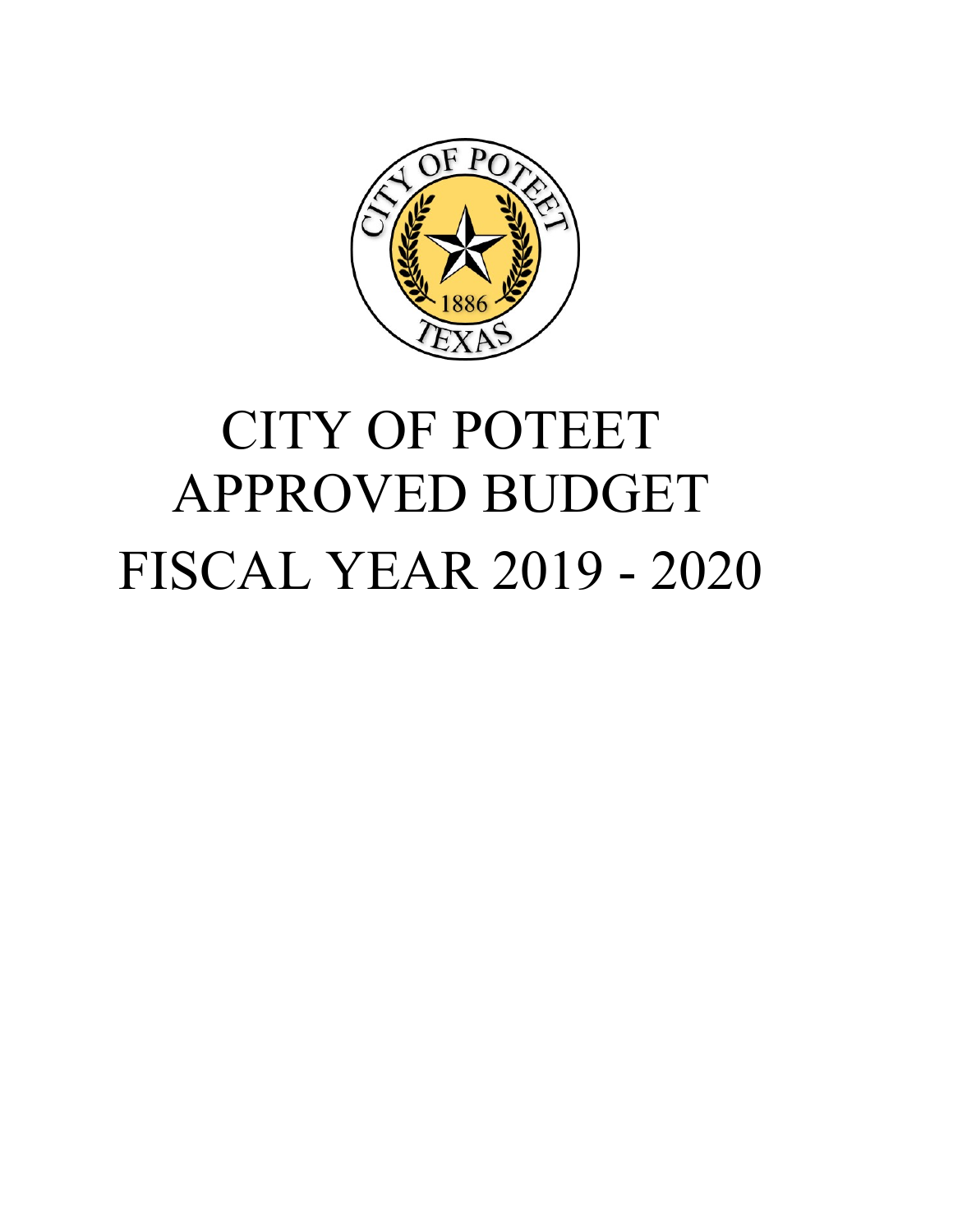This budget will decrease revenue from property taxes than last year's budget by an amount of \$10,000.00, which is a 2.00 percent decrease from last year's budget. The property tax revenue to be raised from new property added to the tax roll this year is \$6,557.43.

The members of the governing body voted on the proposal to consider the budget as follows:

For: Rick Flores Sr Nicholas Sanchez, Rick Castillon, Jesse Leal

Against: Denise Sanchez

Present and not voting: Willie Leal, Mayor

Absent: None

Property Tax Rate Comparison

|                                                         | $2018 - 2019$ | 2019 - 2020  |
|---------------------------------------------------------|---------------|--------------|
| <b>Property Tax Rate:</b>                               | \$1.1000/100  | \$1.1000/100 |
| <b>Effective Tax Rate:</b>                              | \$0.9176/100  | \$0.9397/100 |
| <b>Effective Maintenance &amp; Operations Tax Rate:</b> | \$0.7345/100  | \$0.8701/100 |
| <b>Rollback Tax Rate:</b>                               | \$1.2271/100  | \$1.0466/100 |
| Debt Rate:                                              | \$0.4192/100  | \$0.3195/100 |

Total debt obligation for City of Poteet secured by property taxes: \$2,208,914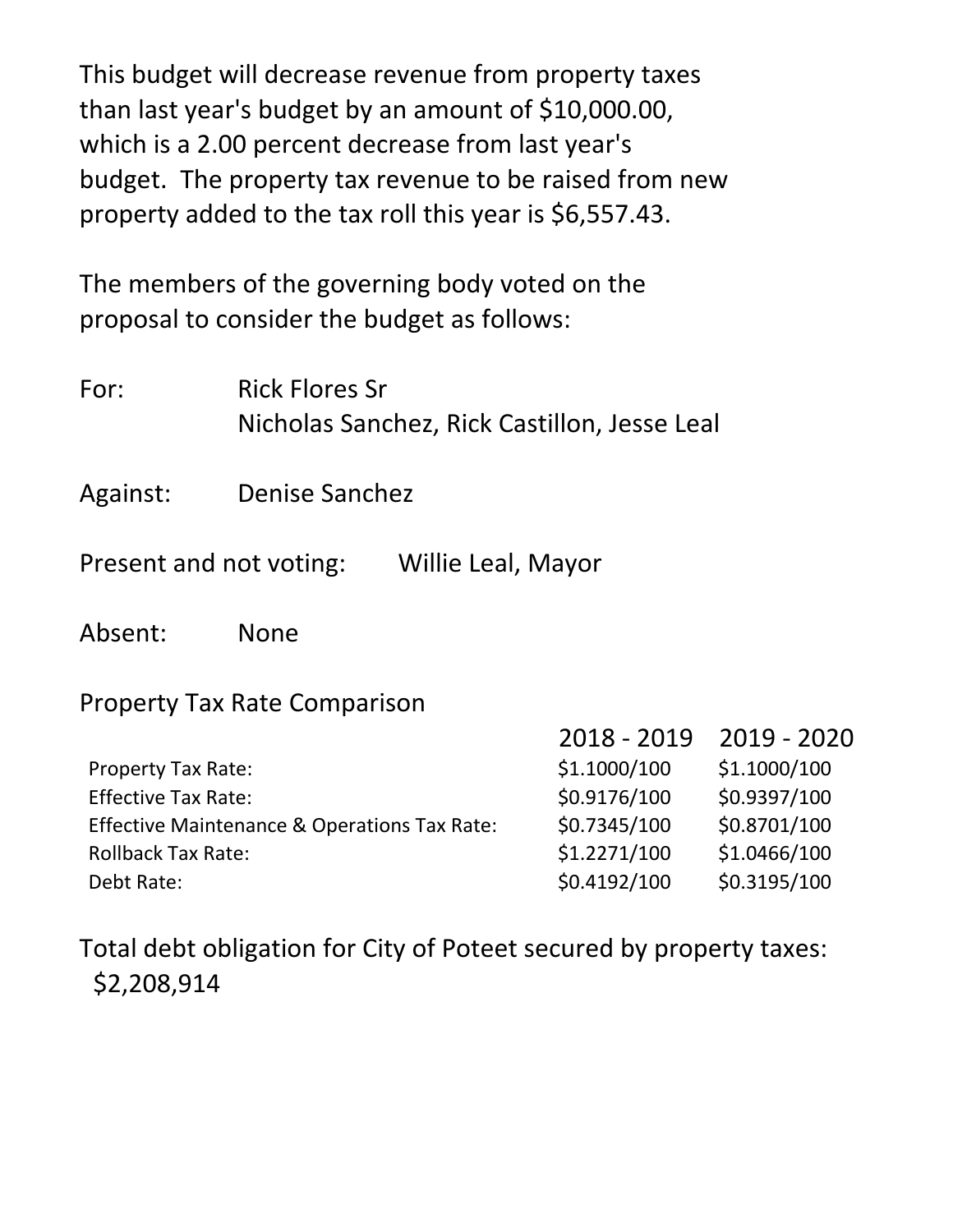|      |        | City of Poteet<br><b>Property Tax Rates</b><br>Last Ten Years |           |        |
|------|--------|---------------------------------------------------------------|-----------|--------|
| Tax  | Fiscal | Maintenance                                                   | Interest  | Total  |
| Year | Year   | & Operation                                                   | & Sinking | Rate   |
|      |        |                                                               |           |        |
| 2010 | 2011   | 0.4317                                                        | 0.2918    | 0.7235 |
| 2011 | 2012   | 0.4341                                                        | 0.2360    | 0.6701 |
| 2012 | 2013   | 0.4838                                                        | 0.1879    | 0.6717 |
| 2013 | 2014   | 0.5355                                                        | 0.2001    | 0.7356 |
| 2014 | 2015   | 0.5591                                                        | 0.2909    | 0.8500 |
| 2015 | 2016   | 0.6430                                                        | 0.3992    | 1.0422 |
| 2016 | 2017   | 0.7225                                                        | 0.3010    | 1.0235 |
| 2017 | 2018   | 0.8091                                                        | 0.2909    | 1.1000 |
| 2018 | 2019   | 0.6808                                                        | 0.4192    | 1.1000 |
| 2019 | 2020   | 0.7805                                                        | 0.3195    | 1.1000 |

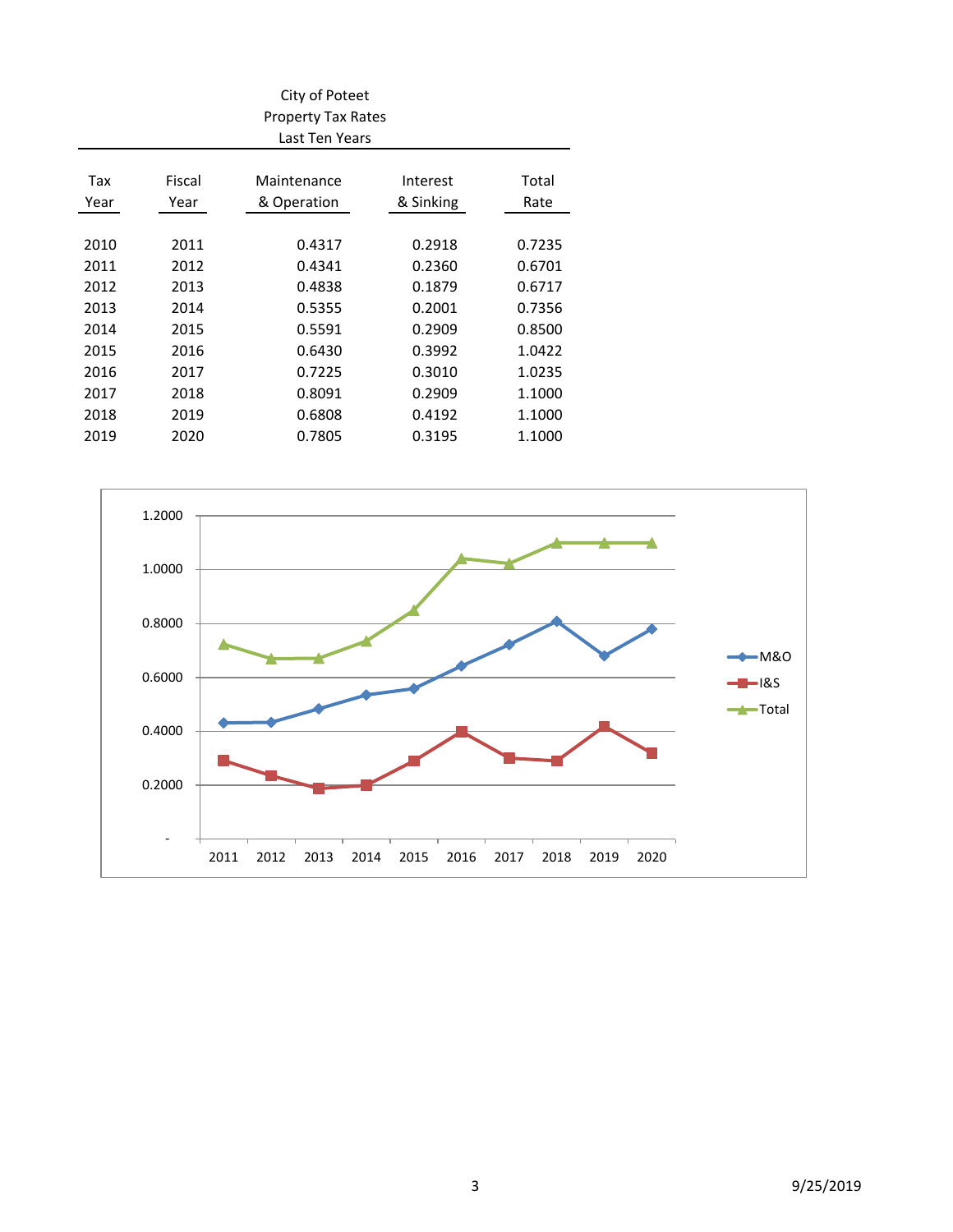#### City of Poteet Approved Budget Fiscal Year 2019 General Fund Summary

| <b>Beginning Fund Balance</b> |                                |             |         | (354, 698)   |  |  |  |
|-------------------------------|--------------------------------|-------------|---------|--------------|--|--|--|
|                               | Reserved for Library Expansion |             |         |              |  |  |  |
|                               | 3,355                          |             |         |              |  |  |  |
|                               | 251                            |             |         |              |  |  |  |
|                               | Unreserved                     |             |         |              |  |  |  |
| Revenue                       |                                |             |         | 1,639,400    |  |  |  |
|                               | Personnel                      | Maintenance | Capital | Total        |  |  |  |
|                               | <b>Services</b>                | & Operation | Outlay  | Expenditures |  |  |  |
| Administration                | 55,452                         | 478,444     |         | 533,896      |  |  |  |
| <b>Municipal Court</b>        | 40,741                         | 33,500      |         | 74,241       |  |  |  |
| Police                        | 630,643                        | 130,300     | 2,500   | 763,443      |  |  |  |
| Fire                          | 5,000                          | 23,450      |         | 28,450       |  |  |  |
| <b>Streets</b>                |                                | 64,250      |         | 64,250       |  |  |  |
| <b>Animal Control</b>         |                                | 5,000       | 1,000   | 6,000        |  |  |  |
| Parks & Recreation            |                                | 25,900      |         | 25,900       |  |  |  |
| Library                       | 84,768                         | 22,900      |         | 107,668      |  |  |  |
| <b>Transfers Out</b>          |                                |             |         |              |  |  |  |
| Total                         | 816,604                        | 783,744     | 3,500   | 1,603,848    |  |  |  |
| Gain/(Loss)                   |                                |             |         | 35,552       |  |  |  |
| <b>Ending Fund Balance</b>    |                                |             |         | (319, 146)   |  |  |  |
|                               | Reserved for Library Expansion |             |         |              |  |  |  |
|                               | Reserved for LEOSE             |             |         | 4,154        |  |  |  |
|                               | Reserved for D.A.R.E. Program  |             |         | 251          |  |  |  |
|                               | (323, 300)                     |             |         |              |  |  |  |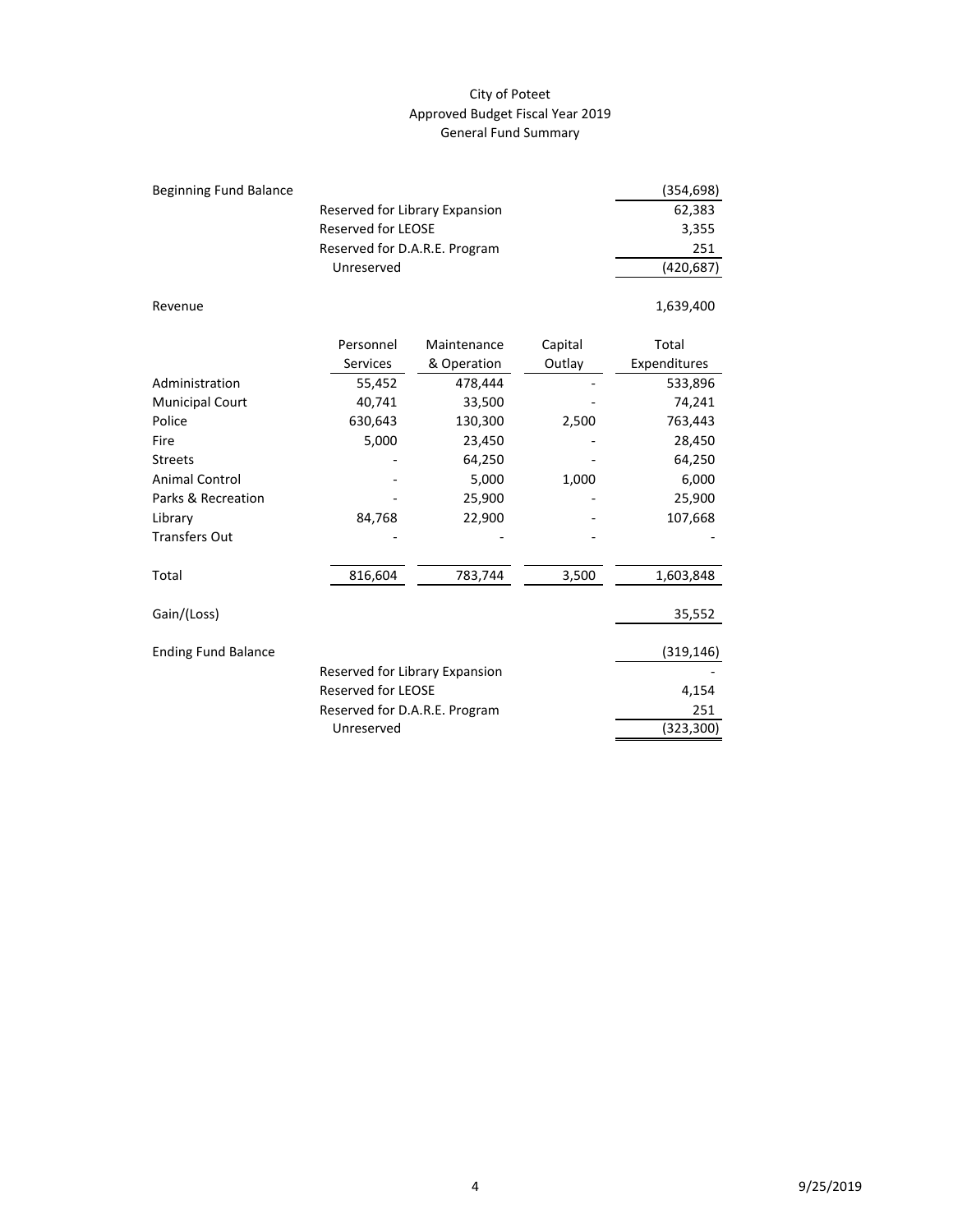#### City of Poteet Approved Budget Fiscal Year 2019 General Debt Service Fund Summary

| Beginning Fund Balance         |                       |                            |                   | (7, 452)              |
|--------------------------------|-----------------------|----------------------------|-------------------|-----------------------|
| Revenue                        |                       |                            |                   | 290,528               |
| Total available for operations |                       |                            |                   | 283,076               |
|                                | Personnel<br>Services | Maintenance<br>& Operation | Capital<br>Outlay | Total<br>Expenditures |
| <b>Principal Payments</b>      |                       | 199,905                    |                   | 199,905               |
| Interest Payments              |                       | 82,771                     |                   | 82,771                |
| Other                          |                       | 400                        |                   | 400                   |
| Total                          |                       | 283,076                    |                   | 283,076               |

Ending Fund Balance

#### City of Poteet Approved Budget Fiscal Year 2019 Court Technology Fund Summary

| Beginning Fund Balance         |                              |                            |                   | 750                   |
|--------------------------------|------------------------------|----------------------------|-------------------|-----------------------|
| Revenue                        |                              |                            |                   | 2,200                 |
| Total available for operations |                              |                            |                   | 2,950                 |
|                                | Personnel<br><b>Services</b> | Maintenance<br>& Operation | Capital<br>Outlay | Total<br>Expenditures |
| Technology                     |                              |                            |                   |                       |
| Total                          |                              |                            |                   |                       |
| <b>Ending Fund Balance</b>     |                              |                            |                   | 2,950                 |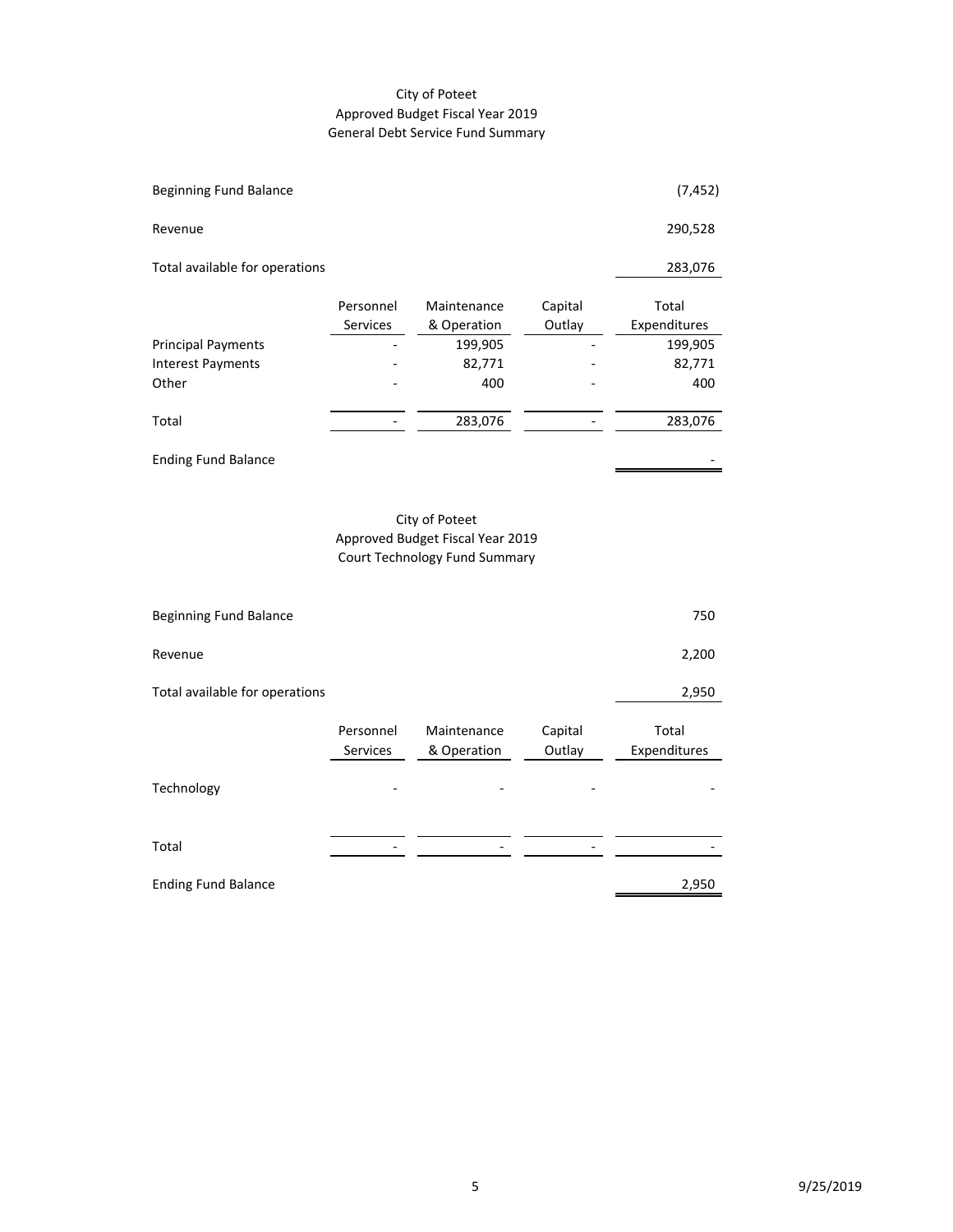#### City of Poteet Approved Budget Fiscal Year 2019 Court Security Fund Summary

| <b>Beginning Fund Balance</b>  |                              |                            |                   | 3,667                 |  |
|--------------------------------|------------------------------|----------------------------|-------------------|-----------------------|--|
| Revenue                        |                              |                            |                   | 1,700                 |  |
| Total available for operations |                              |                            |                   | 5,367                 |  |
|                                | Personnel<br><b>Services</b> | Maintenance<br>& Operation | Capital<br>Outlay | Total<br>Expenditures |  |
| Security                       | 2,217                        | 580                        |                   | 2,797                 |  |
| Total                          | 2,217                        | 580                        |                   | 2,797                 |  |
| <b>Ending Fund Balance</b>     |                              |                            |                   | 2,570                 |  |
| City of Poteet                 |                              |                            |                   |                       |  |

Approved Budget Fiscal Year 2019 State Forfeiture Fund Summary

| Beginning Fund Balance         |                              |                            |                   | 867                   |
|--------------------------------|------------------------------|----------------------------|-------------------|-----------------------|
| Revenue                        |                              |                            |                   |                       |
| Total available for operations |                              |                            |                   | 867                   |
|                                | Personnel<br><b>Services</b> | Maintenance<br>& Operation | Capital<br>Outlay | Total<br>Expenditures |
| Forfeiture                     |                              | 125                        |                   | 125                   |
| Total                          |                              | 125                        |                   | 125                   |
| <b>Ending Fund Balance</b>     |                              |                            |                   | 742                   |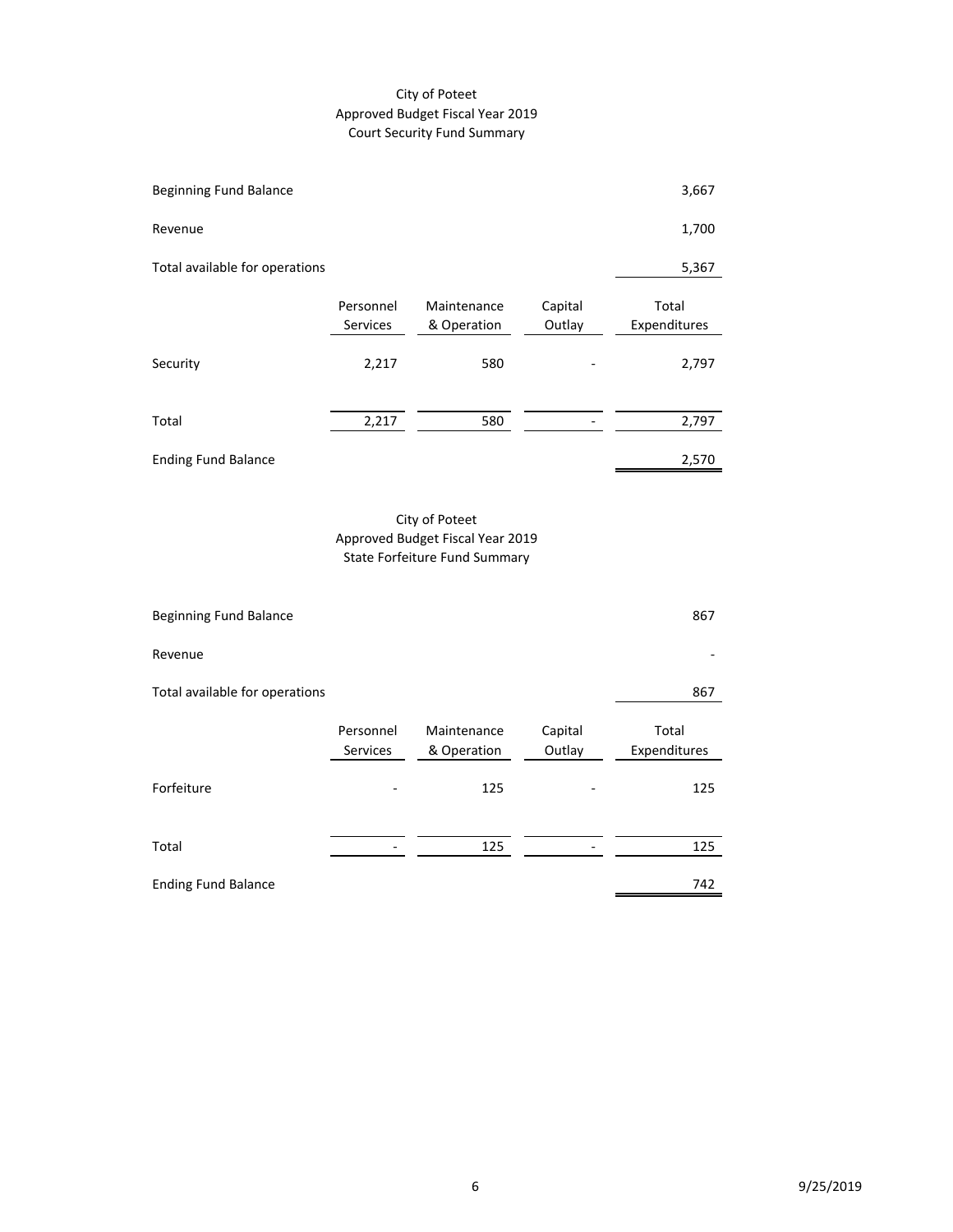#### City of Poteet Approved Budget Fiscal Year 2019 Utility Fund Summary

| Beginning Fund Balance        |                              |                            |                   | 3,863,741             |
|-------------------------------|------------------------------|----------------------------|-------------------|-----------------------|
| Revenue                       |                              |                            |                   | 1,183,000             |
|                               | Personnel<br><b>Services</b> | Maintenance<br>& Operation | Capital<br>Outlay | Total<br>Expenditures |
| <b>Utility Administration</b> | 332,508                      | 47,100                     |                   | 379,608               |
| <b>Water Department</b>       | 260,144                      | 241,850                    | 46,000            | 547,994               |
| Wastewater                    | 95,307                       | 131,500                    | 11,000            | 237,807               |
| Debt Service                  |                              | 223,064                    |                   | 223,064               |
| Total                         | 687,959                      | 643,514                    | 57,000            | 1,388,473             |
| Gain/(Loss)                   |                              |                            |                   | (205, 473)            |
| <b>Ending Fund Balance</b>    |                              |                            |                   | 3,658,268             |

#### City of Poteet Approved Budget Fiscal Year 2019 Capital Improvement Fund Summary

| Beginning Fund Balance         |                       |                            |                   | 149,172               |
|--------------------------------|-----------------------|----------------------------|-------------------|-----------------------|
| Revenue                        |                       |                            |                   | 70,000                |
| Total available for operations |                       |                            |                   | 219,172               |
|                                | Personnel<br>Services | Maintenance<br>& Operation | Capital<br>Outlay | Total<br>Expenditures |
| <b>CIP Projects</b>            |                       |                            |                   |                       |
| Other                          |                       | 40                         |                   | 40                    |
| Total                          |                       | 40                         |                   | 40                    |
| <b>Ending Fund Balance</b>     |                       |                            |                   | 219,132               |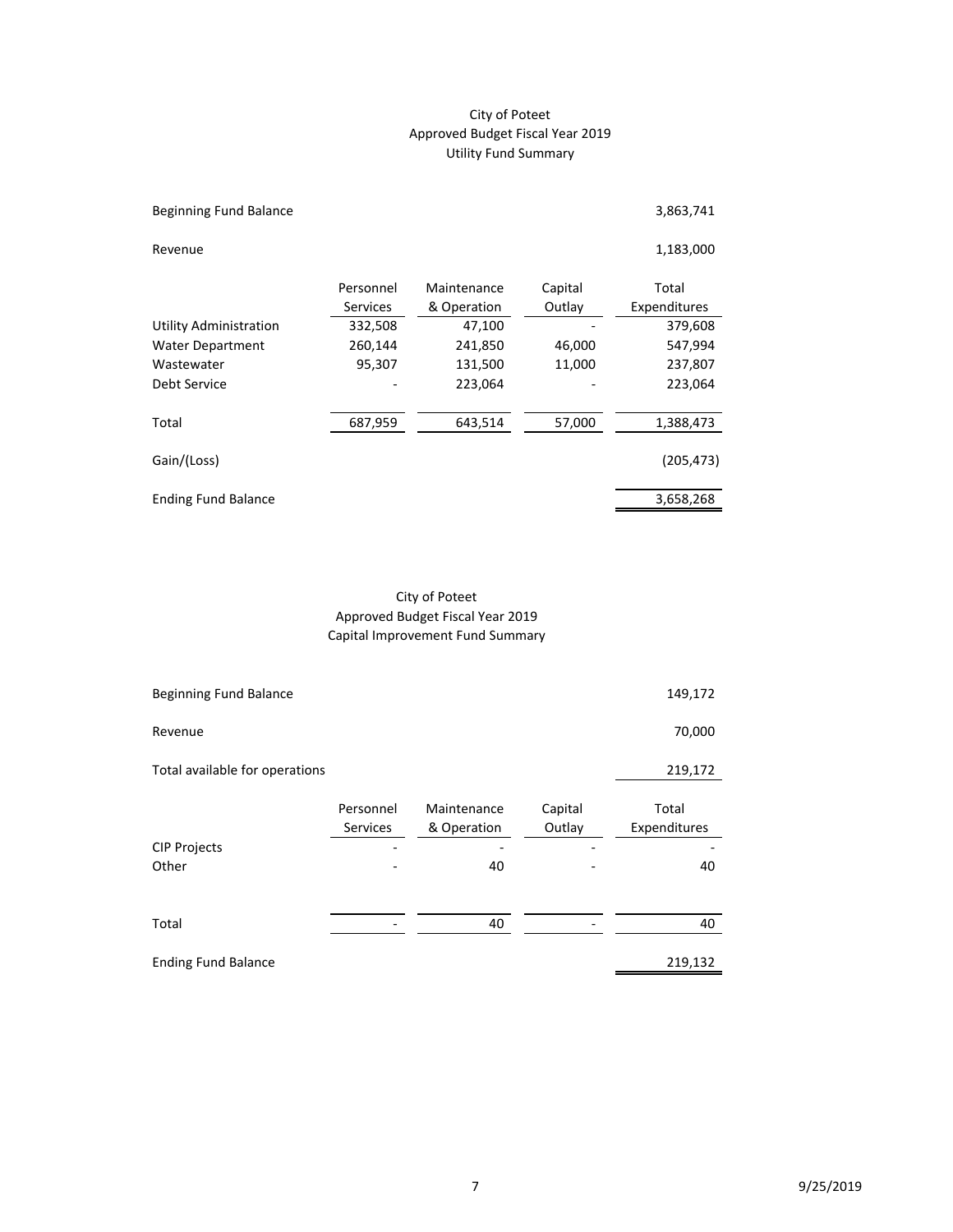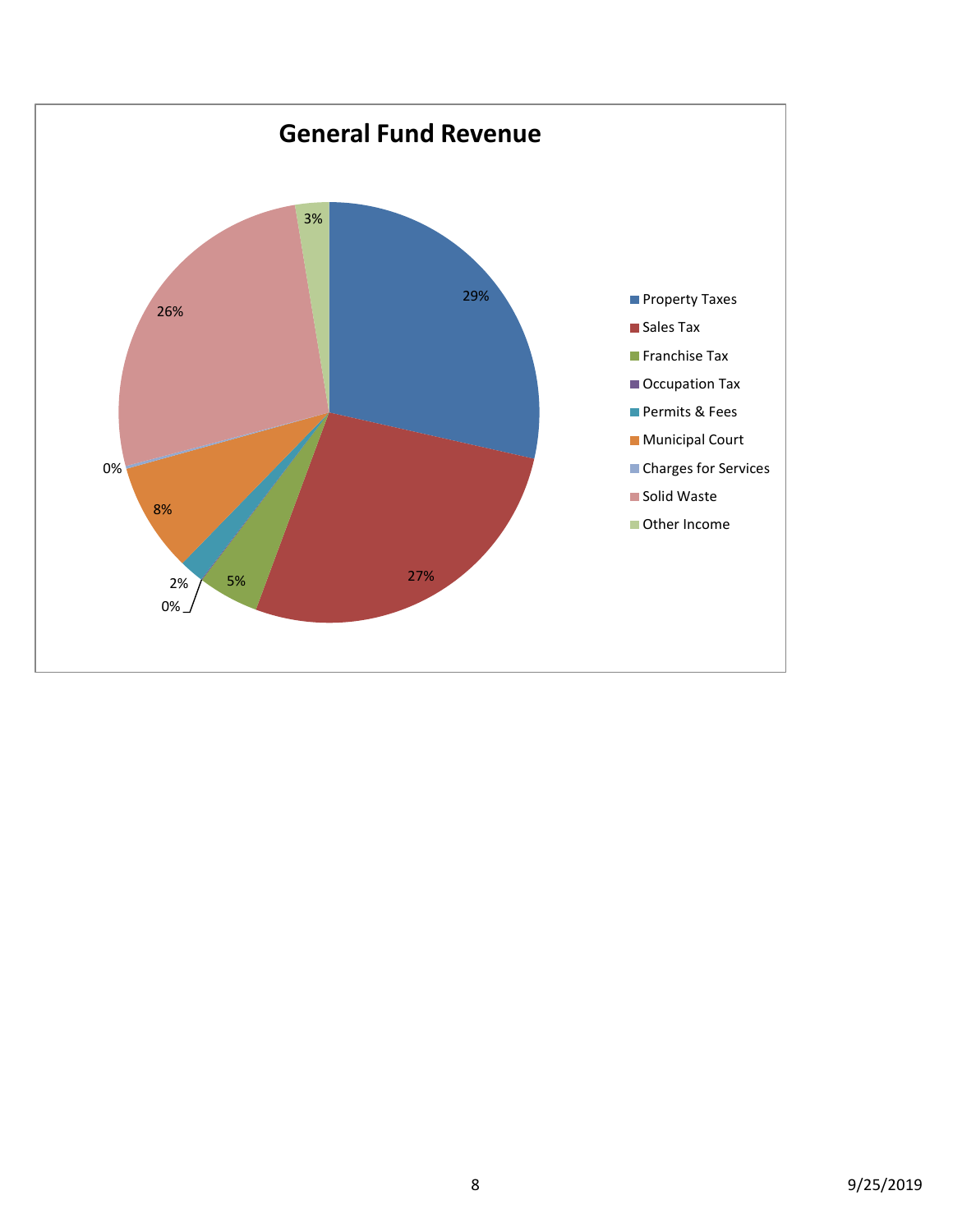

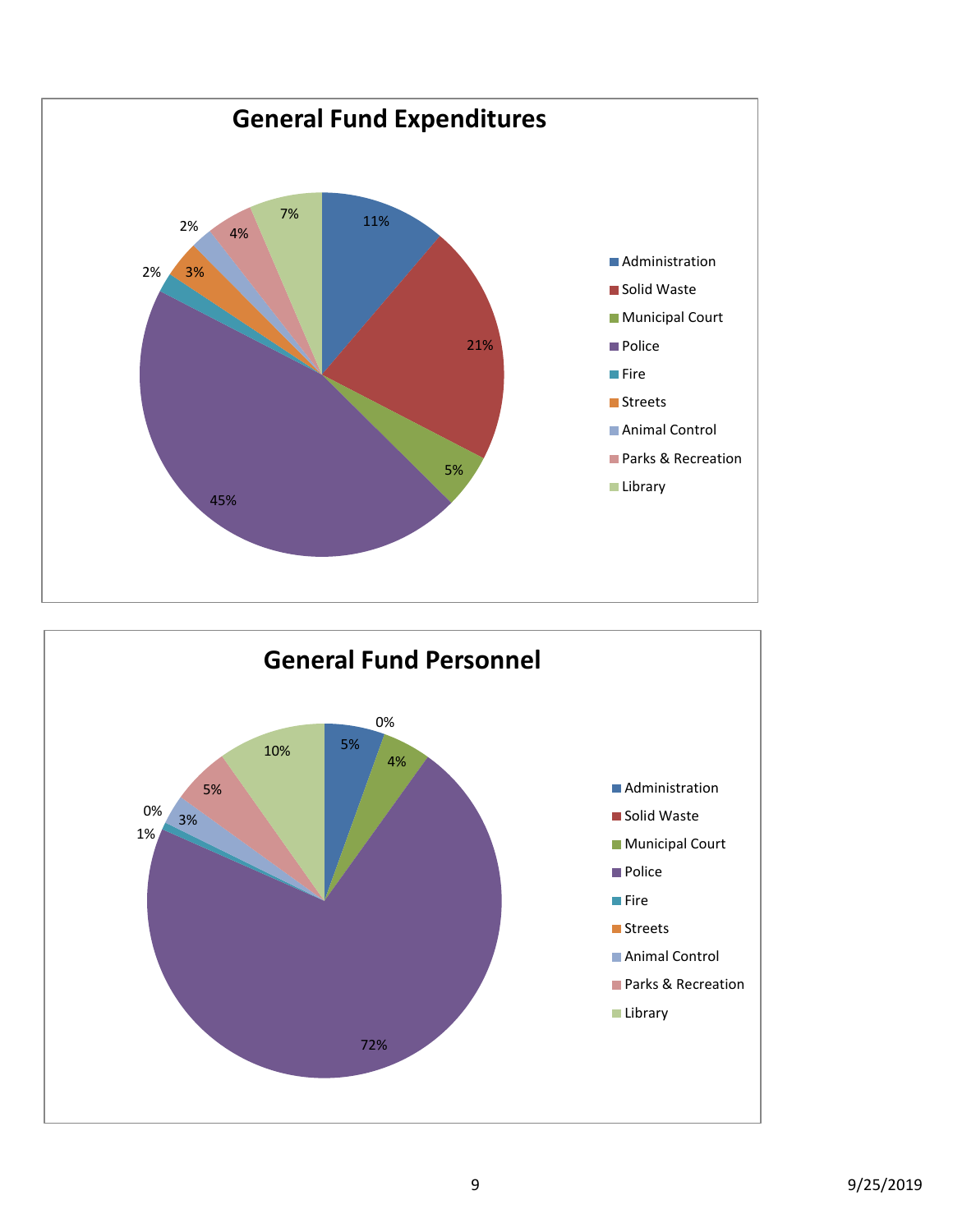# City of Poteet Approved Budget Fiscal Year 2020 General Fund Summary

| <b>Beginning Fund Balance</b> |                               |             |         |              | (39, 378) |
|-------------------------------|-------------------------------|-------------|---------|--------------|-----------|
|                               |                               |             |         |              |           |
|                               | <b>Reserved for LEOSE</b>     |             |         |              | 3,355     |
|                               | Reserved for D.A.R.E. Program |             |         |              |           |
|                               | Unreserved                    |             |         |              | (42, 733) |
| Revenue                       |                               |             |         | 1,966,050    |           |
|                               | Personnel                     | Maintenance | Capital | Total        |           |
|                               | Services                      | & Operation | Outlay  | Expenditures |           |
| Administration                | 50,235                        | 170,294     |         | 220,529      |           |
| Solid Waste                   |                               | 420,000     |         | 420,000      |           |
| <b>Municipal Court</b>        | 40,187                        | 54,670      |         | 94,857       |           |
| Police                        | 653,594                       | 166,700     | 67,000  | 887,294      |           |
| Fire                          | 6,000                         | 27,700      |         | 33,700       |           |
| <b>Streets</b>                |                               | 63,800      |         | 63,800       |           |
| <b>Animal Control</b>         | 24,430                        | 13,120      |         | 37,550       |           |
| Parks & Recreation            | 47,825                        | 32,750      |         | 80,575       |           |
| Library                       | 89,285                        | 37,250      |         | 126,535      |           |
| <b>Transfers Out</b>          |                               |             |         |              |           |
| Total                         | 911,556                       | 986,284     | 67,000  | 1,964,840    |           |
| Gain/(Loss)                   |                               |             |         |              | 1,210     |
| <b>Ending Fund Balance</b>    |                               |             |         |              | (38, 168) |
|                               | <b>Reserved for Library</b>   |             |         |              |           |
|                               | <b>Reserved for LEOSE</b>     |             |         |              | 4,154     |
|                               | Reserved for D.A.R.E. Program |             |         |              | (42, 322) |
| Unreserved                    |                               |             |         |              |           |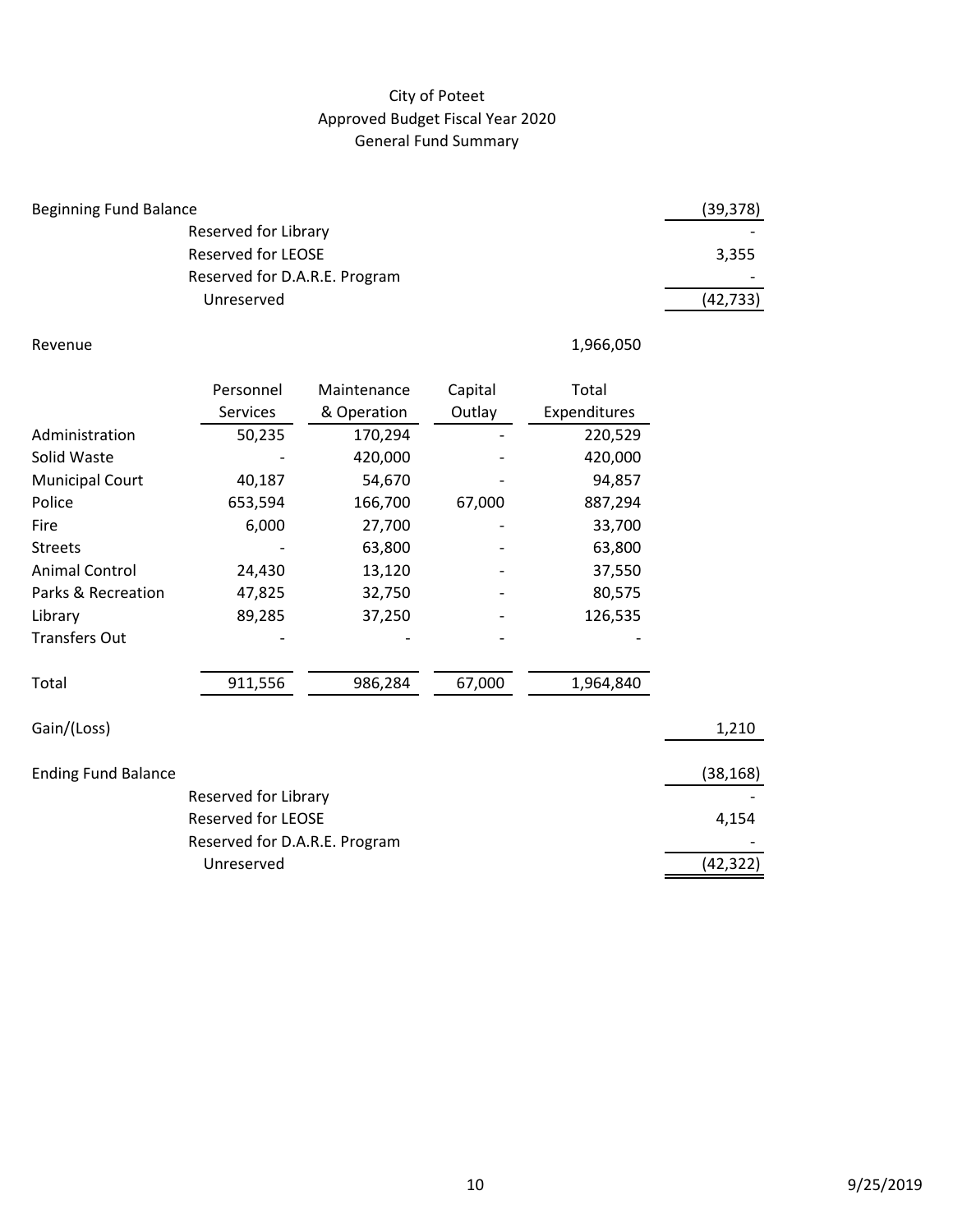# City of Poteet Approved Budget Fiscal Year 2019 General Fund Summary

| <b>Beginning Fund Balance</b>  |                               |             |         |              | (354, 698) |  |  |  |
|--------------------------------|-------------------------------|-------------|---------|--------------|------------|--|--|--|
|                                | 62,383                        |             |         |              |            |  |  |  |
|                                | <b>Reserved for LEOSE</b>     |             |         |              | 3,355      |  |  |  |
|                                | Reserved for D.A.R.E. Program |             |         |              |            |  |  |  |
|                                | Unreserved                    |             |         |              | (420, 687) |  |  |  |
|                                |                               |             |         |              |            |  |  |  |
| Revenue                        |                               |             |         | 1,639,400    |            |  |  |  |
|                                | Personnel                     | Maintenance | Capital | Total        |            |  |  |  |
|                                | <b>Services</b>               | & Operation | Outlay  | Expenditures |            |  |  |  |
| Administration                 | 55,452                        | 478,444     |         | 533,896      |            |  |  |  |
| <b>Municipal Court</b>         | 40,741                        | 33,500      |         | 74,241       |            |  |  |  |
| Police                         |                               |             |         |              |            |  |  |  |
|                                | 630,643                       | 130,300     | 2,500   | 763,443      |            |  |  |  |
| Fire                           | 5,000                         | 23,450      |         | 28,450       |            |  |  |  |
| <b>Streets</b>                 |                               | 64,250      |         | 64,250       |            |  |  |  |
| <b>Animal Control</b>          |                               | 5,000       | 1,000   | 6,000        |            |  |  |  |
| Parks & Recreation             |                               | 25,900      |         | 25,900       |            |  |  |  |
| Library                        | 84,768                        | 22,900      |         | 107,668      |            |  |  |  |
| <b>Transfers Out</b>           |                               |             |         |              |            |  |  |  |
| Total                          | 816,604                       | 783,744     | 3,500   | 1,603,848    |            |  |  |  |
| Gain/(Loss)                    |                               |             |         |              | 35,552     |  |  |  |
| <b>Ending Fund Balance</b>     |                               |             |         |              | (319, 146) |  |  |  |
| Reserved for Library Expansion |                               |             |         |              |            |  |  |  |
|                                | <b>Reserved for LEOSE</b>     |             |         |              | 4,154      |  |  |  |
|                                | Reserved for D.A.R.E. Program |             |         |              | 251        |  |  |  |
|                                | Unreserved                    |             |         |              |            |  |  |  |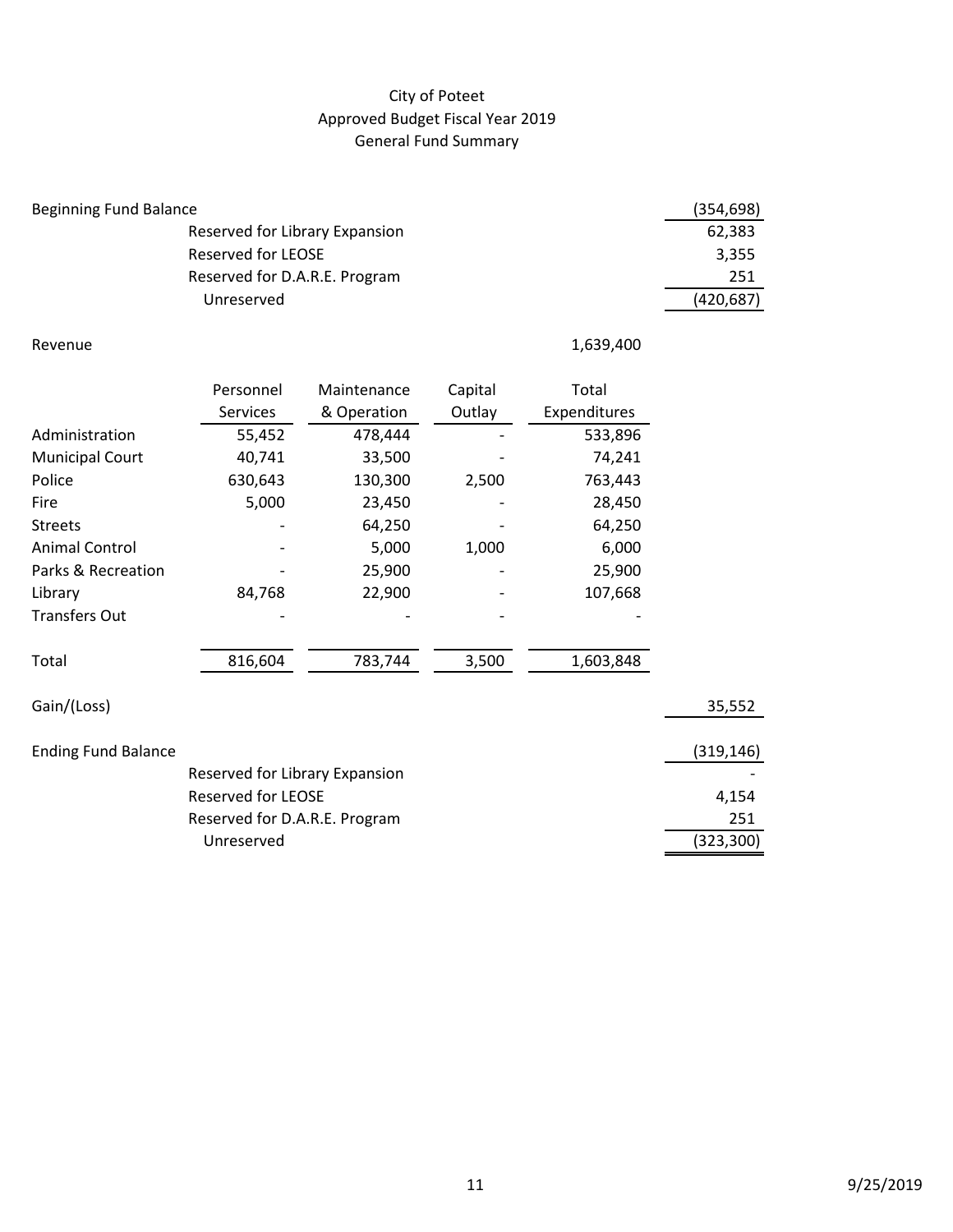|                |                                 |                   | FY 2019                  | FY 2019             | FY 2020                   |                         |
|----------------|---------------------------------|-------------------|--------------------------|---------------------|---------------------------|-------------------------|
| Object<br>Code |                                 | Prior Yr<br>Audit | Amended<br><b>Budget</b> | Estimated<br>Actual | Approved<br><b>Budget</b> | Increase/<br>(Decrease) |
|                |                                 |                   |                          |                     |                           |                         |
|                | <b>Property Taxes:</b>          |                   |                          |                     |                           |                         |
| 4000           | Current                         | 490,446           | 500,000                  | 470,000             | 490,000                   | (10,000)                |
| 4005           | Delinquent                      | 29,558            | 22,000                   | 31,000              | 30,000                    | 8,000                   |
| 4010           | Payment in Lieu of Taxes        | 3,735             | 3,700                    | 3,979               | 4,000                     | 300                     |
| 4015           | Penalties                       | 11,419            | 9,500                    | 11,200              | 11,000                    | 1,500                   |
| 4020           | Interest                        | 14,577            | 9,000                    | 15,389              | 14,000                    | 5,000                   |
|                | <b>Total Property Taxes</b>     | 549,735           | 544,200                  | 531,568             | 549,000                   | 4,800                   |
|                | Other Taxes:                    |                   |                          |                     |                           |                         |
| 4100           | Sales Tax                       | 373,304           | 365,000                  | 450,000             | 521,600                   | 156,600                 |
| 4105           | Franchise Tax                   | 85,700            | 100,000                  | 90,000              | 90,000                    | (10,000)                |
| 4110           | <b>Occupation Taxes</b>         | 802               | 1,500                    | 900                 | 1,200                     | (300)                   |
| 4115           | <b>GVEC Tower Lease</b>         |                   |                          |                     | 2,500                     | 2,500                   |
|                | <b>Total Other Taxes</b>        | 459,806           | 466,500                  | 540,900             | 615,300                   | 148,800                 |
|                | Permits & Fees:                 |                   |                          |                     |                           |                         |
| 4200           | <b>Building Permits</b>         | 9,898             | 7,500                    | 10,000              | 15,000                    | 7,500                   |
| 4205           | <b>Electrical Permits</b>       | 3,190             | 3,500                    | 4,000               | 4,000                     | 500                     |
| 4210           | <b>Plumbing Permits</b>         | 1,140             | 2,000                    | 3,000               | 3,000                     | 1,000                   |
| 4215           | <b>AC/Heating Permits</b>       | 401               | 250                      | 400                 | 500                       | 250                     |
| 4220           | <b>Gas Permits</b>              | 367               | 300                      | 300                 | 300                       |                         |
| 4225           | <b>Demolition Permits</b>       | 200               | 200                      | 200                 | 200                       |                         |
| 4235           | <b>Occupancy Permit</b>         | 5,616             | 3,800                    | 3,000               | 3,000                     | (800)                   |
| 4240           | Pet License                     | 621               | 500                      | 400                 | 400                       | (100)                   |
| 4245           | Yard Sale Permit                | 445               | 200                      | 200                 | 200                       |                         |
| 4250           | <b>Alarm Permits</b>            | 10,115            | 5,000                    | 5,000               | 2,500                     | (2,500)                 |
| 4255           | Rental Inspections              | 6,825             | 5,000                    | 4,000               | 4,000                     | (1,000)                 |
| 4260           | <b>Health Inspections</b>       | 3,900             | 3,000                    | 2,300               | 3,000                     |                         |
| 4265           | <b>Liquor Licenses</b>          | 150               | 150                      | 150                 | 150                       |                         |
|                | <b>Total Permits &amp; Fees</b> | 42,868            | 31,400                   | 32,950              | 36,250                    | 4,850                   |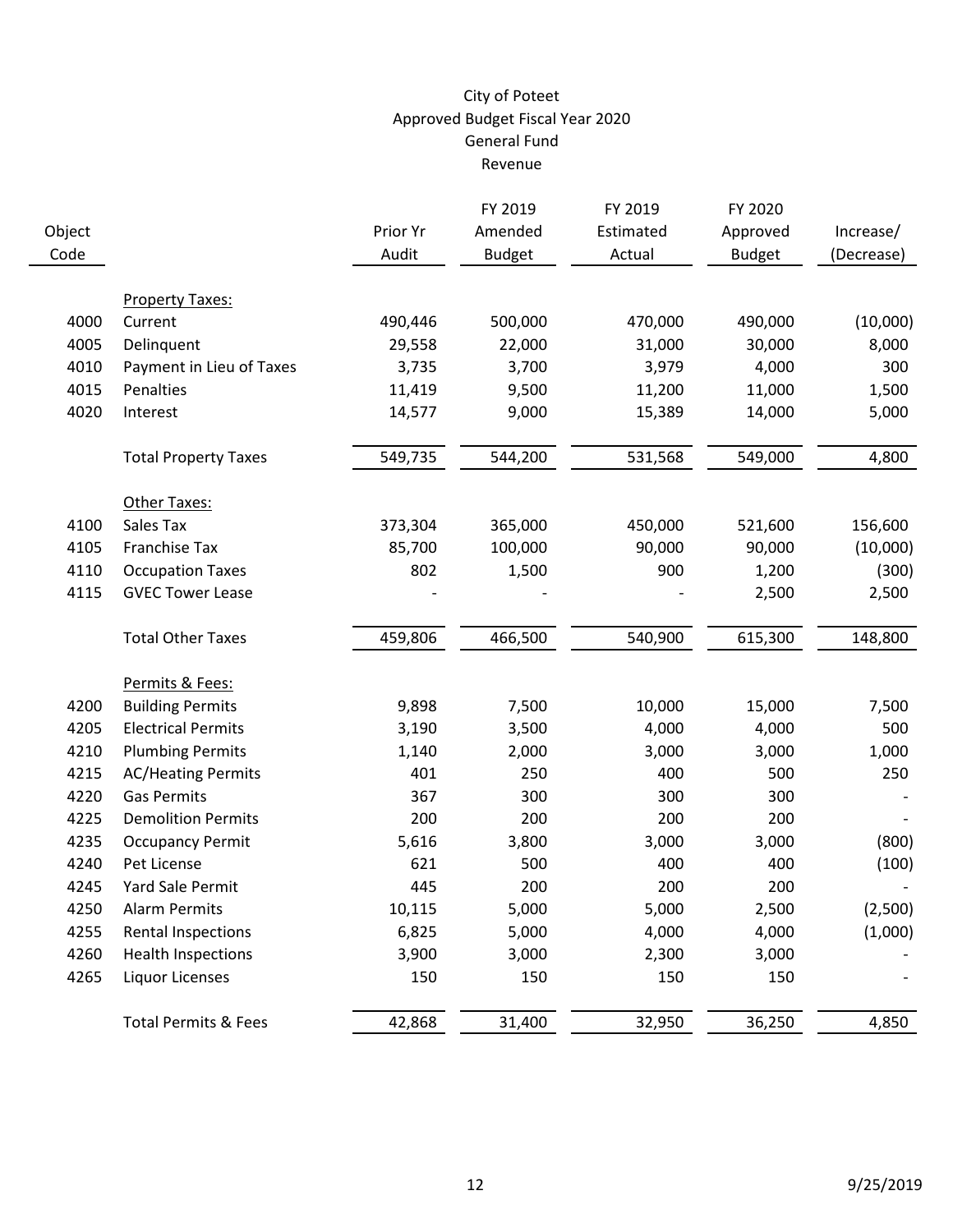| Object<br>Code |                                   | Prior Yr<br>Audit | FY 2019<br>Amended<br><b>Budget</b> | FY 2019<br>Estimated<br>Actual | FY 2020<br>Approved<br><b>Budget</b> | Increase/<br>(Decrease) |
|----------------|-----------------------------------|-------------------|-------------------------------------|--------------------------------|--------------------------------------|-------------------------|
|                | <b>Municipal Court:</b>           |                   |                                     |                                |                                      |                         |
| 4300           | Fines & Fees                      | 101,668           | 70,000                              | 75,000                         | 80,000                               | 10,000                  |
| 4300-022       | 2017 Ford Expidition              |                   |                                     | 2,000                          | 2,000                                | 2,000                   |
| 4300-023       | 2017 Ford Tarus                   |                   |                                     | 2,000                          | 2,000                                | 2,000                   |
| 4305           | <b>Impound Storage Fees</b>       | 62,491            | 45,000                              | 50,000                         | 50,000                               | 5,000                   |
| 4310           | <b>Warrant Fees</b>               | 3,756             | 4,000                               | 3,500                          | 3,500                                | (500)                   |
| 4325           | <b>Towing Fees</b>                | 1,245             | 2,000                               | 3,000                          | 23,000                               | 21,000                  |
| 4330           | Restitions                        | 1,245             | 1,200                               | 900                            | 1,200                                |                         |
|                | <b>Total Municipal Court</b>      | 170,405           | 122,200                             | 136,400                        | 161,700                              | 39,500                  |
|                | <b>Charges for Services</b>       |                   |                                     |                                |                                      |                         |
| 4425           | Garbage Revenue                   | 89,577            | 430,000                             | 501,964                        | 510,000                              | 80,000                  |
| 4500           | Fire Inspection                   | 1,610             | 1,500                               | 1,200                          | 1,200                                | (300)                   |
| 4505           | <b>Report Fees</b>                | 448               | 500                                 | 400                            | 400                                  | (100)                   |
| 4510           | <b>Library Service Charges</b>    | 2,101             | 2,500                               | 2,000                          | 2,000                                | (500)                   |
| 4520           | <b>Notary Fees</b>                | 444               | 400                                 | 500                            | 500                                  | 100                     |
| 4600           | Animal Impound Fees               |                   |                                     | 50                             |                                      |                         |
|                | <b>Total Charges for Services</b> | 94,180            | 434,900                             | 506,114                        | 514,100                              | 79,200                  |
|                |                                   |                   |                                     |                                |                                      |                         |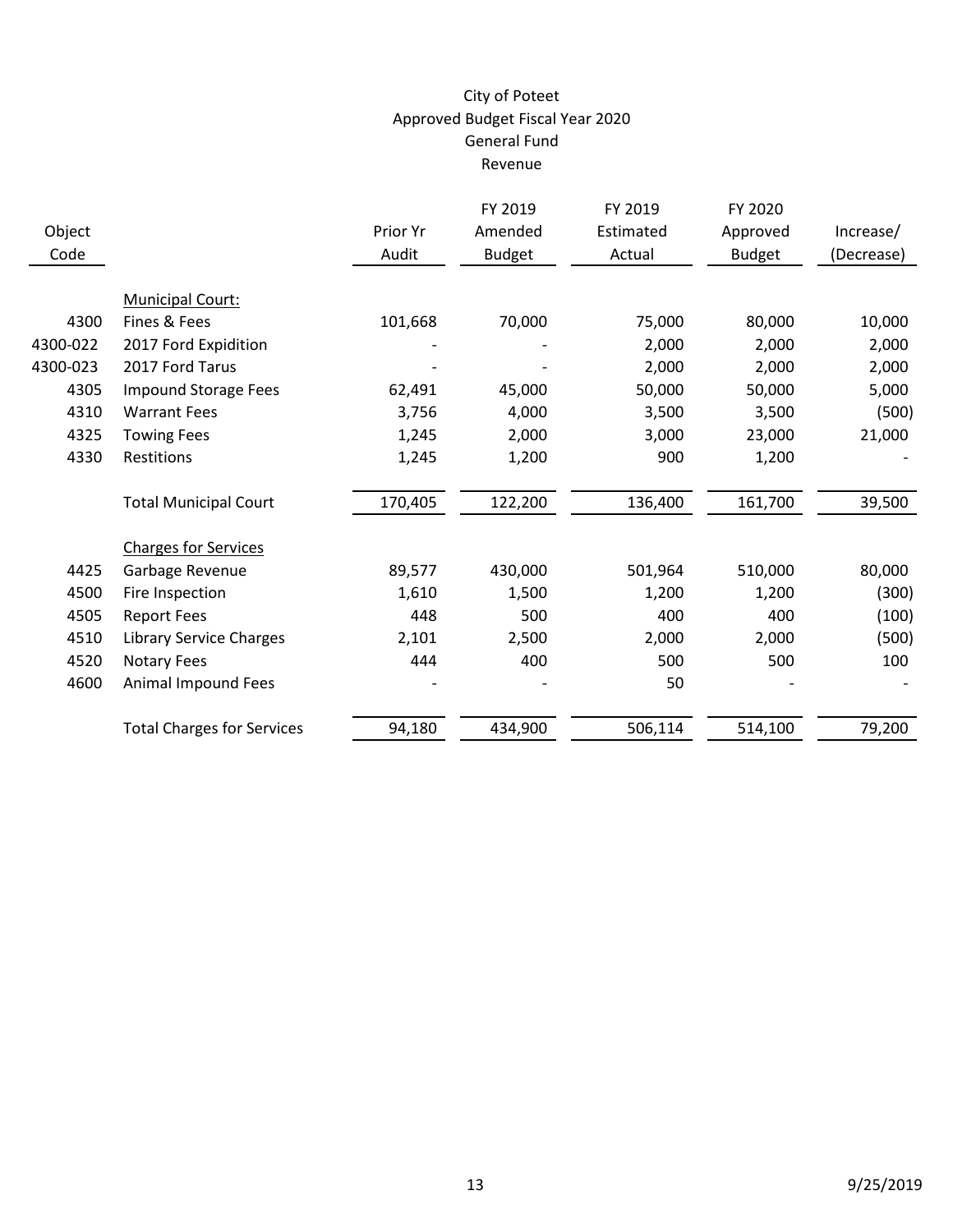|      |                                                |           | FY 2019       | FY 2019   | FY 2020       |            |
|------|------------------------------------------------|-----------|---------------|-----------|---------------|------------|
|      |                                                | Prior Yr  | Amended       | Estimated | Approved      | Increase/  |
|      |                                                | Audit     | <b>Budget</b> | Actual    | <b>Budget</b> | (Decrease) |
|      | Other income:                                  |           |               |           |               |            |
| 4615 | Contributions                                  | 500       |               | 2,000     |               |            |
| 4618 | <b>Impound Auctions</b>                        |           |               | 8,800     | 6,500         | 6,500      |
| 4625 | <b>Credit Card Fees</b>                        | 6,977     | 6,000         | 7,000     | 7,000         | 1,000      |
| 4630 | Government Capital Loan                        | 32,895    |               |           |               |            |
| 4635 | <b>General Interest</b>                        | 740       | 400           | 445       |               | (400)      |
| 4645 | <b>Library Donations</b>                       | 31,627    |               | 51,518    | 1,000         | 1,000      |
| 4650 | Library Interest                               | 66        |               |           |               |            |
| 4655 | Miscellaneous Revenue                          | 42,831    | 10,000        | 12,000    | 10,000        |            |
| 4660 | <b>NSF Fees</b>                                |           |               | 30        |               |            |
| 4665 | <b>Park Donations</b>                          | 30,540    |               | 2,000     | 1,000         | 1,000      |
| 4670 | <b>Admin Donations</b>                         |           |               |           | 2,000         | 2,000      |
| 4675 | <b>Animal Control Donations</b>                |           |               |           | 500           | 500        |
| 4680 | <b>Police Donations</b>                        |           |               |           | 1,000         | 1,000      |
| 4690 | <b>Rent Revenues</b>                           | 840       | 800           | 800       | 900           | 100        |
| 4692 | <b>Strawberry Festival</b>                     | 26,775    | 23,000        | 16,975    | 20,000        | (3,000)    |
| 4693 | Late Fees                                      |           |               | 300       |               |            |
| 4695 | Sale of Fixed Assets                           | 200       |               | 188       |               |            |
| 4699 | <b>Other Financing Sources</b>                 | 160,000   |               | 7,500     |               |            |
|      | <b>Total Other Income</b>                      | 333,991   | 40,200        | 109,556   | 49,900        | 9,700      |
|      | Intergovernmental:                             |           |               |           |               |            |
| 4705 | Poteet ISD                                     |           |               | 99        |               |            |
| 4715 | <b>TDHCA Grant</b>                             | 34,145    |               |           |               |            |
| 4717 | <b>HMGP Grant</b>                              |           |               | 176,700   |               |            |
| 4720 | <b>LEOSE Training Revenue</b>                  |           |               | 1,310     | 1,300         | 1,300      |
| 4725 | <b>USDA Grant</b>                              |           |               |           | 36,000        | 36,000     |
|      | Total Intergovernmental                        | 34,145    |               | 178,109   | 37,300        | 37,300     |
|      |                                                |           |               |           |               |            |
|      | Transfers In                                   |           |               |           |               |            |
| 9020 | <b>Library Reserve</b><br><b>LEOSE Reserve</b> | 62,383    |               |           |               |            |
| 9025 |                                                |           |               |           | 2,500         | 2,500      |
| 9030 | Ortega Settlement                              | 15,382    |               |           |               |            |
|      | <b>Total Transfers In</b>                      | 77,765    |               |           | 2,500         | 2,500      |
|      | <b>Total Revenue</b>                           | 1,762,895 | 1,639,400     | 2,035,597 | 1,966,050     | 326,650    |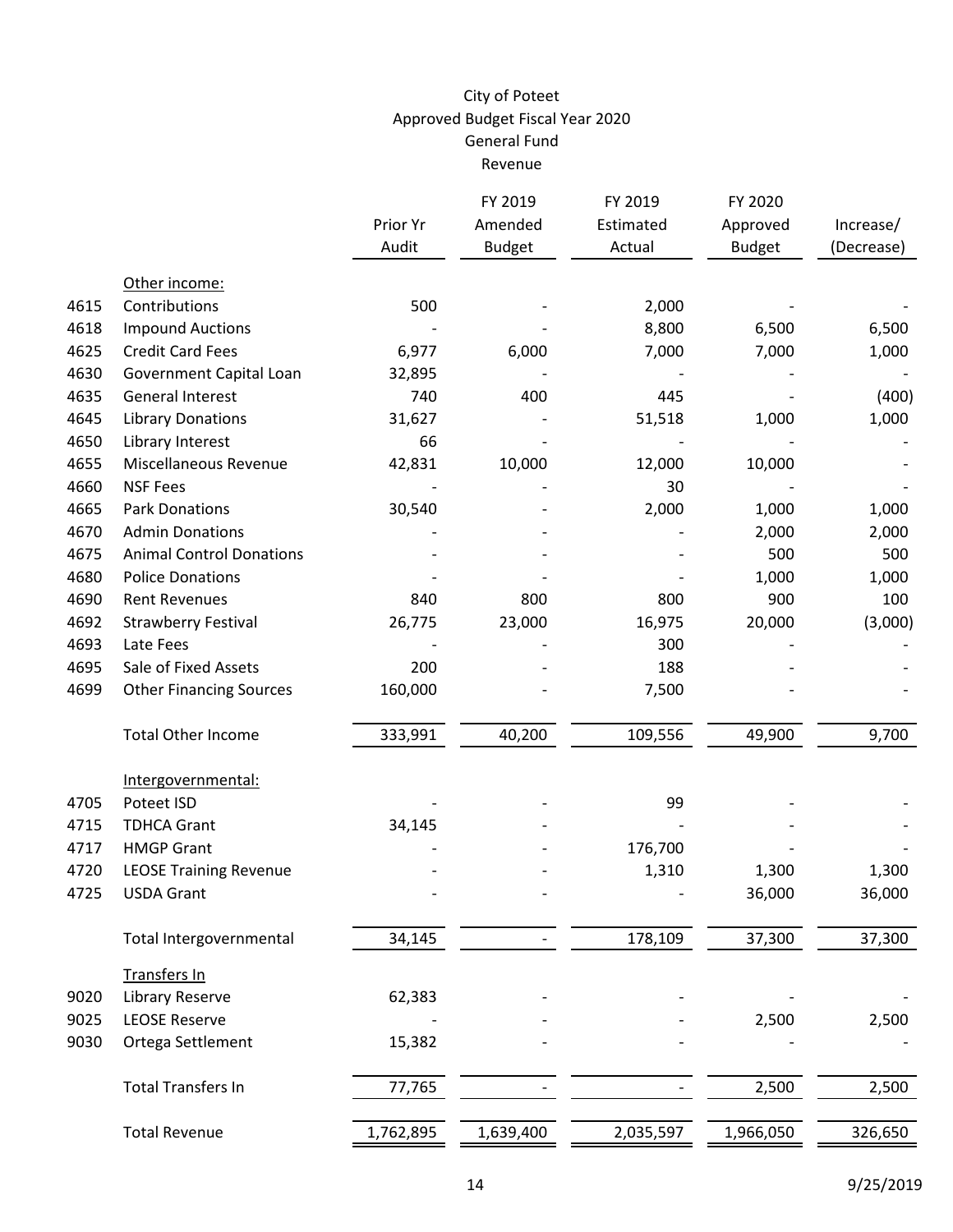#### Administration

| Object |                                    | Prior Yr | FY 2019<br>Amended | FY 2019<br>Estimated | FY 2020<br>Approved | Increase/  |
|--------|------------------------------------|----------|--------------------|----------------------|---------------------|------------|
| Code   |                                    | Audit    | <b>Budget</b>      | Actual               | <b>Budget</b>       | (Decrease) |
|        |                                    |          |                    |                      |                     |            |
|        | <b>Personnel Services:</b>         |          |                    |                      |                     |            |
| 5000   | Salary - City Administrator        | 32,177   | 16,770             | 16,922               | 17,524              | 754        |
| 5005   | Salary - City Secretary            | 19,595   | 10,010             | 10,123               | 10,582              | 572        |
| 5010   | Salary - Accountant                | 18,784   | 9,490              | 9,474                | 9,750               | 260        |
| 5049   | Salary - Customer Service Clerk    | 11,080   | 5,460              | 5,274                |                     | (5,460)    |
| 5090   | Overtime                           | 42       | 300                | 100                  | 300                 |            |
| 5097   | Certification/Merit Pay            |          | 1,248              |                      | 1,118               | (130)      |
| 5105   | Group Insurance                    | 7,753    | 6,309              | 5,500                | 6,018               | (291)      |
| 5110   | Life/Disability Insurance          | 630      | 498                | 500                  | 447                 | (51)       |
| 5115   | Dental/Vision Insurance            | 715      | 512                | 744                  | 384                 | (128)      |
| 5120   | Payroll Taxes - FICA               | 6,221    | 3,310              | 3,200                | 3,005               | (305)      |
| 5125   | Unemployment                       | 154      | 324                | 150                  | 15                  | (309)      |
| 5130   | Retirement                         | 1,804    | 1,027              | 815                  | 916                 | (111)      |
| 5145   | <b>Workers' Compensation</b>       | 517      | 194                | 115                  | 176                 | (18)       |
|        | <b>Total Personnel Services</b>    | 99,472   | 55,452             | 52,917               | 50,235              | (5, 217)   |
|        | <b>Professional Services:</b>      |          |                    |                      |                     |            |
| 5200   | Atascosa Appraisal District        | 15,015   | 12,000             | 12,000               | 15,000              | 3,000      |
| 5210   | <b>Audit Services</b>              | 14,030   | 18,000             | 12,215               | 18,000              |            |
| 5215   | <b>Building Security Services</b>  | 200      |                    | 407                  | 500                 | 500        |
| 5220   | <b>Computer Support</b>            | 4,681    | 6,000              | 11,000               | 11,000              | 5,000      |
| 5235   | <b>Engineering Fees</b>            | 3,000    | 4,000              | 138                  | 2,000               | (2,000)    |
| 5240   | Legal Services                     | 42,765   | 35,000             | 35,000               | 35,000              |            |
| 5245   | <b>Tax Collection Expense</b>      |          | 2,500              | 4,956                | 2,500               |            |
|        | <b>Total Professional Services</b> | 79,691   | 77,500             | 75,716               | 84,000              | 6,500      |
|        | Utilities:                         |          |                    |                      |                     |            |
| 5305   | <b>Commercial Dumpster Service</b> | 30,826   | 2,000              | 167,892              |                     | (2,000)    |
| 5310   | Electricity                        | 9,540    | 8,000              | 8,000                | 8,000               |            |
| 5315   | Garbage Service                    | 79,832   | 326,000            | 248,302              |                     | (326,000)  |
| 5325   | <b>Internet Service</b>            |          |                    | 280                  | 2,000               | 2,000      |
| 5330   | Telephone                          | 14,520   | 10,000             | 8,500                | 9,000               | (1,000)    |
|        | <b>Total Utilities</b>             | 134,718  | 346,000            | 432,974              | 19,000              | (327,000)  |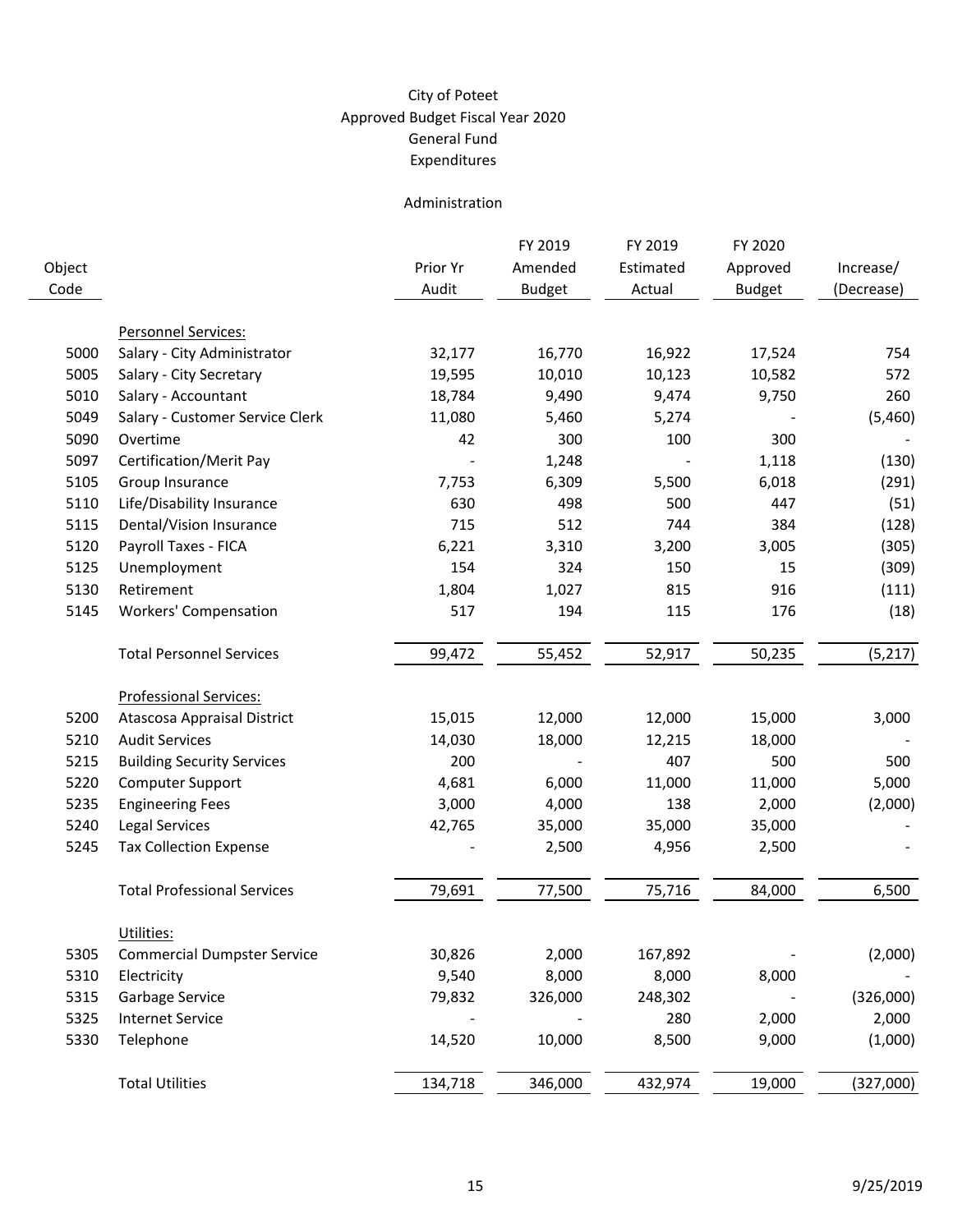#### Administration

|          |                                        |          | FY 2019       | FY 2019   | FY 2020       |            |
|----------|----------------------------------------|----------|---------------|-----------|---------------|------------|
| Object   |                                        | Prior Yr | Amended       | Estimated | Approved      | Increase/  |
| Code     |                                        | Audit    | <b>Budget</b> | Actual    | <b>Budget</b> | (Decrease) |
|          |                                        |          |               |           |               |            |
|          | Supplies & Printing:                   |          |               |           |               |            |
| 5400     | <b>Election Expenses</b>               | 4,751    | 3,500         | 5,044     | 9,000         | 5,500      |
| 5405     | Janitorial Supplies/Services           | 3,272    | 2,000         | 4,000     | 3,500         | 1,500      |
| 5410     | Legal Notices                          | 533      | 1,500         | 1,500     | 1,500         |            |
| 5415     | Maintenance Supplies                   | 905      | 1,000         | 500       | 750           | (250)      |
| 5420     | <b>Office Supplies</b>                 | 5,580    | 6,000         | 6,000     | 6,000         |            |
| 5440     | Postage                                | 973      | 1,000         | 800       | 1,000         |            |
|          | <b>Total Supplies &amp; Printing</b>   | 16,014   | 15,000        | 17,844    | 21,750        | 6,750      |
|          | Repairs & Maintenance:                 |          |               |           |               |            |
| 5500     | <b>Building Maintenance</b>            | 3,596    | 4,000         | 500       | 3,900         | (100)      |
| 5505     | <b>Equipment Maintance</b>             | 743      | 500           |           | 500           |            |
| 5520-200 | 2007 Ford Expedition                   | 161      |               | 225       | 250           | 250        |
|          | <b>Total Repairs &amp; Maintenance</b> | 4,500    | 4,500         | 725       | 4,650         | 150        |
|          | Minor Tools & Equipment                |          |               |           |               |            |
| 5600     | Office Equipment                       | 2,082    | 2,500         | 1,000     | 2,500         |            |
|          | Total Minor Tools & Equipment          | 2,082    | 2,500         | 1,000     | 2,500         |            |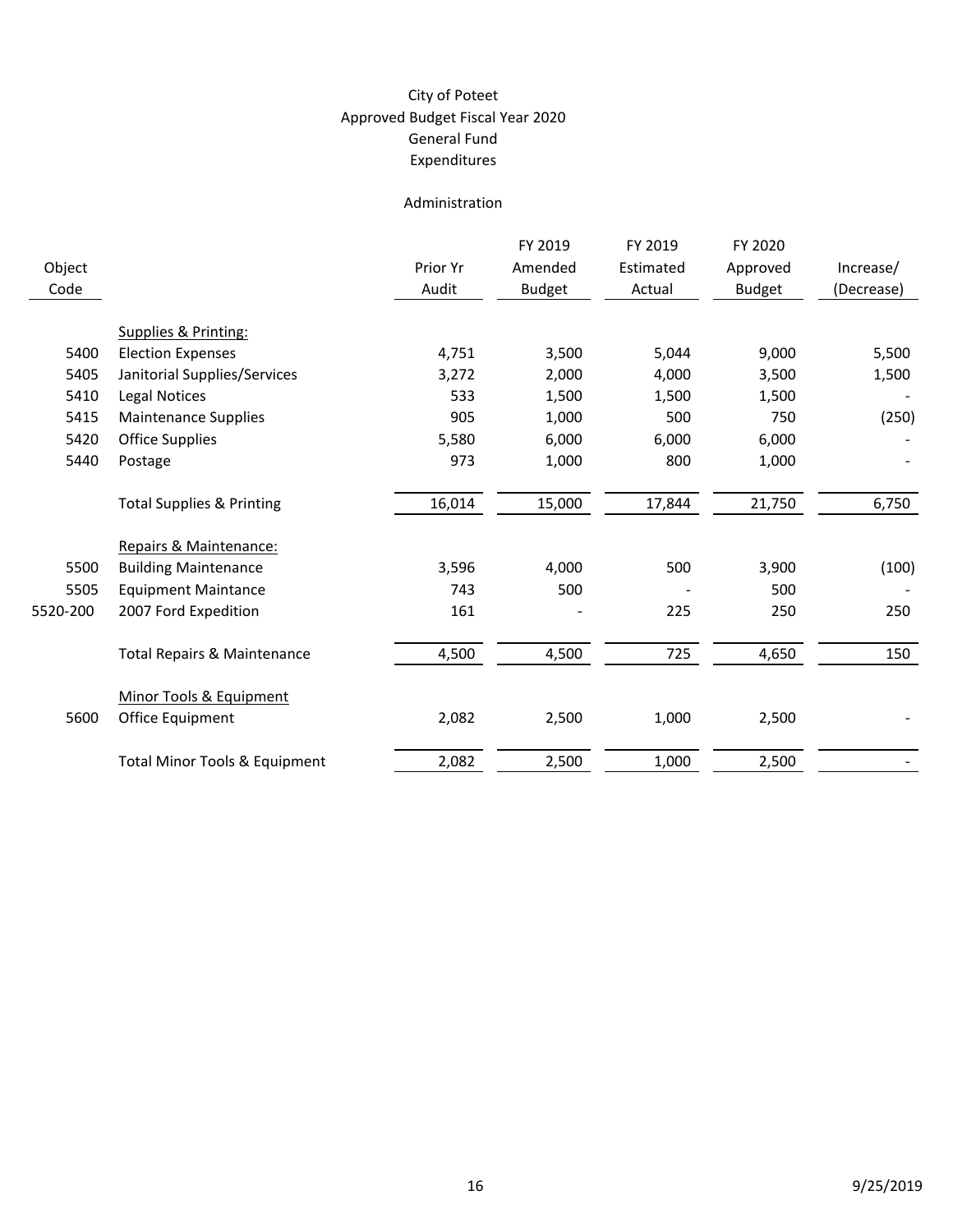#### Administration

|        |                             |          | FY 2019       | FY 2019   | FY 2020       |            |
|--------|-----------------------------|----------|---------------|-----------|---------------|------------|
| Object |                             | Prior Yr | Amended       | Estimated | Approved      | Increase/  |
| Code   |                             | Audit    | <b>Budget</b> | Actual    | <b>Budget</b> | (Decrease) |
|        |                             |          |               |           |               |            |
|        | Miscellaneous:              |          |               |           |               |            |
| 5720   | Cash Short/Over             | (153)    |               |           |               |            |
| 5730   | <b>Credit Card Fees</b>     | 3,908    | 3,000         | 4,000     | 4,000         | 1,000      |
| 5740   | Dues & Memberships          | 2,642    | 2,500         | 6,000     | 3,500         | 1,000      |
| 5745   | <b>Employee Relations</b>   | 330      | 800           | 2,000     | 2,800         | 2,000      |
| 5750   | <b>Equipment Lease</b>      | 2,410    | 2,500         | 3,500     | 3,500         | 1,000      |
| 5755   | Fuel                        | 484      | 500           | 1,000     | 750           | 250        |
| 5770   | Insurance                   | 1,979    |               | 2,000     | 2,000         | 2,000      |
| 5777   | Late Fees                   | 1,089    |               | 200       |               |            |
| 5782   | Licenses & Permits          | 1,107    |               | 1,200     | 1,200         | 1,200      |
| 5795   | Miscellaneous               | 4,876    | 2,000         | 500       | 1,000         | (1,000)    |
| 5800   | <b>Other Services</b>       | 2,031    | 3,000         | 1,300     | 3,000         |            |
| 5805   | Parade/Event Expense        | 5,915    | 3,000         | 2,810     | 4,500         | 1,500      |
| 5815   | Post Office Box Rent        | 144      | 144           | 144       | 144           |            |
| 5820   | <b>Service Charges</b>      | 5,500    | 4,000         | 5,000     | 5,000         | 1,000      |
| 5830   | Travel & Training           | 5,418    | 6,500         | 6,500     | 7,000         | 500        |
| 5840   | Code Enforcement Clean-up   | 8,805    | 5,000         | 15,000    |               | (5,000)    |
|        | <b>Total Miscellaneous</b>  | 46,485   | 32,944        | 51,154    | 38,394        | 5,450      |
|        | Capital Outlay:             |          |               |           |               |            |
| 8005   | Computer                    |          |               |           |               |            |
| 8040   | City Hall                   | 2,000    |               |           |               |            |
|        | <b>Total Capital Outlay</b> | 2,000    |               |           |               |            |
|        | <b>Total Administration</b> | 384,962  | 533,896       | 632,330   | 220,529       | (313, 367) |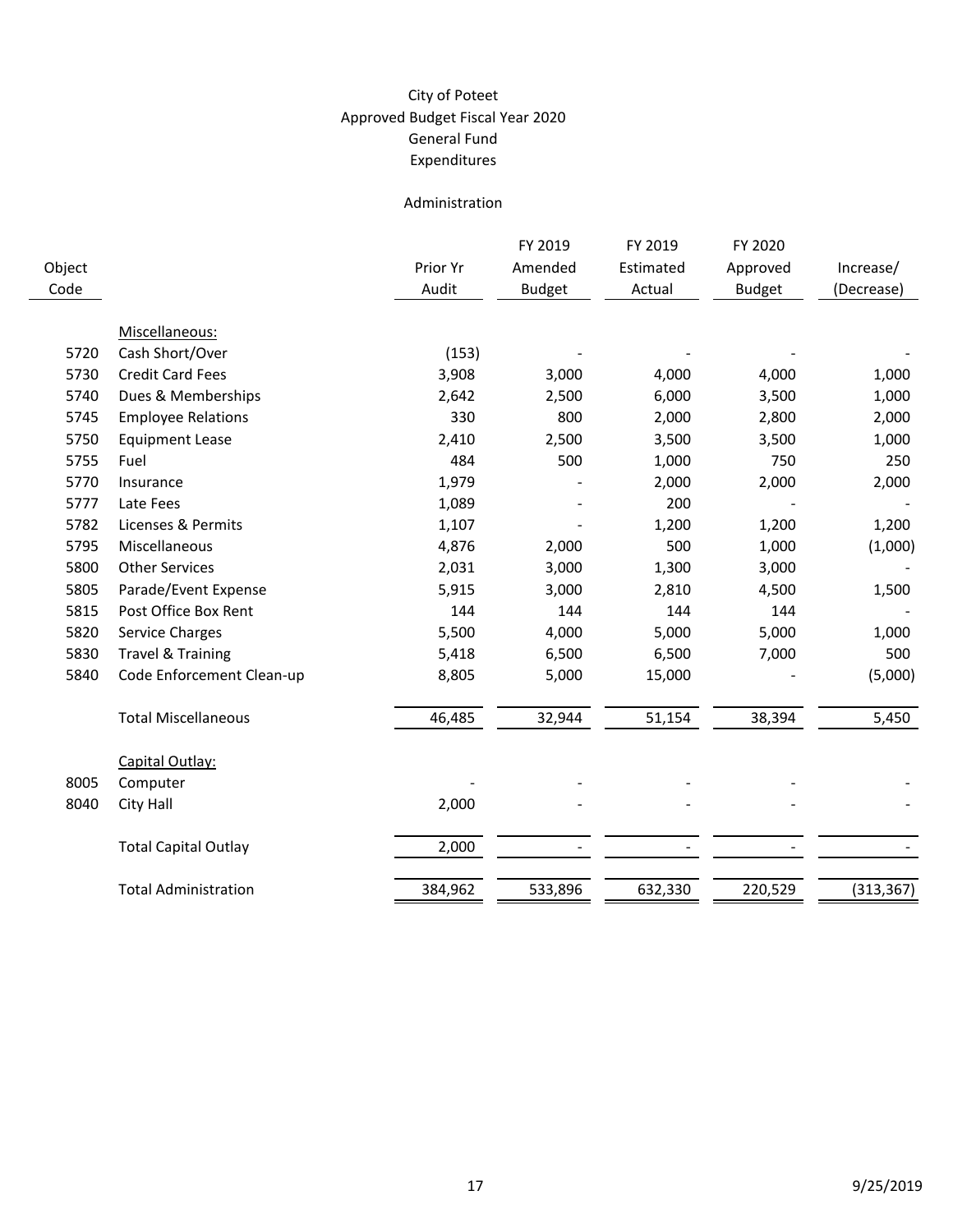#### Solid Waste

| Object<br>Code |                                                       | Prior Yr<br>Audit             | FY 2019<br>Amended<br><b>Budget</b>                  | FY 2019<br>Estimated<br>Actual     | FY 2020<br>Approved<br><b>Budget</b> | Increase/<br>(Decrease) |
|----------------|-------------------------------------------------------|-------------------------------|------------------------------------------------------|------------------------------------|--------------------------------------|-------------------------|
| 5305<br>5315   | <b>Commercial Dumpster Service</b><br>Garbage Service | -<br>$\overline{\phantom{a}}$ | $\overline{\phantom{a}}$<br>$\overline{\phantom{a}}$ | $\overline{\phantom{a}}$<br>$\sim$ | 170,000<br>250,000                   | 170,000<br>250,000      |
|                | <b>Total Solid Waste</b>                              | $\overline{\phantom{0}}$      | $\overline{\phantom{0}}$                             | $\overline{\phantom{0}}$           | 420.000                              | 420.000                 |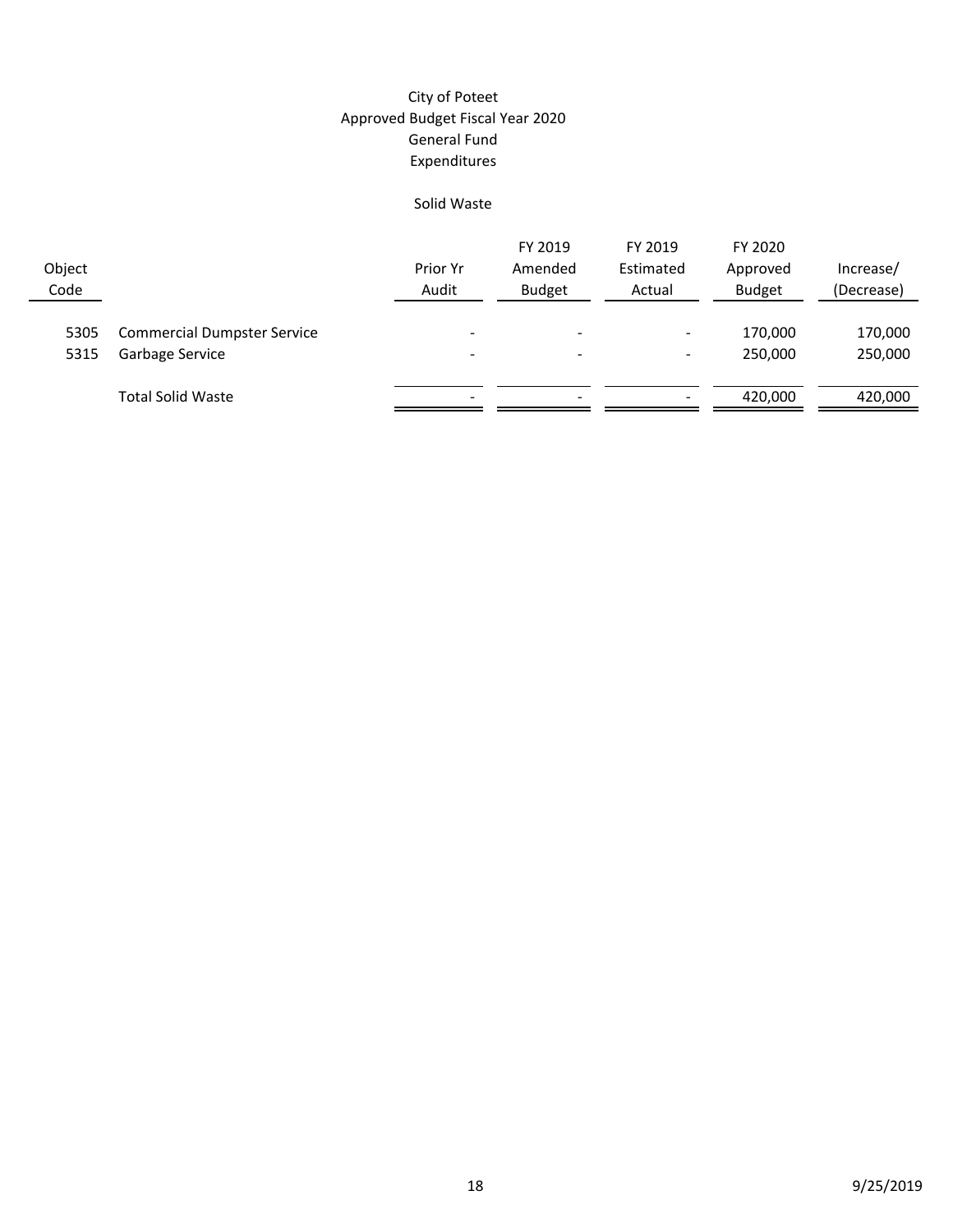# Municipal Court

| Object<br>Code |                                      | Prior Yr<br>Audit | FY 2019<br>Amended<br><b>Budget</b> | FY 2019<br>Estimated<br>Actual | FY 2020<br>Approved<br><b>Budget</b> | Increase/<br>(Decrease) |
|----------------|--------------------------------------|-------------------|-------------------------------------|--------------------------------|--------------------------------------|-------------------------|
|                |                                      |                   |                                     |                                |                                      |                         |
|                | Personnel Services:                  |                   |                                     |                                |                                      |                         |
| 5015           | Salary - Court Clerk                 | 21,815            | 27,040                              | 27,040                         | 27,040                               |                         |
| 5090           | Overtime                             | 354               | 500                                 | 400                            | 500                                  |                         |
| 5097           | Certification/Merit Pay              |                   | 806                                 |                                | 806                                  |                         |
| 5105           | Group Insurance                      | 4,742             | 8,412                               | 8,412                          | 8,023                                | (389)                   |
| 5110           | Life/Disability Insurance            | 152               | 344                                 | 344                            | 344                                  |                         |
| 5115           | Dental/Vision Insurance              | 311               | 509                                 | 509                            | 509                                  |                         |
| 5120           | Payroll Taxes - FICA                 | 1,708             | 2,168                               | 2,168                          | 2,168                                |                         |
| 5125           | Unemployment                         | 114               | 162                                 | 70                             | 9                                    | (153)                   |
| 5130           | Retirement                           | 496               | 673                                 | 673                            | 661                                  | (12)                    |
| 5145           | <b>Workers' Compensation</b>         | 109               | 127                                 | 127                            | 127                                  |                         |
|                | <b>Total Personnel Services</b>      | 29,801            | 40,741                              | 39,743                         | 40,187                               | (554)                   |
|                | <b>Professional Services:</b>        |                   |                                     |                                |                                      |                         |
| 5220           | Computer Support                     | 1,919             | 1,500                               | 1,757                          | 2,500                                | 1,000                   |
| 5240           | Legal Services                       | 28,263            | 25,000                              | 40,000                         | 40,000                               | 15,000                  |
|                | <b>Total Professional Services</b>   | 30,182            | 26,500                              | 41,757                         | 42,500                               | 16,000                  |
|                | Utilities:                           |                   |                                     |                                |                                      |                         |
| 5325           | Internet                             |                   |                                     | 280                            | 1,000                                | 1,000                   |
| 5330           | Telephone                            | 1,961             | 500                                 | 750                            | 800                                  | 300                     |
|                | <b>Total Utilities</b>               | 1,961             | 500                                 | 1,030                          | 1,800                                | 1,300                   |
|                | Supplies & Printing:                 |                   |                                     |                                |                                      |                         |
| 5420           | <b>Office Supplies</b>               | 765               | 500                                 | 2,000                          | 2,000                                | 1,500                   |
| 5440           | Postage                              | 1,332             | 800                                 | 1,000                          | 1,000                                | 200                     |
|                | <b>Total Supplies &amp; Printing</b> | 2,097             | 1,300                               | 3,000                          | 3,000                                | 1,700                   |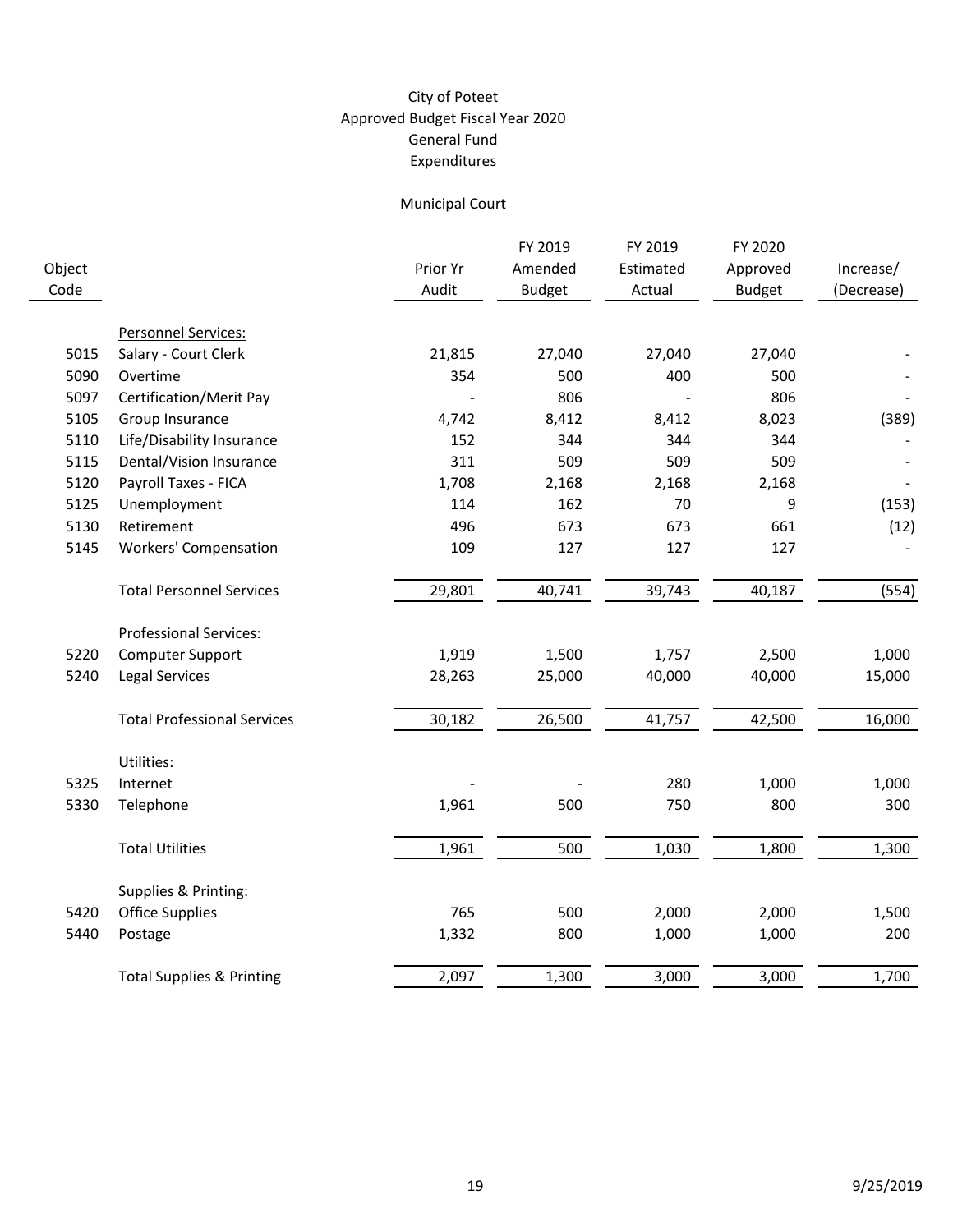# Municipal Court

| Object<br>Code |                                          | Prior Yr<br>Audit | FY 2019<br>Amended<br><b>Budget</b> | FY 2019<br>Estimated<br>Actual | FY 2020<br>Approved<br><b>Budget</b> | Increase/<br>(Decrease) |
|----------------|------------------------------------------|-------------------|-------------------------------------|--------------------------------|--------------------------------------|-------------------------|
|                | Repairs & Maintenance:                   |                   |                                     |                                |                                      |                         |
| 5500           | <b>Building Maintenance</b>              | 254               | 500                                 |                                | 300                                  | (200)                   |
|                | <b>Total Repairs &amp; Maintenance</b>   | 254               | 500                                 | $\equiv$                       | 300                                  | (200)                   |
|                | Minor Tools & Equipment                  |                   |                                     |                                |                                      |                         |
| 5600           | Office Equipment                         | 174               | 500                                 | 100                            | 500                                  |                         |
|                | <b>Total Minor Tools &amp; Equipment</b> | 174               | 500                                 | 100                            | 500                                  |                         |
|                |                                          |                   |                                     |                                |                                      |                         |
|                | Miscellaneous:                           |                   |                                     |                                |                                      |                         |
| 5720           | Cash Over/Short                          |                   |                                     |                                |                                      |                         |
| 5740           | Dues & Memberships                       |                   | 300                                 | 200                            | 400                                  | 100                     |
| 5750           | <b>Equipment Lease</b>                   | 1,973             | 1,700                               | 1,700                          | 1,750                                | 50                      |
| 5770           | Insurance                                | 457               | 500                                 | 500                            | 500                                  |                         |
| 5782           | Licenses & Permits                       | 120               |                                     | 120                            | 2,220                                | 2,220                   |
| 5795           | Miscellaneous                            | 94                |                                     | $10\,$                         |                                      |                         |
| 5800           | <b>Other Services</b>                    | 2,139             | 200                                 |                                | 200                                  |                         |
| 5830           | <b>Travel &amp; Training</b>             | 1,138             | 1,500                               | 450                            | 1,500                                |                         |
|                | <b>Total Miscellaneous</b>               | 5,921             | 4,200                               | 2,980                          | 6,570                                | 2,370                   |
|                | Capital Outlay:                          |                   |                                     |                                |                                      |                         |
| 8025           | Software                                 |                   |                                     |                                |                                      |                         |
|                | <b>Total Capital Outlay</b>              |                   |                                     |                                |                                      |                         |
|                | <b>Total Municipal Court</b>             | 70,390            | 74,241                              | 88,610                         | 94,857                               | 20,616                  |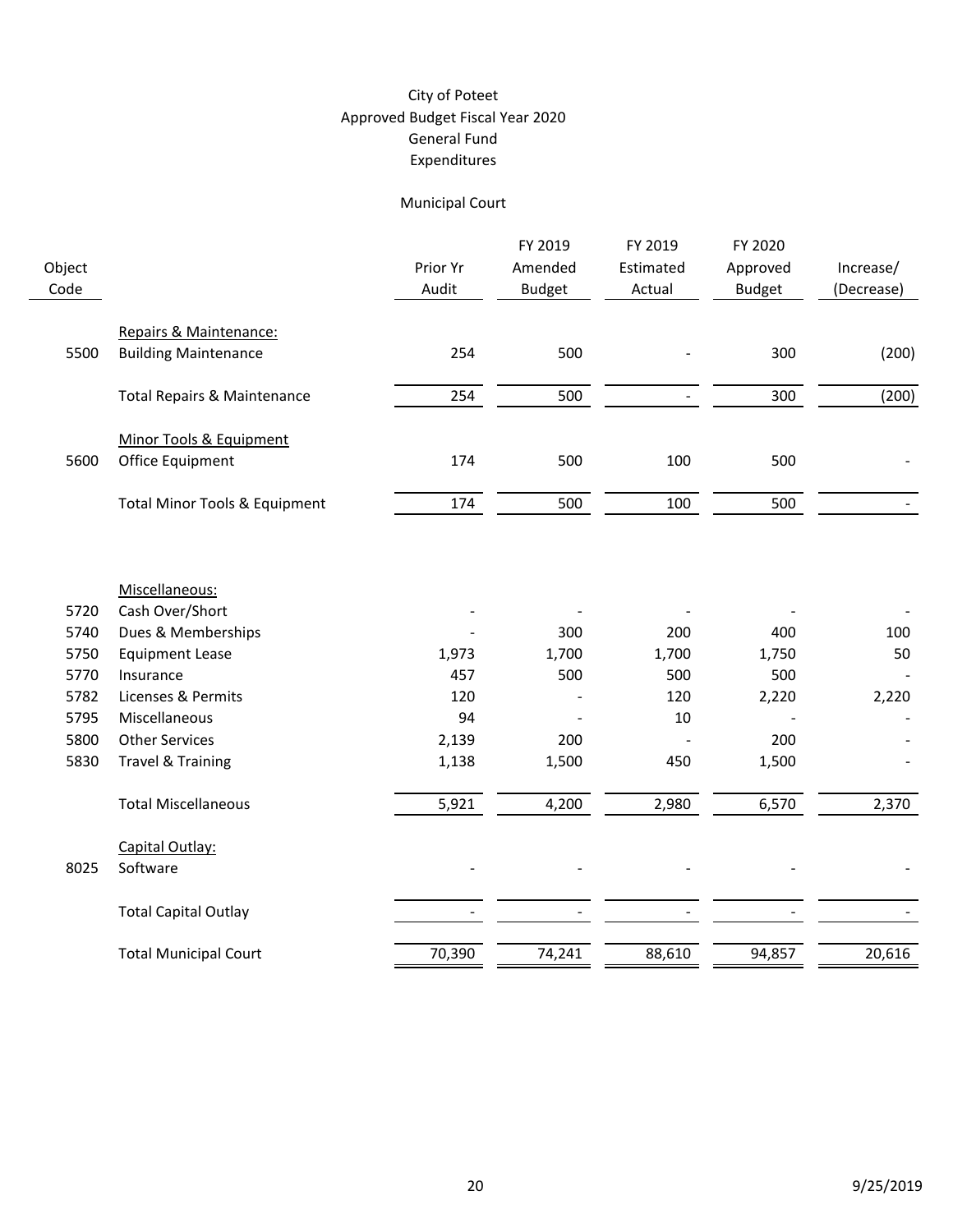|        |                                    |          | FY 2019       | FY 2019   | FY 2020       |            |
|--------|------------------------------------|----------|---------------|-----------|---------------|------------|
| Object |                                    | Prior Yr | Amended       | Estimated | Approved      | Increase/  |
| Code   |                                    | Audit    | <b>Budget</b> | Actual    | <b>Budget</b> | (Decrease) |
|        |                                    |          |               |           |               |            |
|        | Personnel Services:                |          |               |           |               |            |
| 5020   | Salary - Police Chief              | 50,107   | 51,818        | 51,818    | 53,898        | 2,080      |
| 5025   | Salary - Sergeant                  | 35,988   | 36,764        | 36,764    | 38,844        | 2,080      |
| 5027   | Salary - Investigator              | 65,365   | 38,818        | 38,818    | 40,898        | 2,080      |
| 5033   | Salary - Police Patrolmen          | 207,056  | 224,721       | 229,171   | 250,333       | 25,612     |
| 5037   | Salary - Administrative Clerk      | 21,373   | 23,920        | 20,500    | 24,960        | 1,040      |
| 5045   | Salary - Code Enforcement          | 25,371   | 35,516        | 35,857    | 39,468        | 3,952      |
| 5050   | Salary - Part-Time                 |          | 11,960        |           |               | (11,960)   |
| 5090   | Overtime                           | 26,332   | 20,000        | 20,000    | 20,000        |            |
| 5097   | <b>Certification/Merit Pay</b>     |          | 12,584        |           | 13,052        | 468        |
| 5105   | Group Insurance                    | 64,383   | 92,532        | 75,000    | 88,253        | (4, 279)   |
| 5110   | Life/Disability Insurance          | 3,645    | 4,883         | 4,500     | 5,147         | 264        |
| 5115   | Dental/Vision Insurance            | 4,091    | 5,599         | 5,000     | 5,599         |            |
| 5120   | Payroll Taxes - FICA               | 32,930   | 34,892        | 32,000    | 36,832        | 1,940      |
| 5125   | Unemployment                       | 1,125    | 1,944         | 1,800     | 99            | (1, 845)   |
| 5130   | Retirement                         | 9,112    | 10,820        | 9,000     | 11,225        | 405        |
| 5135   | Uniforms                           | 3,874    | 4,000         | 4,000     | 4,000         |            |
| 5145   | <b>Workers' Compensation</b>       | 11,765   | 19,872        | 15,000    | 20,986        | 1,114      |
|        | <b>Total Personnel Services</b>    | 562,517  | 630,643       | 579,228   | 653,594       | 22,951     |
|        |                                    |          |               |           |               |            |
|        | <b>Professional Services:</b>      |          |               |           |               |            |
| 5220   | <b>Computer Support</b>            | 2,964    | 4,000         | 5,000     | 9,000         | 5,000      |
| 5240   | Legal Services                     | 2,380    | 2,000         | 3,100     | 2,500         | 500        |
|        | <b>Total Professional Services</b> | 5,344    | 6,000         | 8,100     | 11,500        | 5,500      |
|        |                                    |          |               |           |               |            |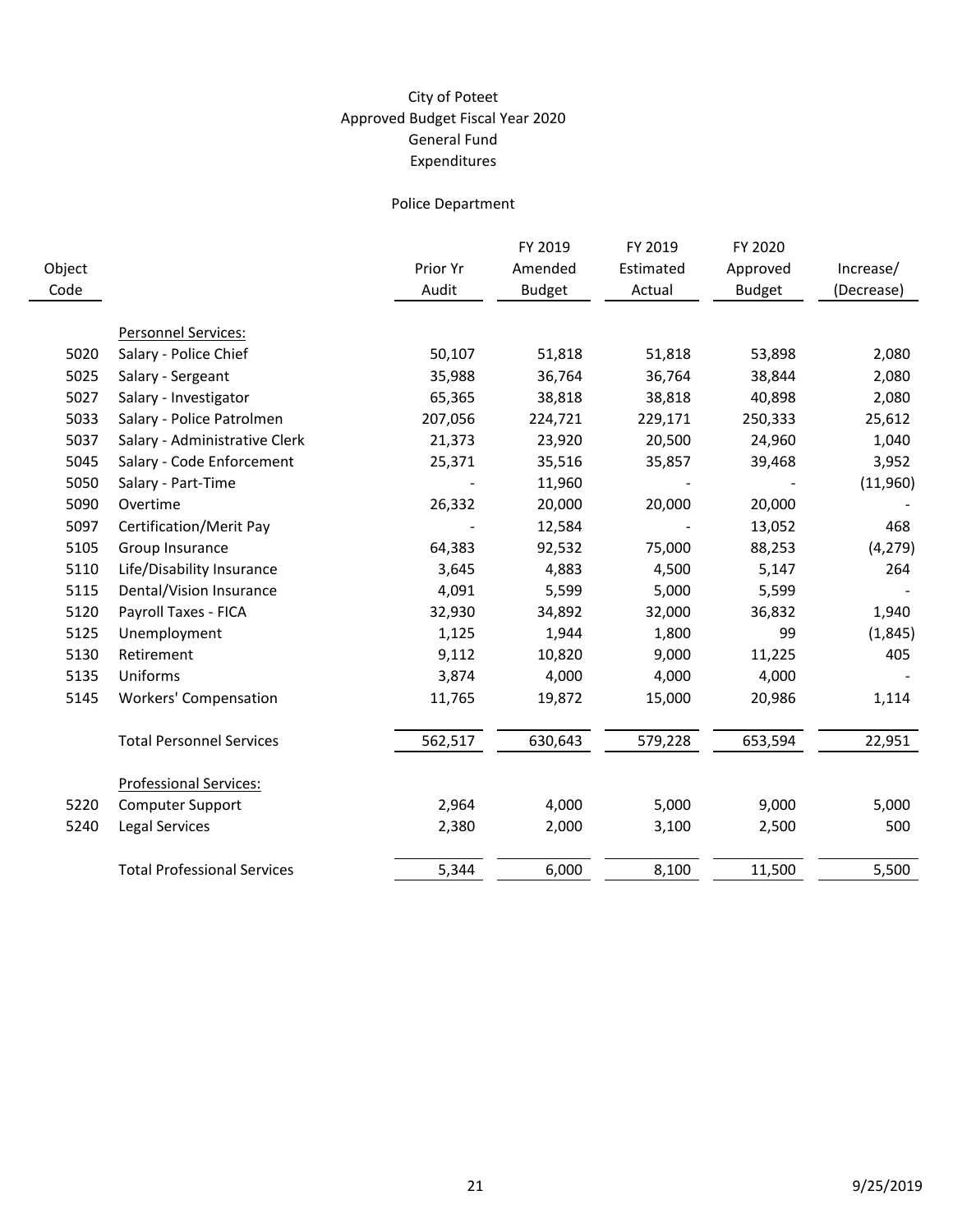| Object   |                                      | Prior Yr | FY 2019<br>Amended | FY 2019<br>Estimated | FY 2020<br>Approved | Increase/  |
|----------|--------------------------------------|----------|--------------------|----------------------|---------------------|------------|
| Code     |                                      | Audit    | <b>Budget</b>      | Actual               | <b>Budget</b>       | (Decrease) |
|          | Utilities:                           |          |                    |                      |                     |            |
| 5310     | Electricity                          | 3,743    | 7,000              | 5,000                | 7,000               |            |
| 5320     | Gas                                  |          |                    |                      | 800                 | 800        |
| 5325     | Internet                             | 1,089    |                    | 1,100                | 2,200               | 2,200      |
| 5330     | Telephone                            | 12,813   | 5,000              | 12,000               | 10,000              | 5,000      |
| 5330-001 | CopSync                              | 6,238    | 4,000              | 100                  | 500                 | (3,500)    |
|          |                                      |          |                    |                      |                     |            |
|          | <b>Total Utilities</b>               | 23,883   | 16,000             | 18,200               | 20,500              | 4,500      |
|          |                                      |          |                    |                      |                     |            |
|          | <b>Supplies &amp; Printing:</b>      |          |                    |                      |                     |            |
| 5405     | Janitorial Supplies                  | 407      |                    | 500                  | 1,000               | 1,000      |
| 5410     | Legal Notices                        | 159      | 500                | 500                  | 500                 |            |
| 5415     | Maint & Oper Supplies                | 794      | 1,000              | 800                  | 1,000               |            |
| 5420     | <b>Office Supplies</b>               | 1,769    | 2,000              | 5,500                | 5,000               | 3,000      |
| 5420-001 | <b>Code Enforcement Supplies</b>     | 655      | 1,500              | 1,700                | 1,200               | (300)      |
| 5425     | <b>Operating Supplies</b>            | 834      |                    |                      |                     |            |
| 5440     | Postage                              | 916      | 700                | 700                  | 700                 |            |
| 5440-001 | Postage - Code Enforcement           | 2,278    | 2,000              | 500                  | 1,000               | (1,000)    |
|          |                                      |          |                    |                      |                     |            |
|          | <b>Total Supplies &amp; Printing</b> | 7,812    | 7,700              | 10,200               | 10,400              | 2,700      |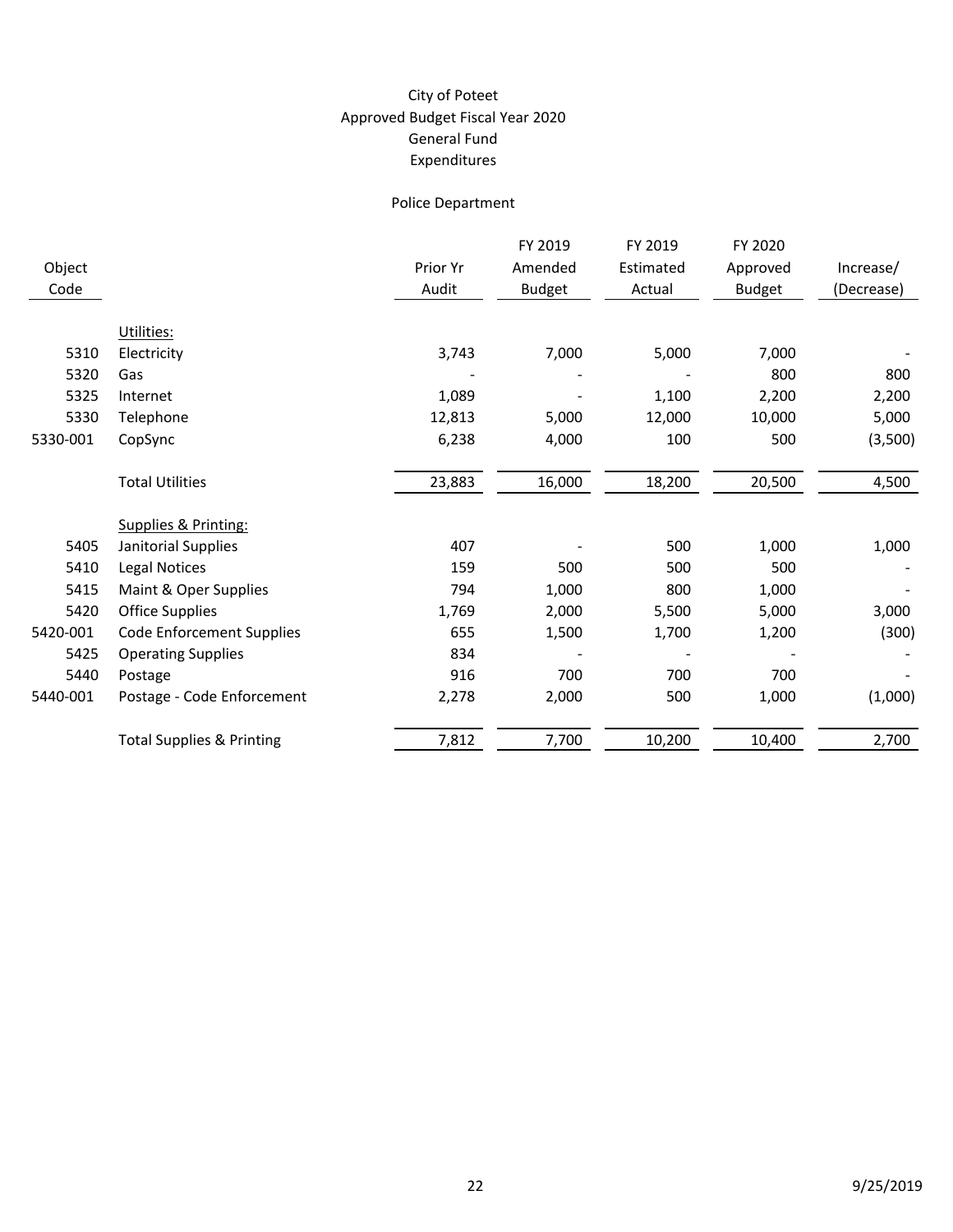| Object<br>Code |                                          | Prior Yr<br>Audit | FY 2019<br>Amended<br><b>Budget</b> | FY 2019<br>Estimated<br>Actual | FY 2020<br>Approved<br><b>Budget</b> | Increase/<br>(Decrease) |
|----------------|------------------------------------------|-------------------|-------------------------------------|--------------------------------|--------------------------------------|-------------------------|
|                | Repairs & Maintenance:                   |                   |                                     |                                |                                      |                         |
| 5500           | <b>Building Maintenance</b>              | 137               | 3,000                               |                                | 3,000                                |                         |
| 5505           | <b>Equipment Maintenance</b>             | 2,643             | 1,000                               |                                | 3,500                                | 2,500                   |
| 5520           | Vehicle Maintenance                      | 352               | 9,000                               | 5,500                          | 9,000                                |                         |
| 5520-010       | 2017 Chevy 1500                          |                   |                                     |                                |                                      |                         |
| 5520-011       | 2017 Chevy 1500                          |                   |                                     |                                |                                      |                         |
| 5520-012       | 2017 Tahoe                               | 78                |                                     |                                |                                      |                         |
| 5520-013       | 2017 Tahoe                               | 256               |                                     |                                |                                      |                         |
| 5520-014       | 2013 Tahoe                               | 3,355             |                                     |                                |                                      |                         |
| 5520-015       | 2013 Tahoe                               | 4,331             |                                     |                                |                                      |                         |
| 5520-016       | 2010 Crown Vic                           | 1,126             |                                     |                                |                                      |                         |
| 5520-017       | 2011 Crown Vic                           | 3,078             |                                     |                                |                                      |                         |
| 5520-018       | 2003 Ford Expedition                     | 7                 |                                     |                                |                                      |                         |
| 5520-019       | 2002 Lincoln Blackwood                   | 361               |                                     |                                |                                      |                         |
| 5520-021       | 2003 Crown Vic                           |                   |                                     |                                |                                      |                         |
| 5520-022       | 2017 Ford Explorer                       |                   |                                     |                                |                                      |                         |
| 5520-023       | 2017 Ford Tarus                          |                   |                                     |                                |                                      |                         |
| 5520-024       | 2004 Chevy Silverado                     |                   |                                     |                                |                                      |                         |
| 5530           | <b>Impound Yard Maintenance</b>          | 3,777             | 2,000                               | 2,000                          | 2,000                                |                         |
|                | <b>Total Repairs &amp; Maintenance</b>   | 19,501            | 15,000                              | 7,500                          | 17,500                               | 2,500                   |
|                | Minor Tools & Equipment                  |                   |                                     |                                |                                      |                         |
| 5600           | Office Equipment                         | 1,020             | 1,000                               | 600                            | 1,000                                |                         |
| 5605           | Other Equipment                          | 1,826             | 1,235                               |                                | 1,000                                | (235)                   |
|                | <b>Total Minor Tools &amp; Equipment</b> | 2,846             | 3,000                               | 600                            | 2,000                                | (235)                   |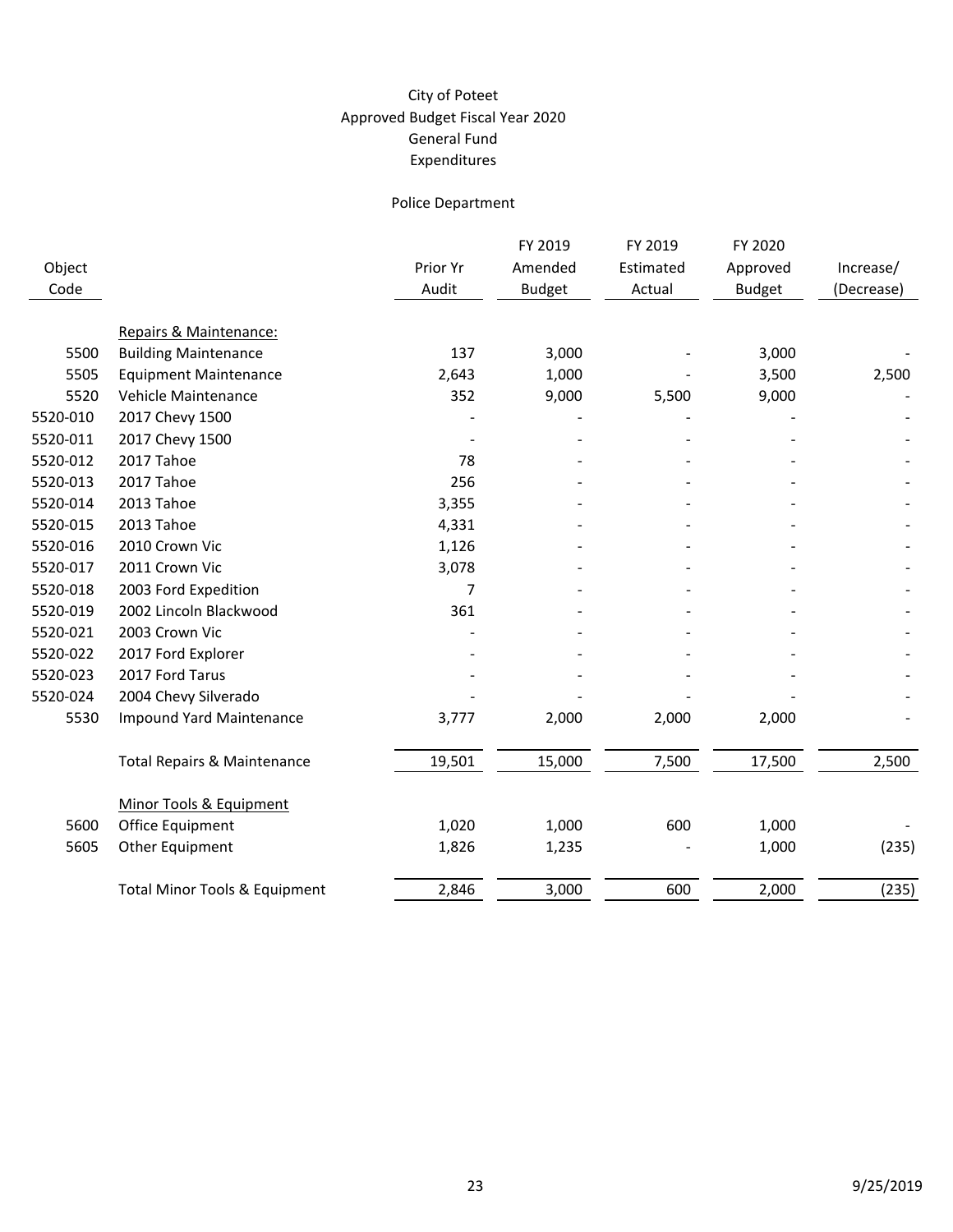| Object<br>Code |                                | Prior Yr<br>Audit | FY 2019<br>Amended<br><b>Budget</b> | FY 2019<br>Estimated<br>Actual | FY 2020<br>Approved<br><b>Budget</b> | Increase/<br>(Decrease) |
|----------------|--------------------------------|-------------------|-------------------------------------|--------------------------------|--------------------------------------|-------------------------|
|                | Miscellaneous:                 |                   |                                     |                                |                                      |                         |
| 5730           | <b>Credit Card Fees</b>        | 211               |                                     | 450                            | 300                                  | 300                     |
| 5740           | Dues & Memberships             | 545               | 3,000                               | 1,000                          | 1,000                                | (2,000)                 |
| 5750           | <b>Equipment Lease</b>         | 3,935             | 3,600                               | 4,000                          | 4,000                                | 400                     |
| 5755           | Fuel                           | 27,625            | 25,000                              | 25,000                         | 30,000                               | 5,000                   |
| 5770           | Insurance                      | 20,884            | 17,000                              | 19,000                         | 21,000                               | 4,000                   |
| 5780           | <b>Training - LEOSE</b>        |                   | 350                                 | 350                            | 2,000                                | 1,650                   |
| 5782           | Licenses & Permits             | 888               |                                     | 550                            | 1,500                                | 1,500                   |
| 5795           | Miscellaneous                  | 59                | 500                                 | 500                            | 4,000                                | 3,500                   |
| 5800           | <b>Other Services</b>          | 839               | 1,490                               | 2,500                          | 2,500                                | 1,010                   |
| 5820           | <b>Service Fees</b>            | $\overline{2}$    |                                     |                                |                                      |                         |
| 5827           | <b>Towing Fees</b>             | 21,835            | 23,000                              | 15,000                         | 23,000                               |                         |
| 5830           | <b>Travel &amp; Training</b>   | 345               | 3,612                               | 6,500                          | 5,500                                | 1,888                   |
| 5832           | Ammo/Firearms                  |                   | 5,813                               | 6,000                          | 5,000                                | (813)                   |
| 5833           | Watchguard                     |                   |                                     |                                |                                      |                         |
| 5840           | Code Enforcement Clean-up      |                   |                                     |                                | 5,000                                | 5,000                   |
|                | <b>Total Miscellaneous</b>     | 77,168            | 83,365                              | 80,850                         | 104,800                              | 21,435                  |
|                | Capital Outlay:                |                   |                                     |                                |                                      |                         |
| 8005           | <b>Computer Equipment</b>      |                   |                                     |                                | 12,000                               | 12,000                  |
| 8015           | <b>Equipment Purchase</b>      | 9,471             |                                     | 2,592                          |                                      |                         |
| 8017           | Shooting Range                 |                   | 2,500                               | 2,500                          |                                      | (2,500)                 |
| 8018           | <b>Impound Yard</b>            | 225               |                                     |                                |                                      |                         |
| 8025           | Software                       | 7,500             |                                     |                                |                                      |                         |
| 8030           | Vehicle Purchases              | 28,630            |                                     |                                | 55,000                               | 55,000                  |
|                | <b>Total Capital Outlay</b>    | 45,826            | 2,500                               | 5,092                          | 67,000                               | 64,500                  |
|                | <b>Total Police Department</b> | 744,897           | 763,443                             | 709,770                        | 887,294                              | 123,851                 |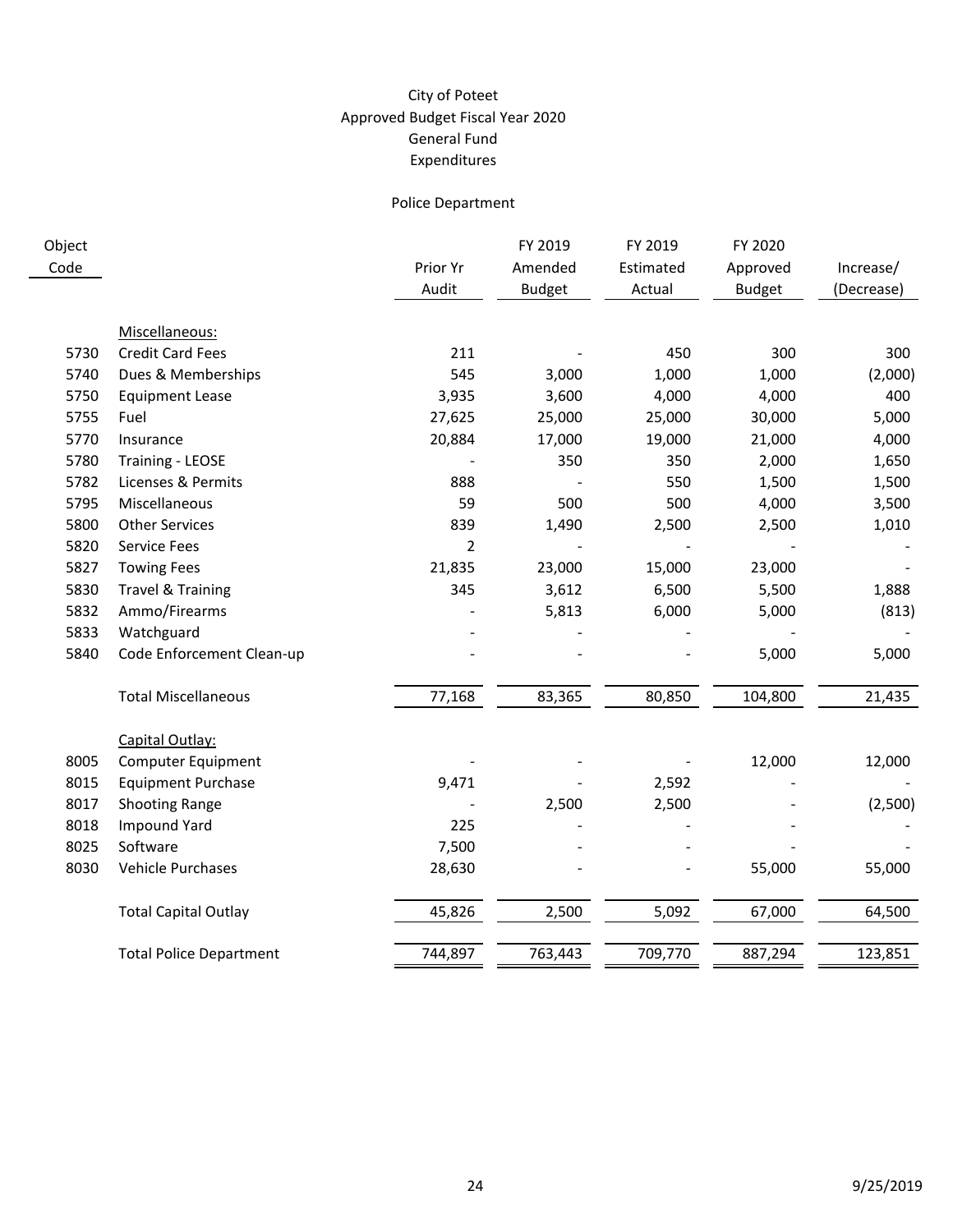# Fire Department

| Object<br>Code |                                        | Prior Yr<br>Audit | FY 2019<br>Amended<br><b>Budget</b> | FY 2019<br>Estimated<br>Actual | FY 2020<br>Approved<br><b>Budget</b> | Increase/<br>(Decrease) |
|----------------|----------------------------------------|-------------------|-------------------------------------|--------------------------------|--------------------------------------|-------------------------|
|                | Personnel Services:                    |                   |                                     |                                |                                      |                         |
| 5145           | <b>Workers' Compensation</b>           | 5,722             | 5,000                               | 5,000                          | 6,000                                | 1,000                   |
|                | <b>Total Personnel Services</b>        | 5,722             | 5,000                               | 5,000                          | 6,000                                | 1,000                   |
|                | Utilities:                             |                   |                                     |                                |                                      |                         |
| 5310           | Electricity                            | 2,954             | 3,000                               | 3,200                          | 3,200                                | 200                     |
| 5320           | Gas                                    | 850               | 700                                 | 700                            | 800                                  | 100                     |
| 5330           | Telephone                              | 1,128             | 250                                 | 900                            | 1,200                                | 950                     |
|                | <b>Total Utilities</b>                 | 4,932             | 3,950                               | 4,800                          | 5,200                                | 1,250                   |
|                | Supplies & Printing:                   |                   |                                     |                                |                                      |                         |
| 5425           | <b>Operating Supplies</b>              |                   |                                     |                                |                                      |                         |
|                | <b>Total Supplies &amp; Printing</b>   |                   |                                     |                                |                                      |                         |
|                | Repairs & Maintenance:                 |                   |                                     |                                |                                      |                         |
| 5500           | <b>Building Maintenance</b>            | 163               |                                     |                                |                                      |                         |
| 5505           | <b>Equipment Maintenance</b>           |                   | 1,000                               |                                |                                      | (1,000)                 |
| 5520           | Vehicle Maintenance                    | 3,111             | 4,000                               | 100                            | 10,000                               | 6,000                   |
|                | <b>Total Repairs &amp; Maintenance</b> | 3,274             | 5,000                               | 100                            | 10,000                               | 5,000                   |
|                | Miscellaneous:                         |                   |                                     |                                |                                      |                         |
| 5755           | Fuel                                   | 4,901             | 7,000                               | 5,000                          | 5,000                                | (2,000)                 |
| 5770           | Insurance                              | 7,119             | 7,500                               | 7,200                          | 7,500                                |                         |
| 5830           | Travel & Training                      |                   |                                     |                                |                                      |                         |
|                | <b>Total Miscellaneous</b>             | 12,020            | 14,500                              | 12,200                         | 12,500                               | (2,000)                 |
|                | Capital Outlay:                        |                   |                                     |                                |                                      |                         |
| 8015           | <b>Equipment Purchases</b>             |                   |                                     |                                |                                      |                         |
|                | <b>Total Capital Outlay</b>            |                   |                                     |                                |                                      |                         |
|                | <b>Total Fire Department</b>           | 25,948            | 28,450                              | 22,100                         | 33,700                               | 5,250                   |
|                |                                        |                   |                                     |                                |                                      |                         |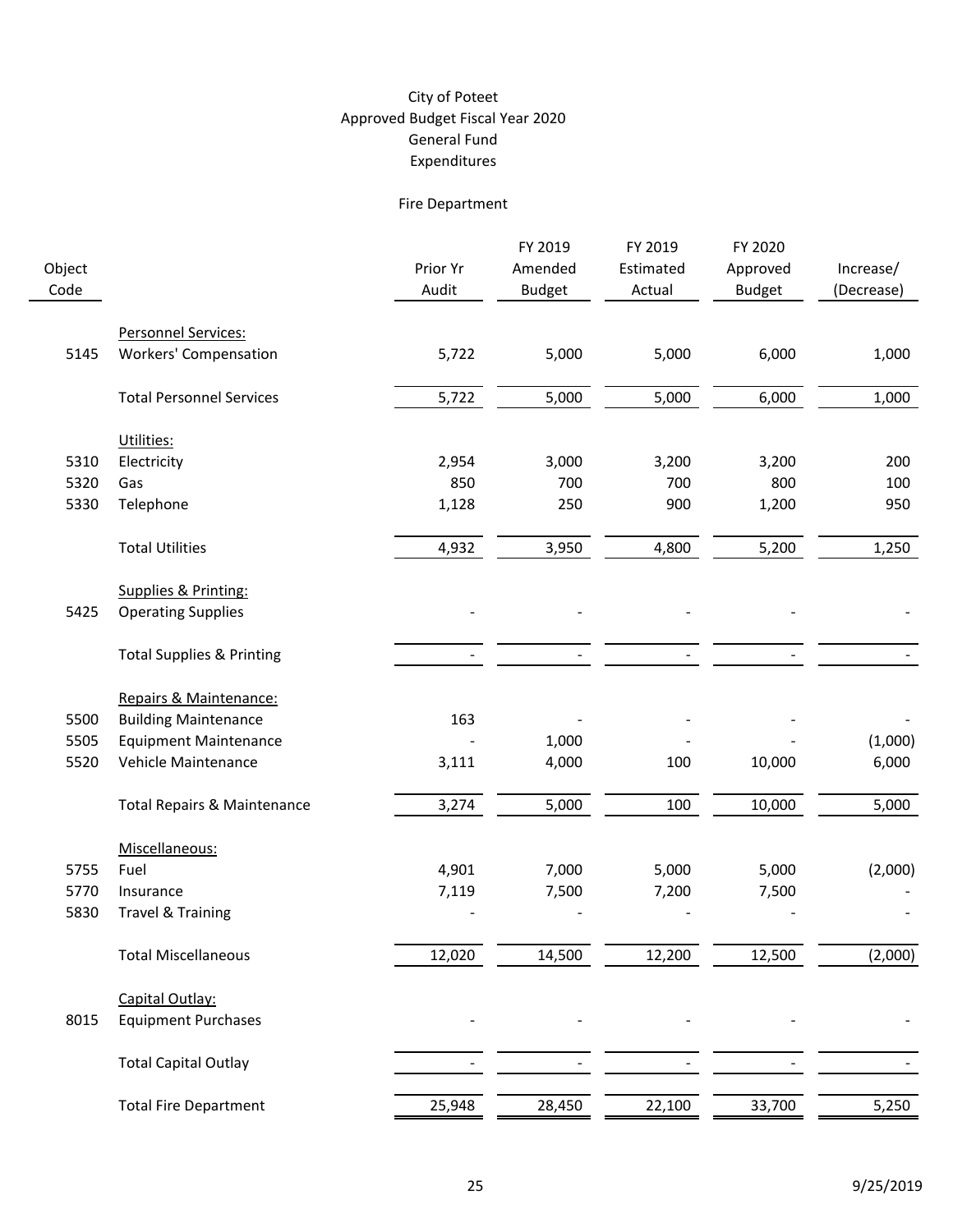#### Streets

| Object<br>Code |                                                          | Prior Yr<br>Audit | FY 2019<br>Amended<br><b>Budget</b> | FY 2019<br>Estimated<br>Actual | FY 2020<br>Approved<br><b>Budget</b> | Increase/<br>(Decrease) |
|----------------|----------------------------------------------------------|-------------------|-------------------------------------|--------------------------------|--------------------------------------|-------------------------|
| 5235           | <b>Professional Services:</b><br><b>Engineering Fees</b> |                   |                                     |                                |                                      |                         |
|                |                                                          |                   |                                     |                                |                                      |                         |
|                | <b>Total Professional Services</b>                       |                   |                                     |                                |                                      |                         |
|                | Utilities:                                               |                   |                                     |                                |                                      |                         |
| 5310           | Electricity                                              | 47,326            | 50,000                              | 49,000                         | 50,000                               |                         |
|                | <b>Total Utilities</b>                                   | 47,326            | 50,000                              | 49,000                         | 50,000                               |                         |
|                | Supplies & Printing:                                     |                   |                                     |                                |                                      |                         |
| 5415           | Maint & Oper Supplies                                    | 553               | 1,500                               | 600                            | 500                                  | (1,000)                 |
| 5425           | <b>Operating Supplies</b>                                | 223               |                                     |                                |                                      |                         |
|                | <b>Total Supplies &amp; Printing</b>                     | 776               | 1,500                               | 600                            | 500                                  | (1,000)                 |
|                | Repairs & Maintenance:                                   |                   |                                     |                                |                                      |                         |
| 5505           | <b>Equipment Maintenance</b>                             | 116               | 500                                 | 1,000                          | 1,000                                | 500                     |
| 5510           | <b>Street Maintenance</b>                                | 6,260             | 5,000                               | 5,500                          | 6,500                                | 1,500                   |
| 5510-075       | <b>Street Signs</b>                                      | 1,247             | 2,000                               | 2,000                          | 2,000                                |                         |
| 5525           | Drainage Maintenance                                     |                   | 2,000                               | 4,000                          | 2,000                                |                         |
|                | <b>Total Repairs &amp; Maintenance</b>                   | 7,623             | 9,500                               | 12,500                         | 11,500                               | 2,000                   |
|                | Minor Tools & Equipment                                  |                   |                                     |                                |                                      |                         |
| 5605           | Other Equipment                                          | 357               | 1,000                               | 500                            | 500                                  | (500)                   |
| 5610           | <b>Small Tools</b>                                       | 96                | 500                                 | 300                            | 500                                  |                         |
|                | Total Minor Tools & Equipment                            | 453               | 1,500                               | 800                            | 1,000                                | (500)                   |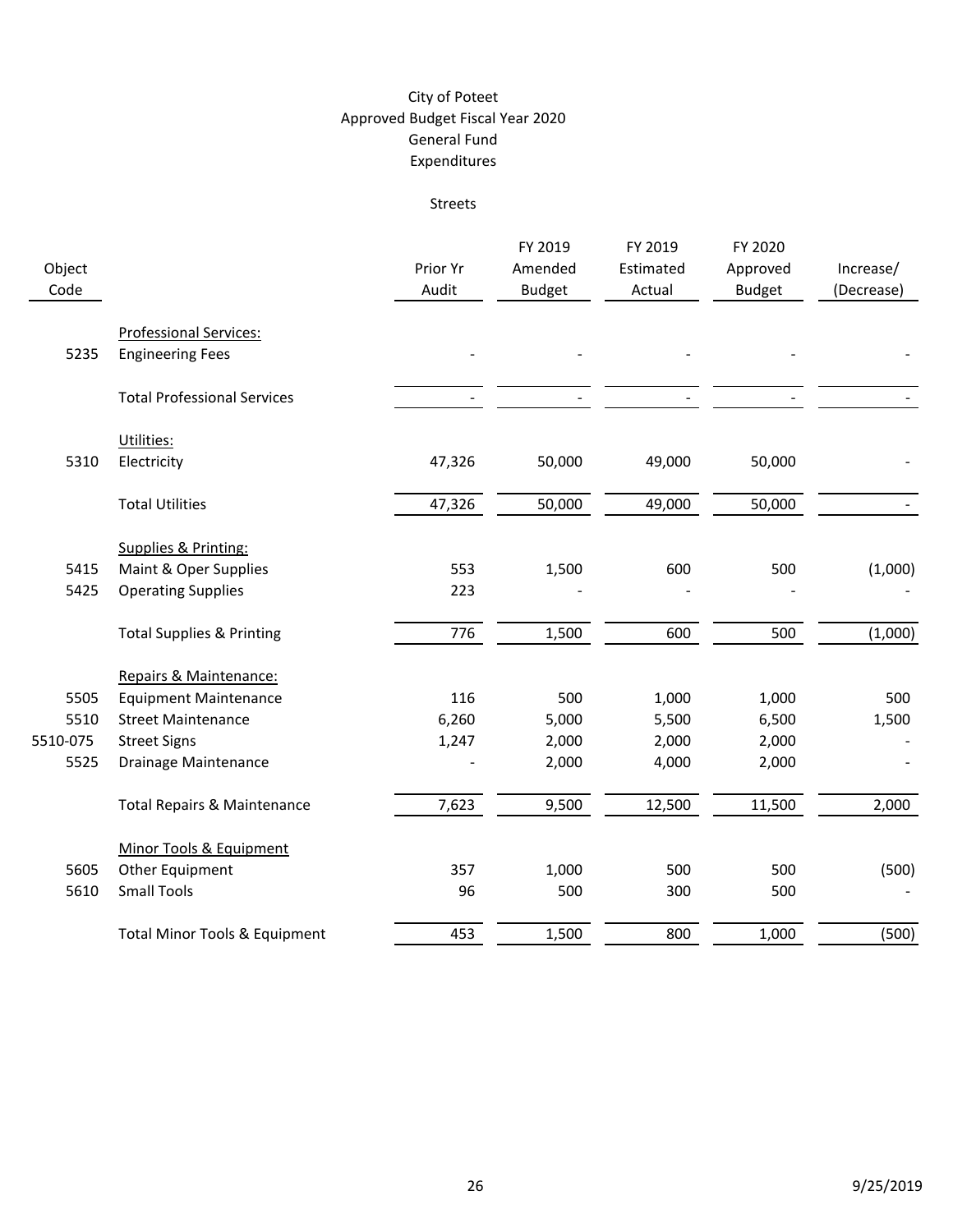#### Streets

|          |                                 |          | FY 2019       | FY 2019   | FY 2020       |            |
|----------|---------------------------------|----------|---------------|-----------|---------------|------------|
| Object   |                                 | Prior Yr | Amended       | Estimated | Approved      | Increase/  |
| Code     |                                 | Audit    | <b>Budget</b> | Actual    | <b>Budget</b> | (Decrease) |
|          | Miscellaneous:                  |          |               |           |               |            |
| 5755     | Fuel                            |          | 1,000         | 500       | 500           | (500)      |
| 5770     | Insurance                       | 32       | 500           | 50        | 100           | (400)      |
| 5795     | Miscellaneous                   | 80       | 250           | 50        | 200           | (50)       |
|          | <b>Total Miscellaneous</b>      | 112      | 1,750         | 600       | 800           | (950)      |
|          | Capital Outlay:                 |          |               |           |               |            |
| 8000-050 | <b>HMGP Drainage Project</b>    | 249,161  |               |           |               |            |
| 8015     | <b>Equipment Purchases</b>      |          |               |           |               |            |
|          | <b>Total Capital Outlay</b>     | 249,161  |               |           |               |            |
|          | <b>Total Streets Department</b> | 305,451  | 64,250        | 63,500    | 63,800        | (450)      |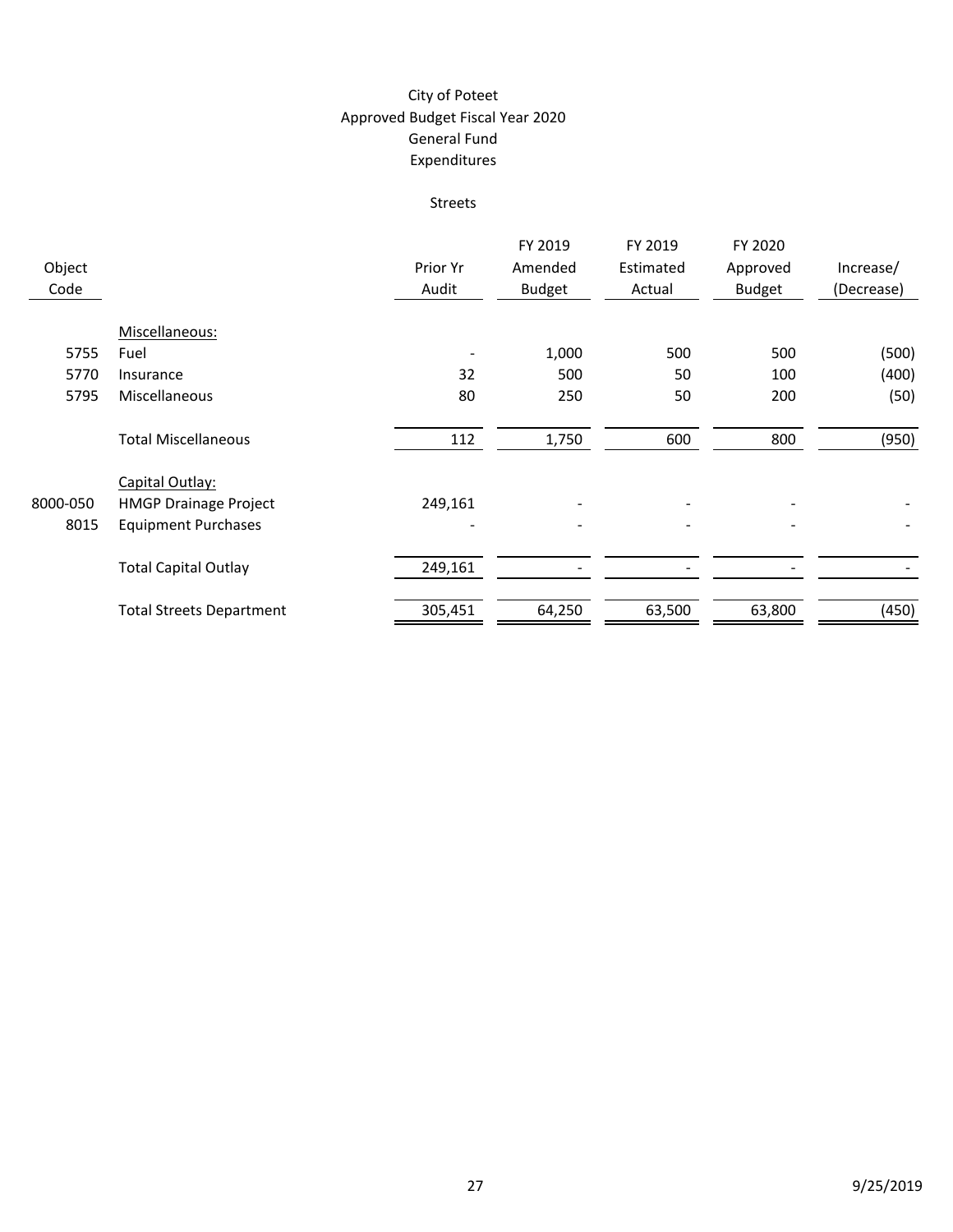#### Animal Control

|        |                                      |              | FY 2019        | FY 2019        | FY 2020       |            |
|--------|--------------------------------------|--------------|----------------|----------------|---------------|------------|
| Object |                                      | Prior Yr     | Amended        | Estimated      | Approved      | Increase/  |
| Code   |                                      | Audit        | <b>Budget</b>  | Actual         | <b>Budget</b> | (Decrease) |
|        | Personnel Services:                  |              |                |                |               |            |
| 5057   | Salary - Animal Control Officer      | 6,878        |                |                | 16,640        | 16,640     |
| 5090   | Overtime                             | 1,174        |                |                |               |            |
| 5097   | Certification/Merit Pay              |              |                |                | 494           | 494        |
| 5105   | Group Insurance                      | 1,294        |                |                | 4,012         | 4,012      |
| 5110   | Life/Disability Insurance            | 75           |                |                | 219           | 219        |
| 5115   | Dental/Vision Insurance              | 69           |                |                | 255           | 255        |
| 5120   | Payroll Taxes - FICA                 | 629          |                |                | 1,310         | 1,310      |
| 5125   | Unemployment                         | $\mathbf{1}$ |                |                | 5             | 5          |
| 5130   | Retirement                           | 155          |                |                | 399           | 399        |
| 5135   | Uniforms                             | 38           |                |                | 150           | 150        |
| 5145   | <b>Workers' Compensation</b>         | 649          |                |                | 946           | 946        |
|        |                                      |              |                |                |               |            |
|        | <b>Total Personnel Services</b>      | 10,962       | $\blacksquare$ | $\blacksquare$ | 24,430        | 24,430     |
|        |                                      |              |                |                |               |            |
|        | <b>Professional Services</b>         |              |                |                |               |            |
| 5255   | <b>Veterinary Services</b>           | 428          | 2,000          | 5,000          | 6,000         | 4,000      |
|        |                                      |              |                |                |               |            |
|        | <b>Total Professional Services</b>   | 428          | 2,000          | 5,000          | 6,000         | 4,000      |
|        |                                      |              |                |                |               |            |
| 5330   | Utilities:<br>Telephone              | 108          | 100            | 240            | 720           | 620        |
|        |                                      |              |                |                |               |            |
|        | <b>Total Utilities</b>               | 108          | 100            | 240            | 720           | 620        |
|        |                                      |              |                |                |               |            |
|        | Supplies & Printing:                 |              |                |                |               |            |
| 5425   | <b>Operating Supplies</b>            | 599          | 1,000          |                | 1,000         |            |
| 5445   | Chemicals                            |              |                |                | 1,000         | 1,000      |
|        |                                      |              |                |                |               |            |
|        | <b>Total Supplies &amp; Printing</b> | 599          | 1,000          |                | 2,000         | 1,000      |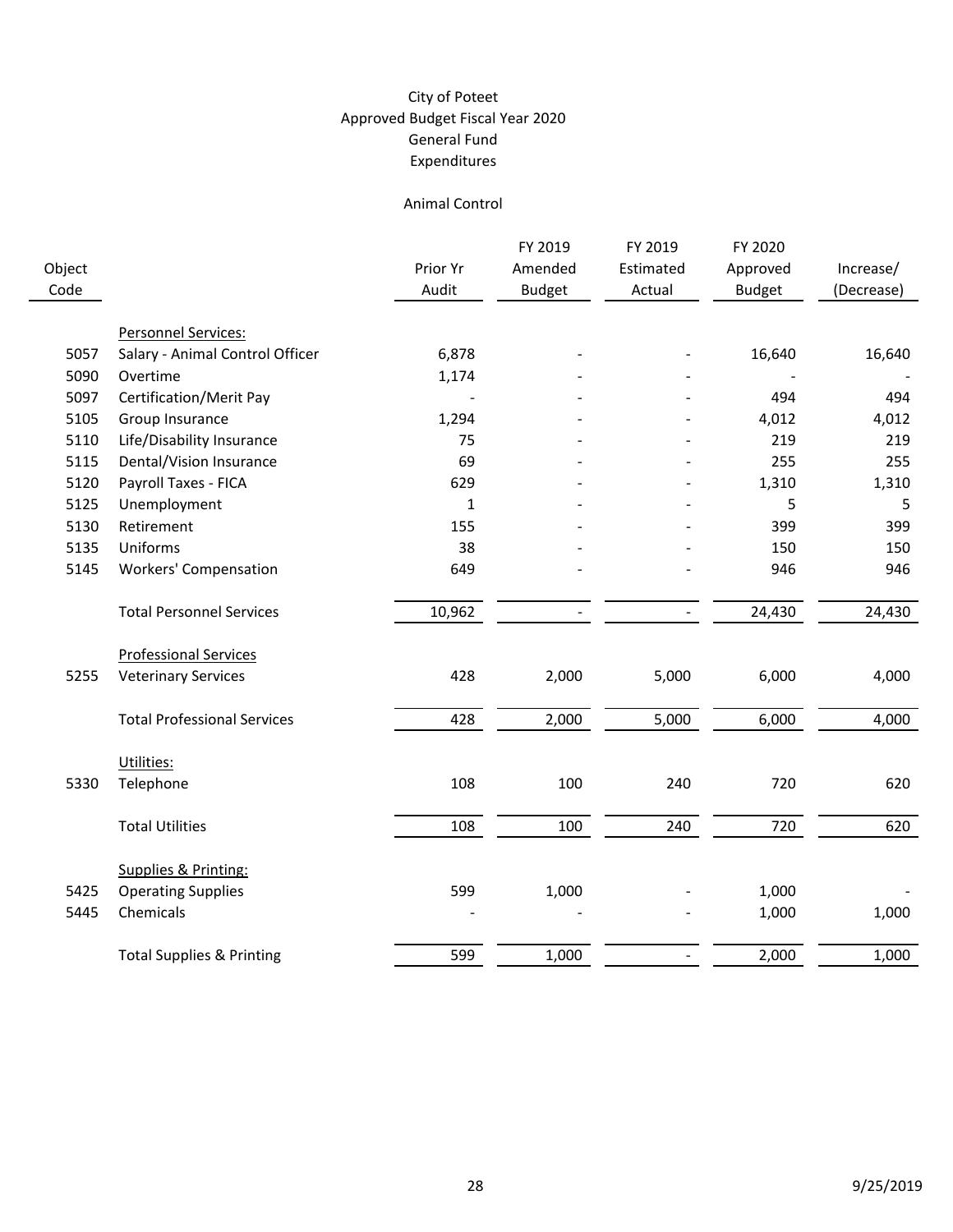#### Animal Control

|        |                                        |          | FY 2019                  | FY 2019   | FY 2020       |            |
|--------|----------------------------------------|----------|--------------------------|-----------|---------------|------------|
| Object |                                        | Prior Yr | Amended                  | Estimated | Approved      | Increase/  |
| Code   |                                        | Audit    | <b>Budget</b>            | Actual    | <b>Budget</b> | (Decrease) |
|        |                                        |          |                          |           |               |            |
|        | Repairs & Maintenance:                 |          |                          |           |               |            |
| 5505   | <b>Equipment Maintenance</b>           | 632      |                          |           |               |            |
| 5520   | Vehicle Maintenance                    | 213      |                          | 1,000     | 1,500         | 1,500      |
|        | <b>Total Repairs &amp; Maintenance</b> | 845      | $\overline{\phantom{a}}$ | 1,000     | 1,500         | 1,500      |
|        | Miscellaneous:                         |          |                          |           |               |            |
| 5605   | Other Equipment                        |          | 1,000                    |           |               | (1,000)    |
| 5755   | Fuel                                   | 31       | 1,000                    |           | 1,000         |            |
| 5770   | Insurance                              | 540      | 500                      | 500       | 500           |            |
| 5820   | Service Charges                        | 1,050    | 400                      | 300       | 400           |            |
| 5830   | <b>Travel &amp; Training</b>           |          |                          |           | 1,000         | 1,000      |
|        |                                        |          |                          |           |               |            |
|        | <b>Total Miscellaneous</b>             | 1,621    | 1,900                    | 800       | 2,900         |            |
|        | Capital Outlay:                        |          |                          |           |               |            |
| 8030   | Vehicles                               |          |                          |           |               |            |
| 8040   | <b>Buildings</b>                       | 5,219    |                          |           |               |            |
|        | <b>Total Capital Outlay</b>            | 5,219    | 1,000                    |           |               |            |
|        |                                        |          |                          |           |               |            |
|        | <b>Total Animal Control</b>            | 19,782   | 6,000                    | 7,040     | 37,550        | 31,550     |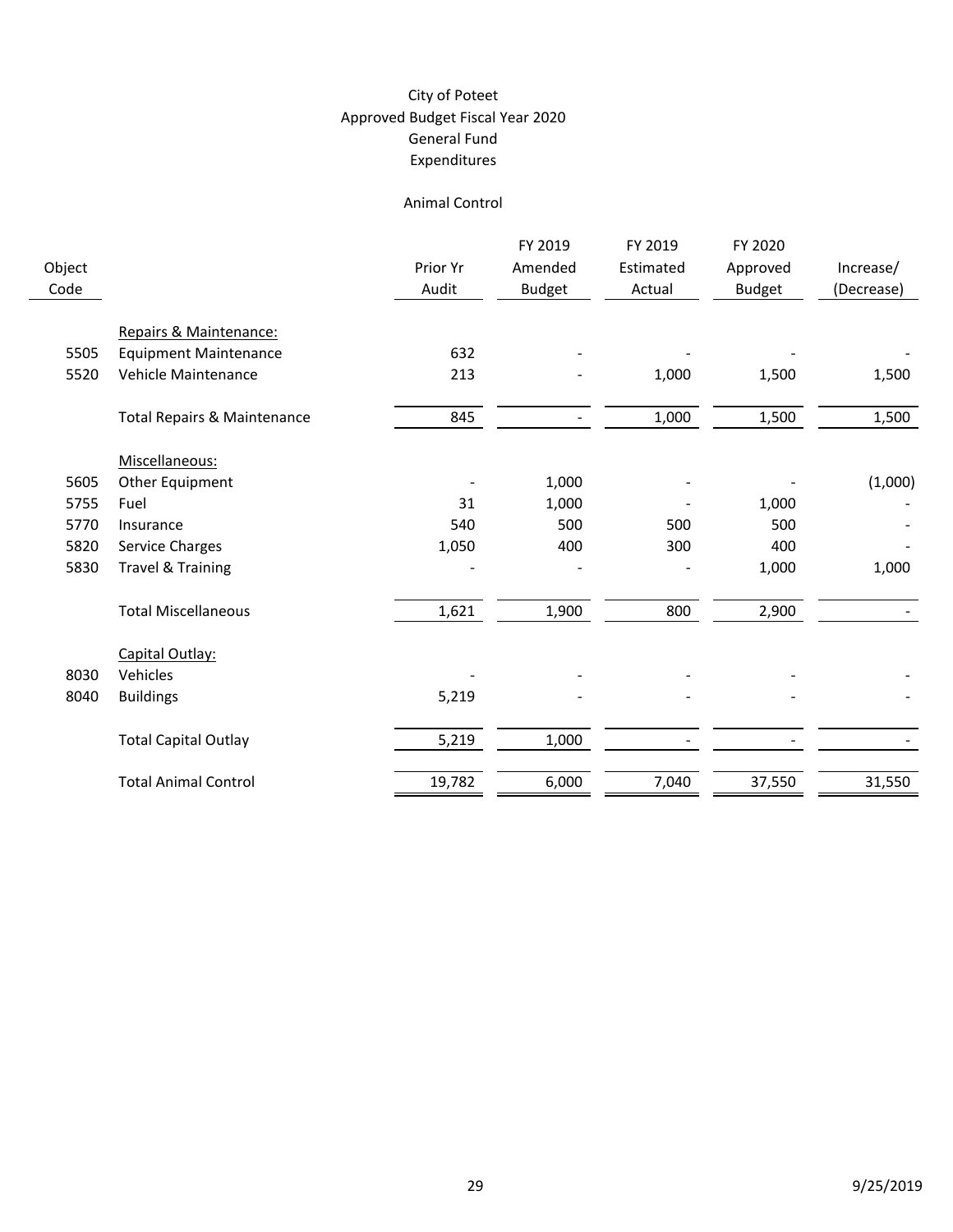#### Parks & Recreation

|        |                                        |          | FY 2019       | FY 2019   | FY 2020       |            |
|--------|----------------------------------------|----------|---------------|-----------|---------------|------------|
| Object |                                        | Prior Yr | Amended       | Estimated | Approved      | Increase/  |
| Code   |                                        | Audit    | <b>Budget</b> | Actual    | <b>Budget</b> | (Decrease) |
|        |                                        |          |               |           |               |            |
|        | Personnel Services:                    |          |               |           |               |            |
| 5055   | Salary - Parks Labor                   | 4,540    |               |           |               |            |
| 5090   | Overtime                               | 35       |               |           |               |            |
| 5092   | <b>Community Relations Coordinator</b> |          |               |           | 33,280        | 33,280     |
| 5097   | Certification/Merit Pay                |          |               |           | 988           | 988        |
| 5105   | Group Insurance                        | 1,430    |               | 145       | 8,023         | 8,023      |
| 5110   | Life/Disability Insurance              | 57       |               | 6         | 407           | 407        |
| 5115   | Dental/Vision Insurance                | 86       |               | 10        | 509           | 509        |
| 5120   | Payroll Taxes - FICA                   | 348      |               |           | 2,622         | 2,622      |
| 5125   | Unemployment                           |          |               |           | 9             | 9          |
| 5130   | Retirement                             | 91       |               |           | 799           | 799        |
| 5135   | Uniforms                               | 1,041    |               | 400       | 1,000         | 1,000      |
| 5145   | <b>Workers' Compensation</b>           | 1,094    |               |           | 188           | 188        |
|        | <b>Total Personnel Services</b>        | 8,722    | $\frac{1}{2}$ | 561       | 47,825        | 47,825     |
|        |                                        |          |               |           |               |            |
|        | Utilities:                             |          |               |           |               |            |
| 5310   | Electricity                            | 3,265    | 3,500         | 3,000     | 3,500         |            |
| 5320   | Gas                                    | 452      | 600           | 400       | 500           | (100)      |
| 5330   | Telephone                              | 275      | 300           | 300       | 1,000         | 700        |
|        | <b>Total Utilities</b>                 | 3,992    | 4,400         | 3,700     | 5,000         | 600        |
|        |                                        |          |               |           |               |            |
|        | Supplies & Printing:                   |          |               |           |               |            |
| 5415   | Maint & Oper Supplies                  | 4,903    | 3,500         | 6,000     | 6,000         | 2,500      |
| 5420   | <b>Office Supplies</b>                 |          |               |           | 2,000         | 2,000      |
| 5425   | <b>Operating Supplies</b>              | 2,080    |               |           |               |            |
| 5430   | <b>Event Supplies</b>                  |          |               |           | 2,500         | 2,500      |
| 5435   | Advertisment                           |          |               |           | 1,500         | 1,500      |
| 5440   | Postage                                |          |               |           | 500           | 500        |
|        | <b>Total Supplies &amp; Printing</b>   | 6,983    | 3,500         | 6,000     | 12,500        | 9,000      |
|        |                                        |          |               |           |               |            |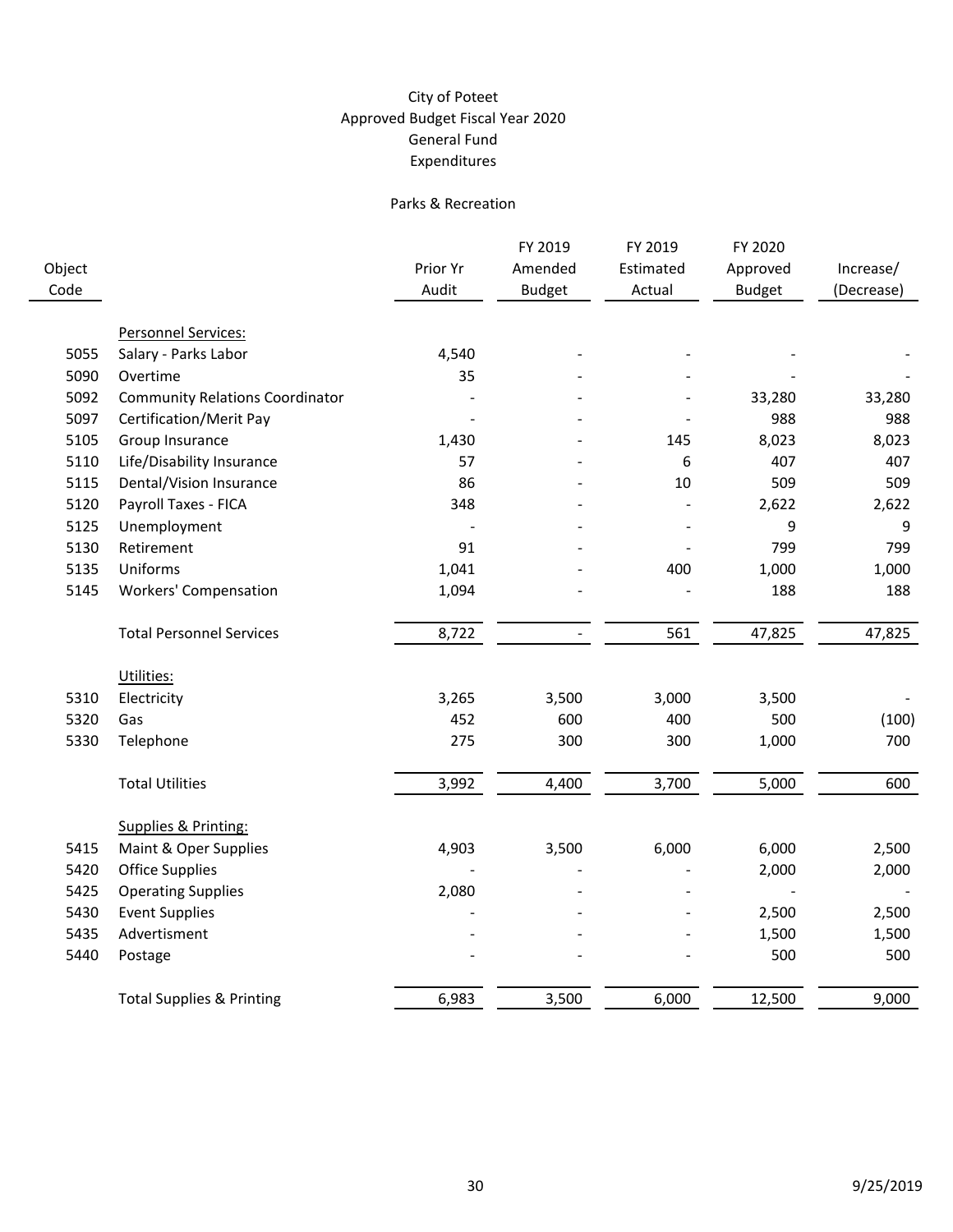#### Parks & Recreation

| Object<br>Code |                                          | Prior Yr<br>Audit | FY 2019<br>Amended<br><b>Budget</b> | FY 2019<br>Estimated<br>Actual | FY 2020<br>Approved<br><b>Budget</b> | Increase/<br>(Decrease) |
|----------------|------------------------------------------|-------------------|-------------------------------------|--------------------------------|--------------------------------------|-------------------------|
|                |                                          |                   |                                     |                                |                                      |                         |
|                | Repairs & Maintenance:                   |                   |                                     |                                |                                      |                         |
| 5500           | <b>Building Maintenance</b>              | 184               | 1,500                               | 1,500                          | 1,500                                |                         |
| 5505           | <b>Equipment Maintenance</b>             | 6,447             | 2,500                               | 3,000                          | 2,500                                |                         |
| 5520           | Vehicle Maintenance                      | 575               | 1,000                               |                                |                                      | (1,000)                 |
| 5520-106       | 1999 Ford F150                           | 407               |                                     | 600                            | 1,000                                | 1,000                   |
| 5535           | Park Maintenance                         | 871               | 5,000                               | 2,000                          | 2,000                                | (3,000)                 |
|                | <b>Total Repairs &amp; Maintenance</b>   | 8,484             | 10,000                              | 7,100                          | 7,000                                | (3,000)                 |
|                | Minor Tools & Equipment                  |                   |                                     |                                |                                      |                         |
| 5610           | <b>Small Tools</b>                       | 6                 | 1,500                               | 250                            | 250                                  | (1, 250)                |
|                | <b>Total Minor Tools &amp; Equipment</b> | $6\overline{6}$   | 1,500                               | 250                            | 250                                  | (1, 250)                |
|                | Miscellaneous:                           |                   |                                     |                                |                                      |                         |
| 5750           | <b>Equipment Lease</b>                   | 394               |                                     | 1,400                          | 500                                  | 500                     |
| 5755           | Fuel                                     | 3,987             | 3,000                               | 5,000                          | 3,500                                | 500                     |
| 5770           | Insurance                                | 749               | 1,500                               | 1,200                          | 1,500                                |                         |
| 5795           | Miscellaneous                            | 1,082             | 1,000                               | 1,000                          | 1,000                                |                         |
| 5830           | <b>Travel &amp; Training</b>             |                   | 1,000                               |                                | 1,500                                | 500                     |
|                | <b>Total Miscellaneous</b>               | 6,212             | 6,500                               | 8,600                          | 8,000                                | 1,500                   |
|                | Capital Outlay:                          |                   |                                     |                                |                                      |                         |
| 8015           | Equipment                                | 63,432            |                                     |                                |                                      |                         |
| 8040           | <b>Buildings</b>                         |                   |                                     |                                |                                      |                         |
|                | <b>Total Capital Outlay</b>              | 63,432            |                                     |                                |                                      |                         |
|                | <b>Total Parks &amp; Recreation</b>      | 97,831            | 25,900                              | 26,211                         | 80,575                               | 54,675                  |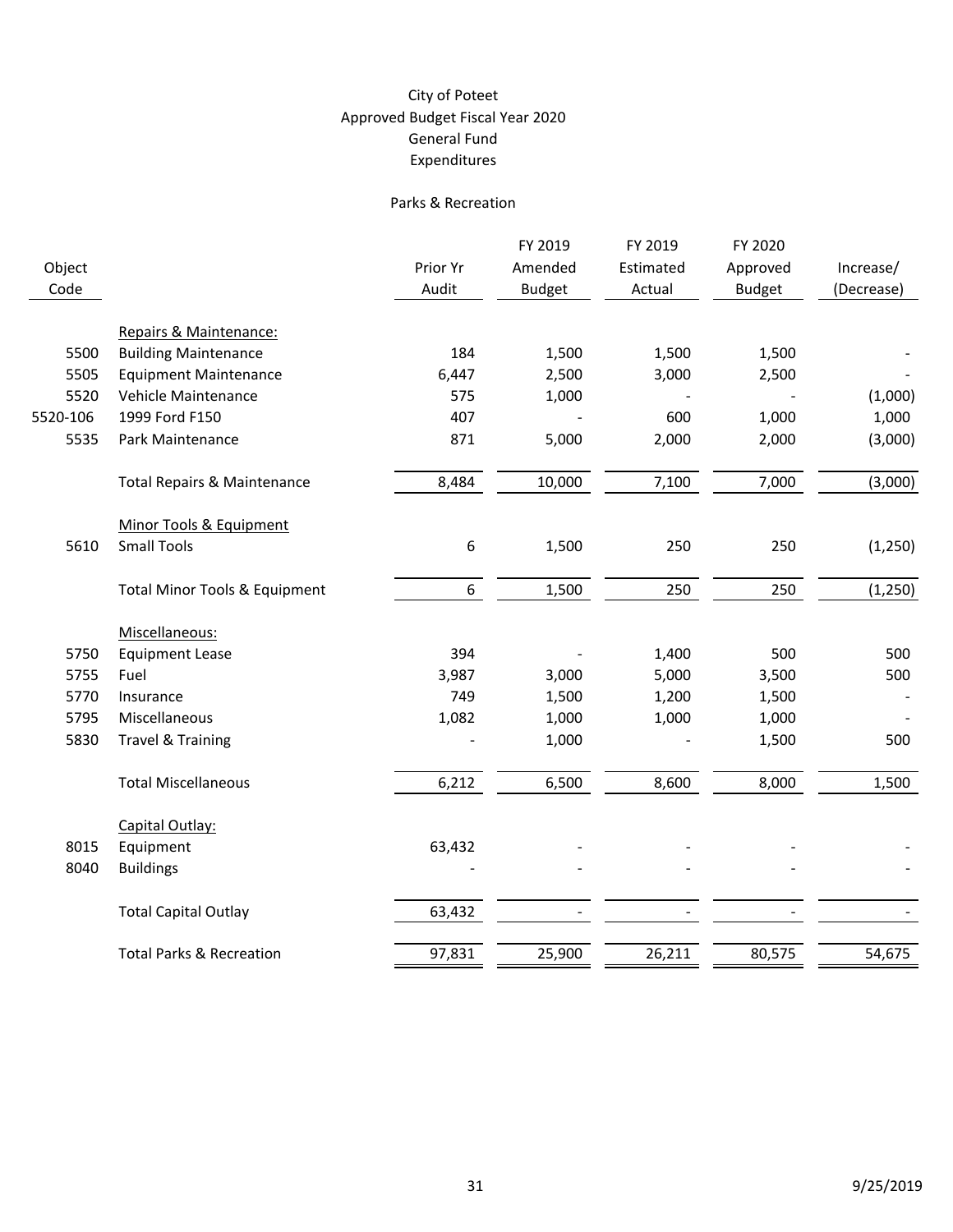# Library

|                |                                    |                   | FY 2019                  | FY 2019             | FY 2020                   |                         |
|----------------|------------------------------------|-------------------|--------------------------|---------------------|---------------------------|-------------------------|
| Object<br>Code |                                    | Prior Yr<br>Audit | Amended<br><b>Budget</b> | Estimated<br>Actual | Approved<br><b>Budget</b> | Increase/<br>(Decrease) |
|                | Personnel Services:                |                   |                          |                     |                           |                         |
| 5040           | Salary - Librarian                 | 32,175            | 35,360                   | 35,360              | 37,128                    | 1,768                   |
| 5042           | Salary - Library Clerk             | 7,635             | 21,840                   | 21,840              | 24,960                    | 3,120                   |
| 5090           | Overtime                           | 150               | 700                      | 150                 | 700                       |                         |
| 5097           | Certification/Merit Pay            |                   | 1,716                    |                     | 1,872                     | 156                     |
| 5105           | Group Insurance                    | 5,024             | 16,824                   | 13,000              | 16,046                    | (778)                   |
| 5110           | Life/Disability Insurance          | 231               | 684                      | 500                 | 734                       | 50                      |
| 5115           | Dental/Vision Insurance            | 432               | 1,018                    | 900                 | 1,018                     |                         |
| 5120           | Payroll Taxes - FICA               | 3,333             | 4,559                    | 4,000               | 4,946                     | 387                     |
| 5125           | Unemployment                       | 197               | 324                      | 250                 | 18                        | (306)                   |
| 5130           | Retirement                         | 907               | 1,415                    | 1,300               | 1,508                     | 93                      |
| 5145           | <b>Workers' Compensation</b>       | 128               | 328                      | 250                 | 355                       | 27                      |
|                | <b>Total Personnel Services</b>    | 50,212            | 84,768                   | 77,550              | 89,285                    | 4,517                   |
|                | Professional Services:             |                   |                          |                     |                           |                         |
| 5215           | <b>Bldg Security Expenditures</b>  | 490               | 1,200                    | 750                 | 800                       | (400)                   |
| 5220           | <b>Computer Support</b>            | 1,701             | 1,500                    | 1,200               | 3,100                     | 1,600                   |
| 5240           | <b>Legal Services</b>              | 176               | 500                      |                     | 500                       |                         |
|                | <b>Total Professional Services</b> | 2,367             | 3,200                    | 1,950               | 4,400                     | 1,200                   |
|                | Utilities:                         |                   |                          |                     |                           |                         |
| 5310           | Electricity                        | 5,473             | 4,500                    | 7,800               | 9,000                     | 4,500                   |
| 5320           | Gas                                | 656               |                          |                     |                           |                         |
| 5325           | <b>Internet Service</b>            | 1,529             | 600                      | 1,500               | 1,000                     | 400                     |
| 5330           | Telephone                          | 3,297             | 1,000                    | 1,710               | 1,700                     | 700                     |
|                | <b>Total Utilities</b>             | 10,955            | 6,100                    | 11,010              | 11,700                    | 5,600                   |
|                |                                    |                   |                          |                     |                           |                         |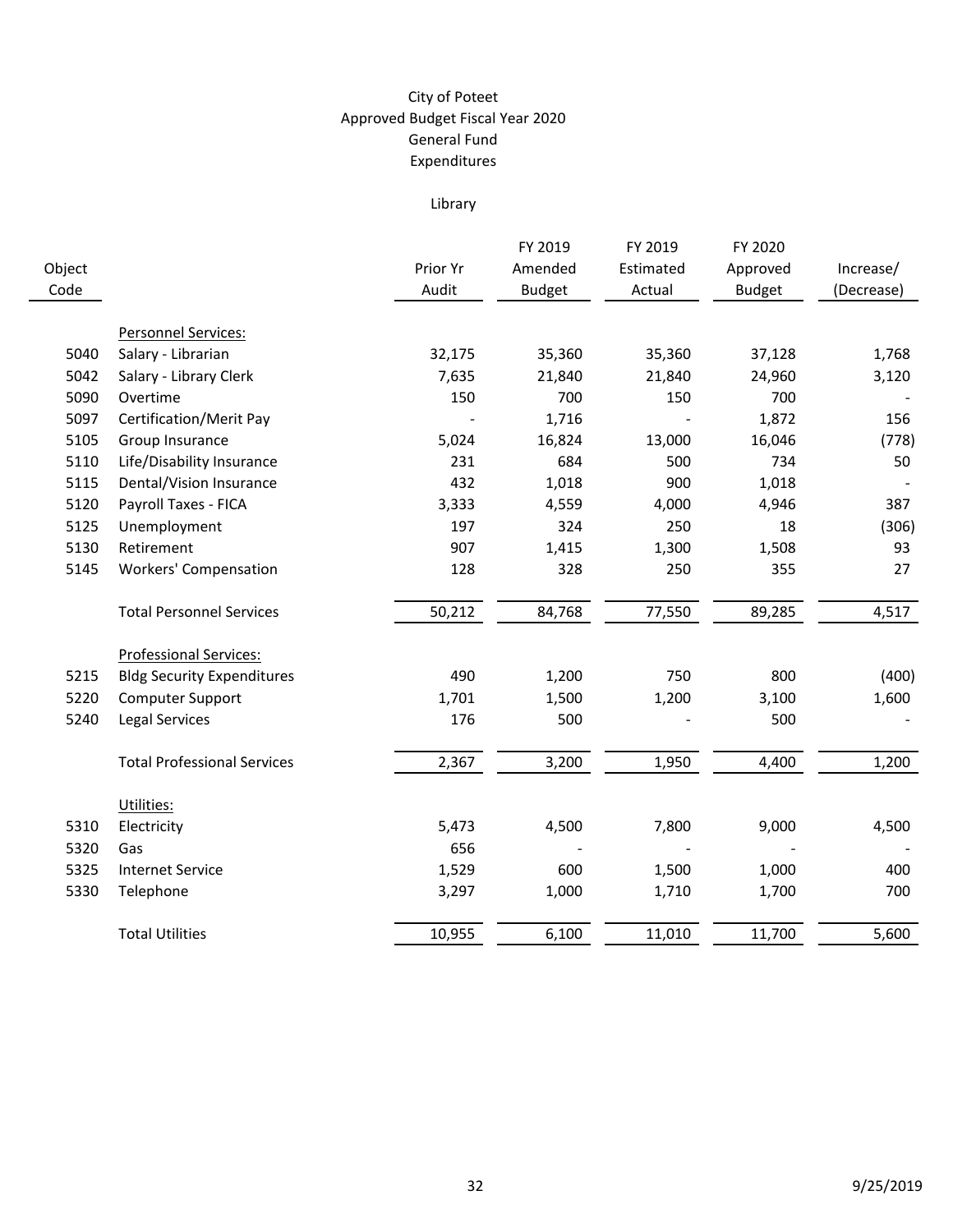# Library

|                |                                        |                   | FY 2019                  | FY 2019             | FY 2020                   |                         |
|----------------|----------------------------------------|-------------------|--------------------------|---------------------|---------------------------|-------------------------|
| Object<br>Code |                                        | Prior Yr<br>Audit | Amended<br><b>Budget</b> | Estimated<br>Actual | Approved<br><b>Budget</b> | Increase/<br>(Decrease) |
|                |                                        |                   |                          |                     |                           |                         |
|                | Supplies & Printing:                   |                   |                          |                     |                           |                         |
| 5405           | Janitorial Supplies                    | 876               |                          | 4,500               | 4,000                     | 4,000                   |
| 5415           | Maint & Oper Supplies                  | 1,060             | 1,000                    | 2,000               | 1,500                     | 500                     |
| 5420           | <b>Office Supplies</b>                 | 1,387             | 1,000                    | 600                 | 1,000                     |                         |
| 5425           | <b>Operating Supplies</b>              | 91                |                          |                     |                           |                         |
| 5440           | Postage                                | 28                |                          |                     |                           |                         |
|                | <b>Total Supplies &amp; Printing</b>   | 3,442             | 2,000                    | 7,100               | 6,500                     | 4,500                   |
|                | Repairs & Maintenance:                 |                   |                          |                     |                           |                         |
| 5500           | <b>Building Maintenance</b>            | $\overline{2}$    | 500                      | 2,500               | 1,000                     | 500                     |
| 5505           | <b>Equipment Maintenance</b>           | 410               | 300                      | 50                  | 300                       |                         |
|                | <b>Total Repairs &amp; Maintenance</b> | 412               | 800                      | 2,550               | 1,300                     | 500                     |
|                | Minor Tools & Equipment                |                   |                          |                     |                           |                         |
| 5600           | Office Equipment                       | 170               | 1,500                    | 1,500               | 1,500                     |                         |
|                | <b>Total Operating Leases</b>          | 170               | 1,500                    | 1,500               | 1,500                     |                         |
|                | Miscellaneous:                         |                   |                          |                     |                           |                         |
| 5705           | Books/Video & Audio                    | 784               | 800                      | 400                 | 800                       |                         |
| 5740           | Dues & Memberships                     | 118               | 2,500                    | 2,500               | 2,500                     |                         |
| 5750           | <b>Equipment Lease</b>                 | 2,559             | 3,000                    | 2,000               | 2,500                     | (500)                   |
| 5770           | Insurance                              | 1,669             | 1,000                    | 1,200               | 1,500                     | 500                     |
| 5782           | Licenses & Permits                     | 360               |                          |                     | 150                       | 150                     |
| 5795           | Miscellaneous                          | 431               | 200                      | 200                 | 200                       |                         |
| 5800           | <b>Other Services</b>                  | 4,757             | 800                      | 1,700               | 1,700                     | 900                     |
| 5830           | Travel & Training                      | 83                | 1,000                    | 2,000               | 2,500                     | 1,500                   |
|                | <b>Total Miscellaneous</b>             | 10,761            | 9,300                    | 10,000              | 11,850                    | 2,550                   |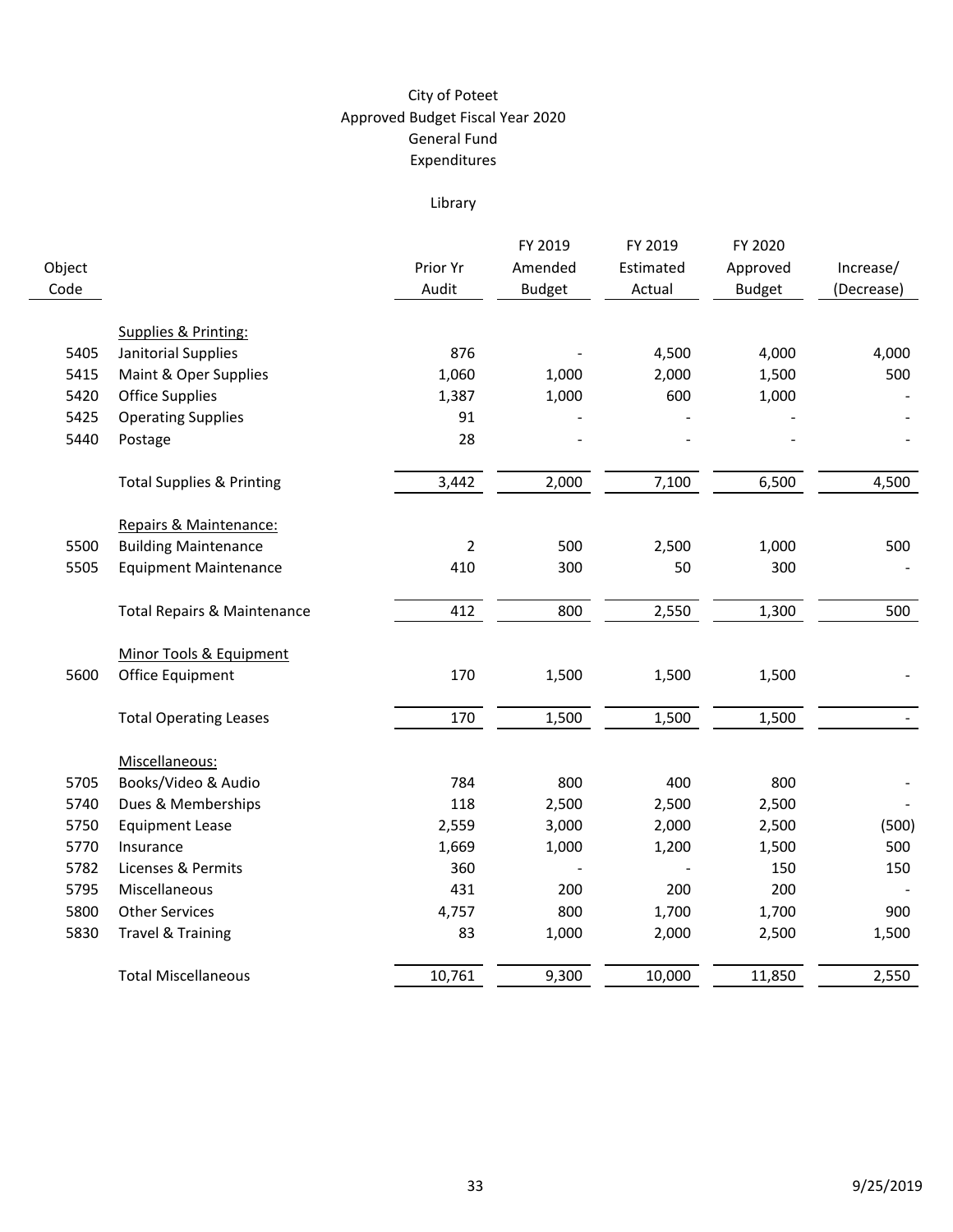# Library

| Object<br>Code |                                                                  | Prior Yr<br>Audit    | FY 2019<br>Amended<br><b>Budget</b> | FY 2019<br>Estimated<br>Actual | FY 2020<br>Approved<br><b>Budget</b> | Increase/<br>(Decrease) |
|----------------|------------------------------------------------------------------|----------------------|-------------------------------------|--------------------------------|--------------------------------------|-------------------------|
| 8005<br>8040   | Capital Outlay:<br>Computer Equipment<br><b>Library Building</b> | 266,519              |                                     |                                |                                      |                         |
|                | <b>Total Capital Outlay</b>                                      | 266,519              |                                     |                                |                                      |                         |
|                | <b>Total Library</b>                                             | 344,838              | 107,668                             | 111,660                        | 126,535                              | 18,867                  |
|                |                                                                  | <b>Transfers Out</b> |                                     |                                |                                      |                         |
| Object<br>Code |                                                                  | Prior Yr<br>Audit    | FY 2019<br>Amended<br><b>Budget</b> | FY 2019<br>Estimated<br>Actual | FY 2020<br>Approved<br><b>Budget</b> | Increase/<br>(Decrease) |
| 9065           | <b>Transfers Out</b>                                             |                      |                                     |                                |                                      |                         |
|                | <b>Total Transfers Out</b>                                       |                      |                                     |                                |                                      |                         |
|                | <b>Total General Fund</b>                                        | 1,994,099            | 1,603,848                           | 1,661,221                      | 1,544,840                            | (59,008)                |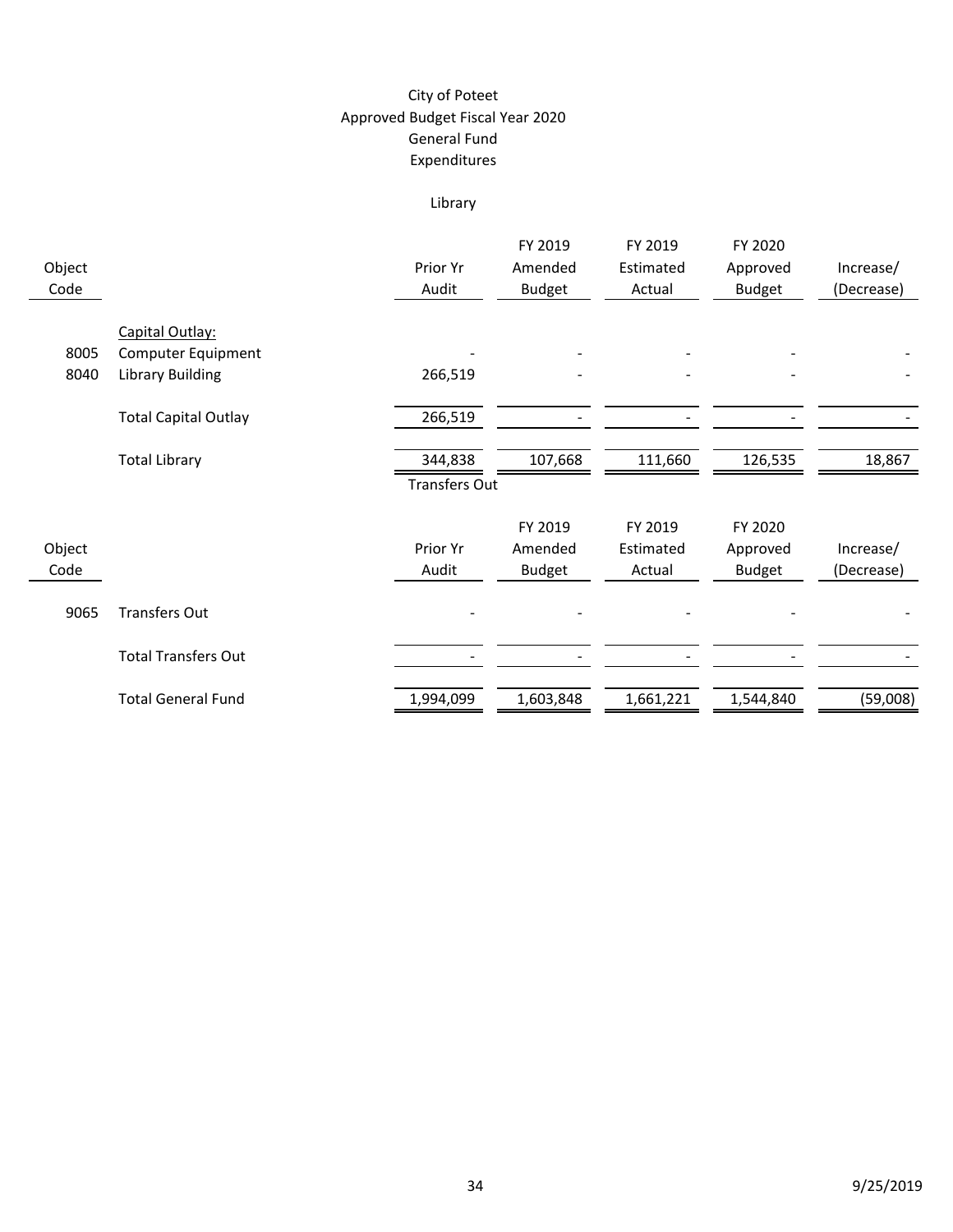# City of Poteet Approved Budget Fiscal Year 2020 General Debt Service Fund Summary

| <b>Beginning Fund Balance</b>             |             |         |              |  |  |  |  |
|-------------------------------------------|-------------|---------|--------------|--|--|--|--|
| Revenue                                   |             |         |              |  |  |  |  |
| Total available for operations<br>284,714 |             |         |              |  |  |  |  |
|                                           |             |         |              |  |  |  |  |
| Personnel                                 | Maintenance | Capital | Total        |  |  |  |  |
| Services                                  | & Operation | Outlay  | Expenditures |  |  |  |  |
|                                           | 184,046     |         | 184,046      |  |  |  |  |
|                                           | 78,822      |         | 78,822       |  |  |  |  |
|                                           | 775         |         | 775          |  |  |  |  |
|                                           | 263,643     |         | 263,643      |  |  |  |  |
|                                           |             |         | 21,071       |  |  |  |  |
|                                           |             |         |              |  |  |  |  |

# City of Poteet Approved Budget Fiscal Year 2019 General Debt Service Fund Summary

| <b>Beginning Fund Balance</b>             |           | (7, 452)    |         |              |  |  |  |
|-------------------------------------------|-----------|-------------|---------|--------------|--|--|--|
| Revenue                                   |           | 290,528     |         |              |  |  |  |
| 283,076<br>Total available for operations |           |             |         |              |  |  |  |
|                                           | Personnel | Maintenance | Capital | Total        |  |  |  |
|                                           | Services  | & Operation | Outlay  | Expenditures |  |  |  |
| <b>Principal Payments</b>                 |           | 199,905     |         | 199,905      |  |  |  |
| <b>Interest Payments</b>                  |           | 82,771      |         | 82,771       |  |  |  |
| Other                                     |           | 400         |         | 400          |  |  |  |
| Total                                     |           | 283,076     |         | 283,076      |  |  |  |
| <b>Ending Fund Balance</b>                |           |             |         |              |  |  |  |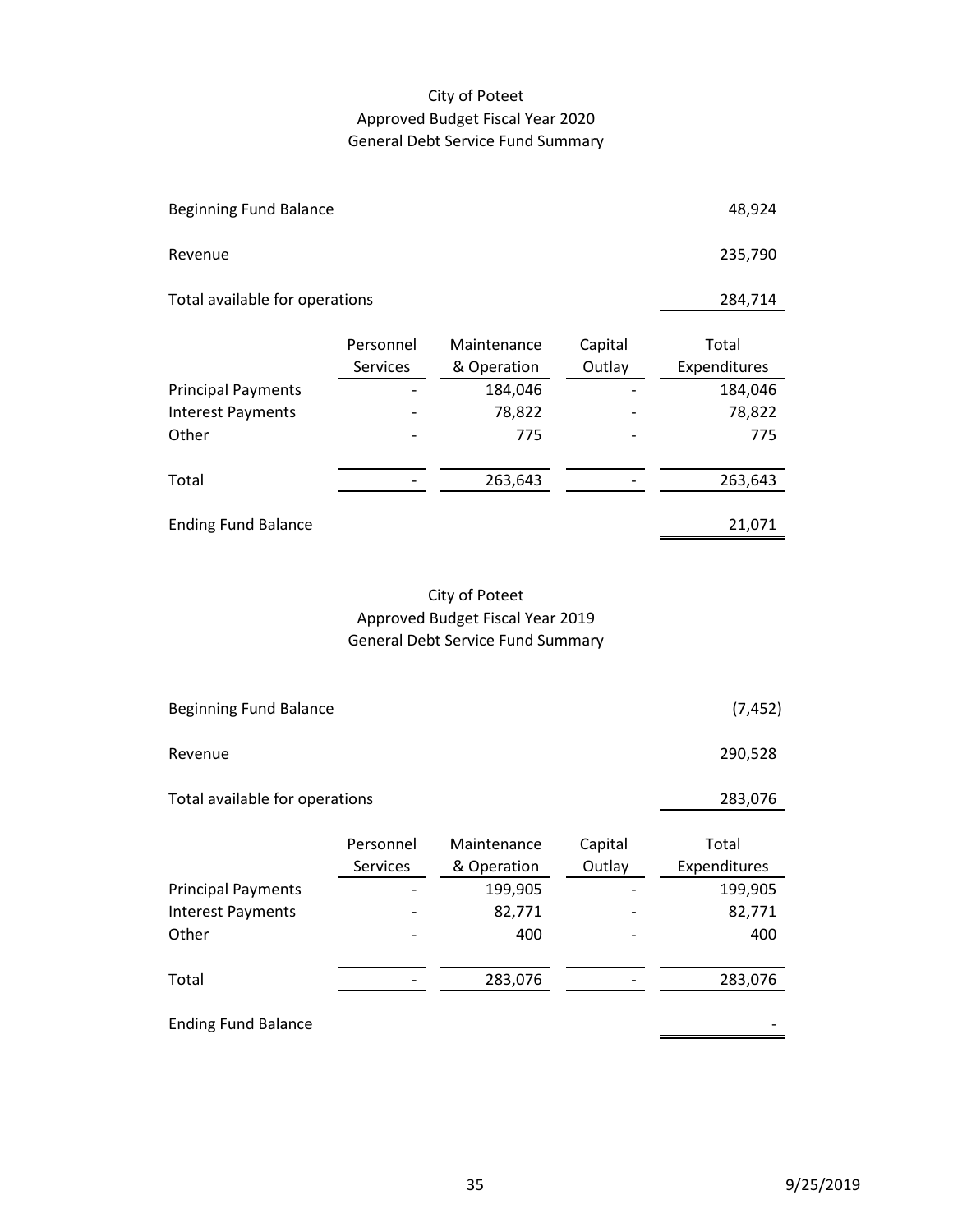#### City of Poteet Approved Budget Fiscal Year 2020 General Debt Service Fund Revenue

|        |                             |          | FY 2019       | FY 2019   | FY 2020       |            |
|--------|-----------------------------|----------|---------------|-----------|---------------|------------|
| Object |                             | Prior Yr | Amended       | Estimated | Approved      | Increase/  |
| Code   |                             | Audit    | <b>Budget</b> | Actual    | <b>Budget</b> | (Decrease) |
|        |                             |          |               |           |               |            |
|        | <b>Property Taxes:</b>      |          |               |           |               |            |
| 4000   | Current                     | 178,470  | 257,343       | 282,840   | 205,000       | (52,343)   |
| 4005   | Delinquent                  | 15,264   | 15,000        | 13,925    | 14,000        | (1,000)    |
| 4015   | Penalties                   | 7,271    | 5,000         | 7,684     | 6,000         | 1,000      |
| 4020   | Interest                    | 8,437    | 6,000         | 7,180     | 6,000         |            |
|        |                             |          |               |           |               |            |
|        | <b>Total Property Taxes</b> | 209,442  | 283,343       | 311,629   | 231,000       | (52, 343)  |
|        |                             |          |               |           |               |            |
|        |                             |          |               |           |               |            |
|        | Other income:               |          |               |           |               |            |
| 4655   | Miscellaneous               |          |               |           |               |            |
| 9015   | Transfers In (VFD)          | 7,185    | 7,185         | 7,185     | 4,790         | (2,395)    |
| 9015   | Transfers In (Util Fund)    |          |               |           |               |            |
|        |                             |          |               |           |               |            |
|        | <b>Total Other Income</b>   | 7,185    | 7,185         | 7,185     | 4,790         | (2, 395)   |
|        |                             |          |               |           |               |            |
|        | <b>Total Revenue</b>        | 216,627  | 290,528       | 318,814   | 235,790       | (54, 738)  |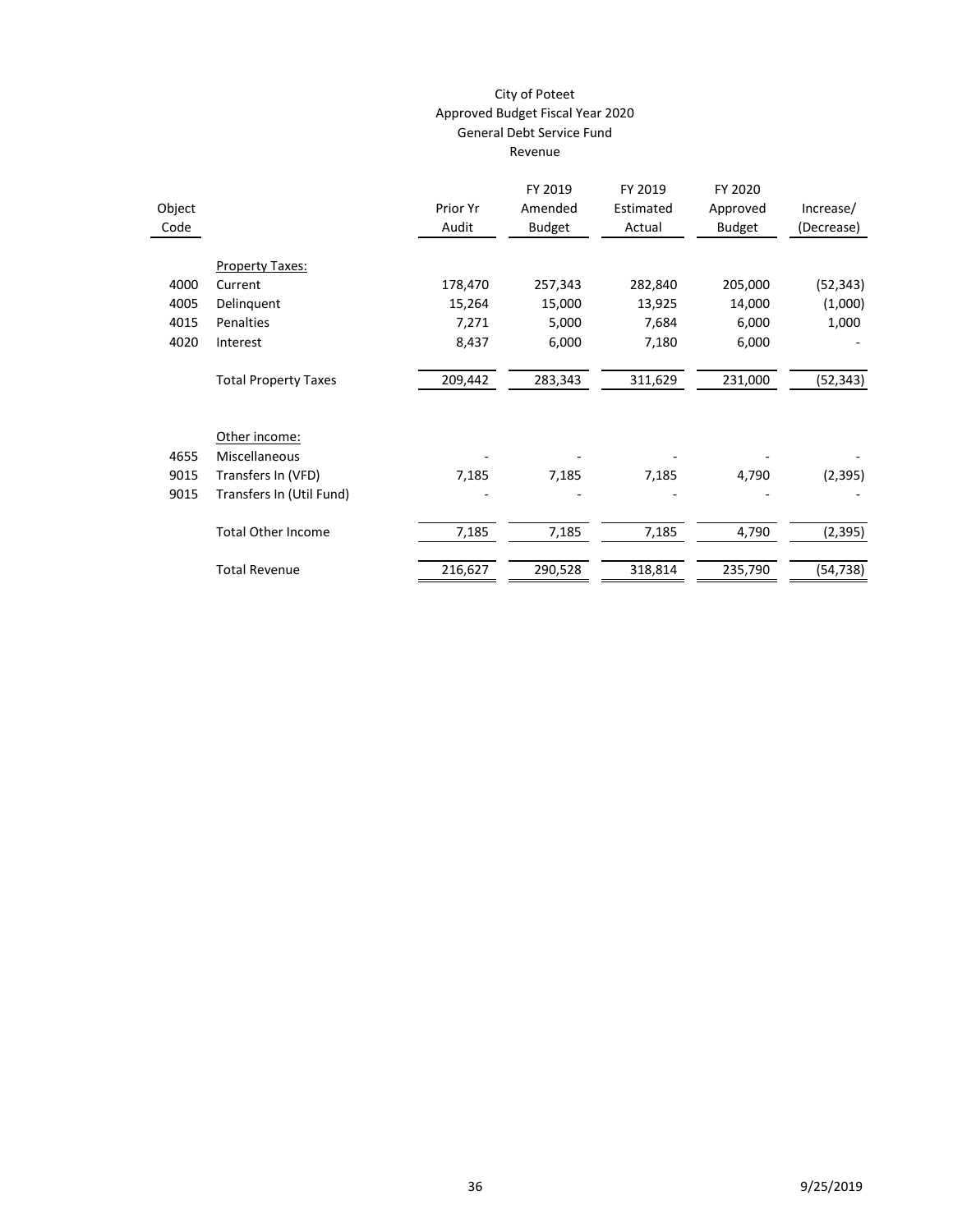|        |                                              |          | FY 2019       | FY 2019   | FY 2020       |            |
|--------|----------------------------------------------|----------|---------------|-----------|---------------|------------|
| Object |                                              | Prior Yr | Amended       | Estimated | Approved      | Increase/  |
| Code   |                                              | Audit    | <b>Budget</b> | Actual    | <b>Budget</b> | (Decrease) |
|        |                                              |          |               |           |               |            |
|        | Other:                                       |          |               |           |               |            |
| 5820   | Service Charges                              | 20       | 100           | 100       | 100           |            |
|        | <b>Total Other</b>                           | 20       | 100           | 100       | 100           |            |
|        | Principal Payment:                           |          |               |           |               |            |
| 6017   | <b>General Obligation 2015</b>               | 52,250   | 55,000        | 55,000    | 55,000        |            |
| 6021   | 2017 Tax Notes                               |          | 25,000        | 25,000    | 26,000        | 1,000      |
| 6025   | <b>Fire Trucks</b>                           | 15,691   | 16,223        | 16,228    | 16,773        | 550        |
| 6030   | Springbrook                                  | 19,323   | 20,190        | 20,909    |               | (20, 190)  |
| 6032   | <b>Equipment &amp; Vehicles</b>              | 18,808   | 19,485        | 19,485    | 20,186        | 701        |
| 6033   | Fire Truck Equipment                         | 8,658    | 8,955         | 8,955     | 9,263         | 308        |
|        |                                              |          |               |           |               |            |
| 6037   | <b>Howard Road</b><br><b>Police Vehicles</b> | 6,837    | 7,122         | 7,122     | 7,418         | 296        |
| 6039   |                                              | 40,327   | 41,734        | 41,734    | 43,207        | 1,473      |
| 6041   | Playground Equipment                         |          | 6,196         | 6,207     | 6,199         | 3          |
|        | <b>Total Principal</b>                       | 161,894  | 199,905       | 200,640   | 184,046       | (15, 859)  |
|        | Interest Payment:                            |          |               |           |               |            |
| 6067   | <b>General Obligation 2015</b>               | 70,675   | 69,080        | 69,080    | 67,980        | (1, 100)   |
| 6069   | 2017 Tax Notes                               | 2,068    | 1,640         | 1,640     | 2,501         | 861        |
| 6070   | <b>Fire Trucks</b>                           | 3,473    | 2,942         | 2,936     | 2,392         | (550)      |
| 6075   | Springbrook                                  | 1,773    | 906           | 497       |               | (906)      |
| 6083   | <b>Equipment &amp; Vehicles</b>              | 2,105    | 1,428         | 1,428     | 1,253         | (175)      |
| 6084   | Fire Truck Equipment                         | 923      | 625           | 625       | 318           | (307)      |
| 6093   | <b>Howard Road</b>                           | 889      | 605           | 605       | 309           | (296)      |
| 6095   | <b>Police Vehicles</b>                       | 5,984    | 4,577         | 4,577     | 3,104         | (1, 473)   |
| 6097   | Playground Equipment                         |          | 968           | 957       | 965           | (3)        |
|        | <b>Total Interest</b>                        | 87,890   | 82,771        | 82,345    | 78,822        | (3,949)    |
|        | Other Costs:                                 |          |               |           |               |            |
| 6100   | Paying Agent Fees                            | 220      | 300           | 675       | 675           | 375        |
|        | <b>Total Other Costs</b>                     | 220      | 300           | 675       | 675           | 375        |
|        | Transfers Out:                               |          |               |           |               |            |
|        |                                              |          |               |           |               |            |
|        | <b>Total Other</b>                           |          |               |           |               |            |
|        | <b>Total Debt Service</b>                    | 250,024  | 283,076       | 283,760   | 263,643       | (19, 433)  |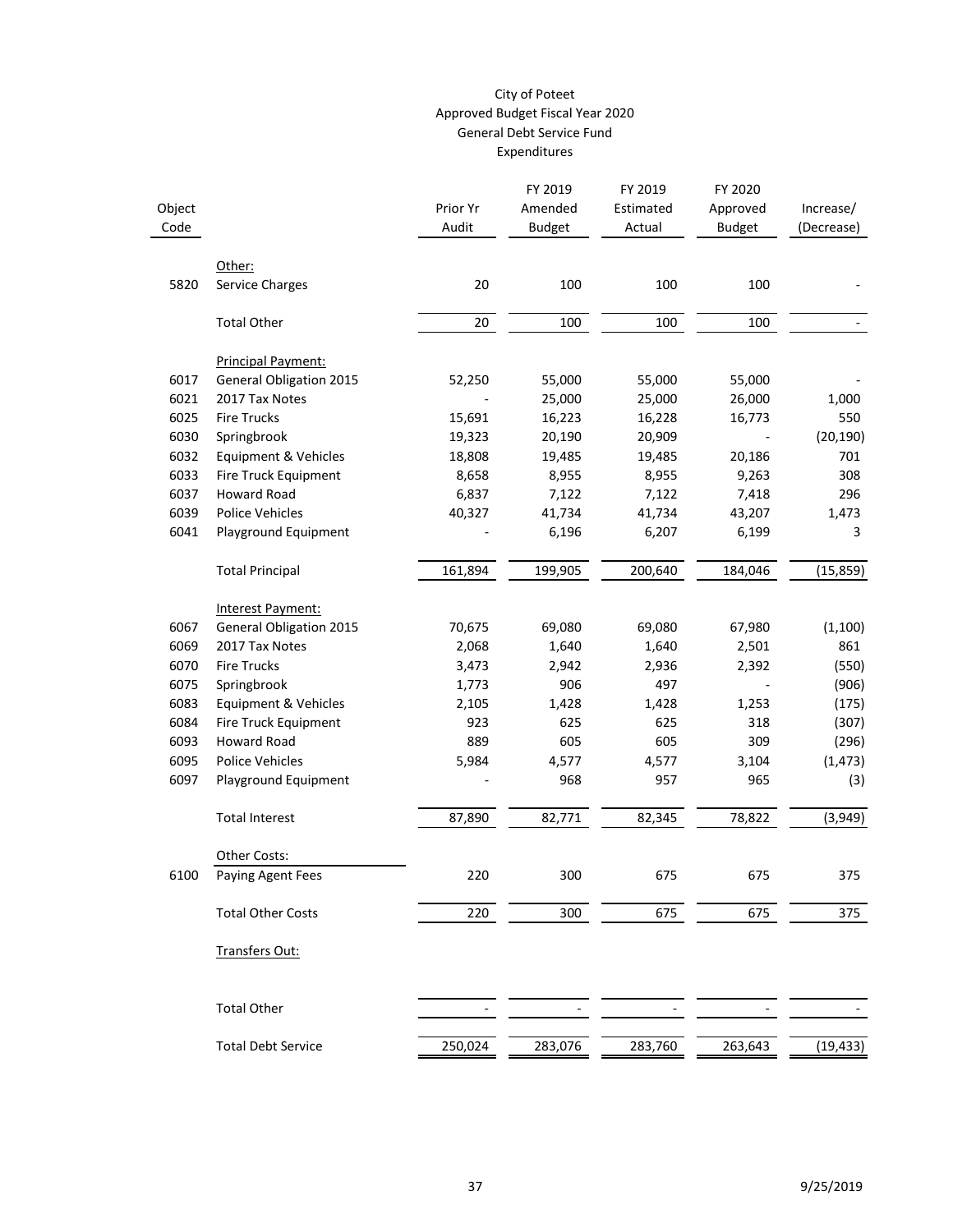# City of Poteet Approved Budget Fiscal Year 2020 Court Technology Fund Summary

| <b>Beginning Fund Balance</b>  |                       |                            |                   | 3,684                 |  |  |
|--------------------------------|-----------------------|----------------------------|-------------------|-----------------------|--|--|
| Revenue                        |                       |                            |                   | 2,500                 |  |  |
| Total available for operations |                       |                            |                   |                       |  |  |
|                                | Personnel<br>Services | Maintenance<br>& Operation | Capital<br>Outlay | Total<br>Expenditures |  |  |
| Technology                     |                       | 1,500                      |                   | 1,500                 |  |  |
| Total                          |                       | 1,500                      |                   | 1,500                 |  |  |
| <b>Ending Fund Balance</b>     |                       |                            |                   | 4,684                 |  |  |

City of Poteet Approved Budget Fiscal Year 2019 Court Technology Fund Summary

| <b>Beginning Fund Balance</b>           | 750                   |                            |                   |                       |  |  |  |
|-----------------------------------------|-----------------------|----------------------------|-------------------|-----------------------|--|--|--|
| Revenue                                 | 2,200                 |                            |                   |                       |  |  |  |
| Total available for operations<br>2,950 |                       |                            |                   |                       |  |  |  |
|                                         | Personnel<br>Services | Maintenance<br>& Operation | Capital<br>Outlay | Total<br>Expenditures |  |  |  |
| Technology                              |                       |                            |                   |                       |  |  |  |
| Total                                   |                       |                            |                   |                       |  |  |  |
| <b>Ending Fund Balance</b>              |                       |                            |                   | 2,950                 |  |  |  |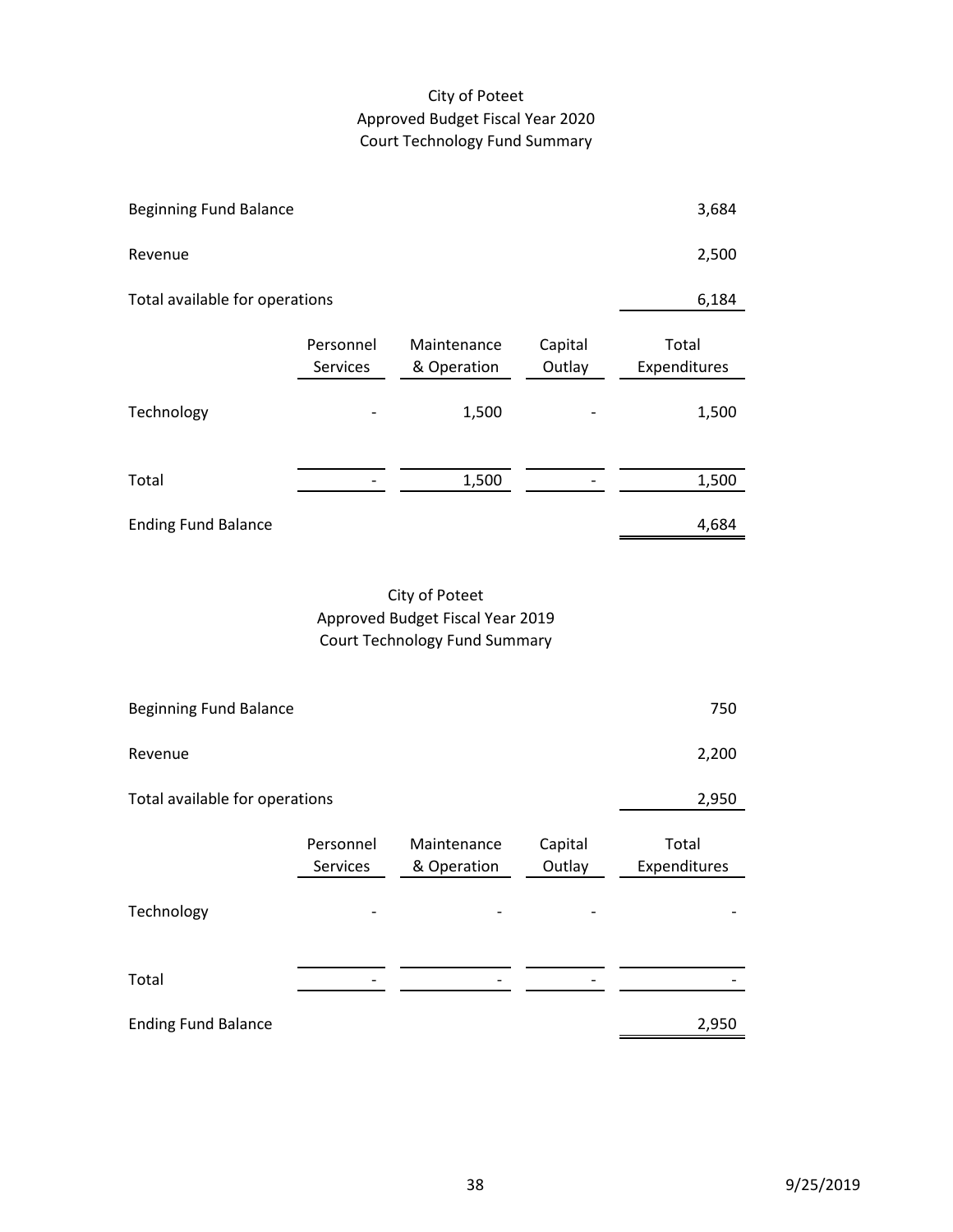#### City of Poteet Approved Budget Fiscal Year 2020 Court Technology Fund Revenue

|        |                               |          | FY 2019       | FY 2019   | FY 2020       |            |
|--------|-------------------------------|----------|---------------|-----------|---------------|------------|
| Object |                               | Prior Yr | Amended       | Estimated | Approved      | Increase/  |
| Code   |                               | Audit    | <b>Budget</b> | Actual    | <b>Budget</b> | (Decrease) |
|        |                               |          |               |           |               |            |
| 4320   | <b>Court Technology Fees</b>  | 2,434    | 2,200         | 2,500     | 2,500         | 300        |
|        |                               |          |               |           |               |            |
|        | <b>Total Court Techonolgy</b> | 2,434    | 2,200         | 2,500     | 2,500         | 300        |
|        |                               |          |               |           |               |            |
|        |                               |          |               |           |               |            |
|        | Other income:                 |          |               |           |               |            |
| 4655   | Miscellaneous                 |          |               |           |               |            |
| 4635   | General Interest              |          |               |           |               |            |
| 9015   | Transfers In                  |          |               |           |               |            |
|        |                               |          |               |           |               |            |
|        | <b>Total Other Income</b>     |          |               |           |               |            |
|        |                               |          |               |           |               |            |
|        | <b>Total Revenue</b>          | 2,434    | 2,200         | 2,500     | 2,500         | 300        |

# City of Poteet Approved Budget Fiscal Year 2020 Court Technology Fund Expenditures

|      |                         | Prior Yr<br>Audit | FY 2019<br>Amended<br><b>Budget</b> | FY 2019<br>Estimated<br>Actual | FY 2020<br>Approved<br><b>Budget</b> | Increase/<br>(Decrease) |
|------|-------------------------|-------------------|-------------------------------------|--------------------------------|--------------------------------------|-------------------------|
|      | Technology:             |                   |                                     |                                |                                      |                         |
| 5225 | Court Technology        |                   | $\overline{\phantom{a}}$            |                                | 1,500                                | 1,500                   |
|      | <b>Total Other</b>      |                   | -                                   |                                | 1,500                                | 1,500                   |
|      | <b>Total Technology</b> |                   | ۰                                   |                                | 1,500                                | 1,500                   |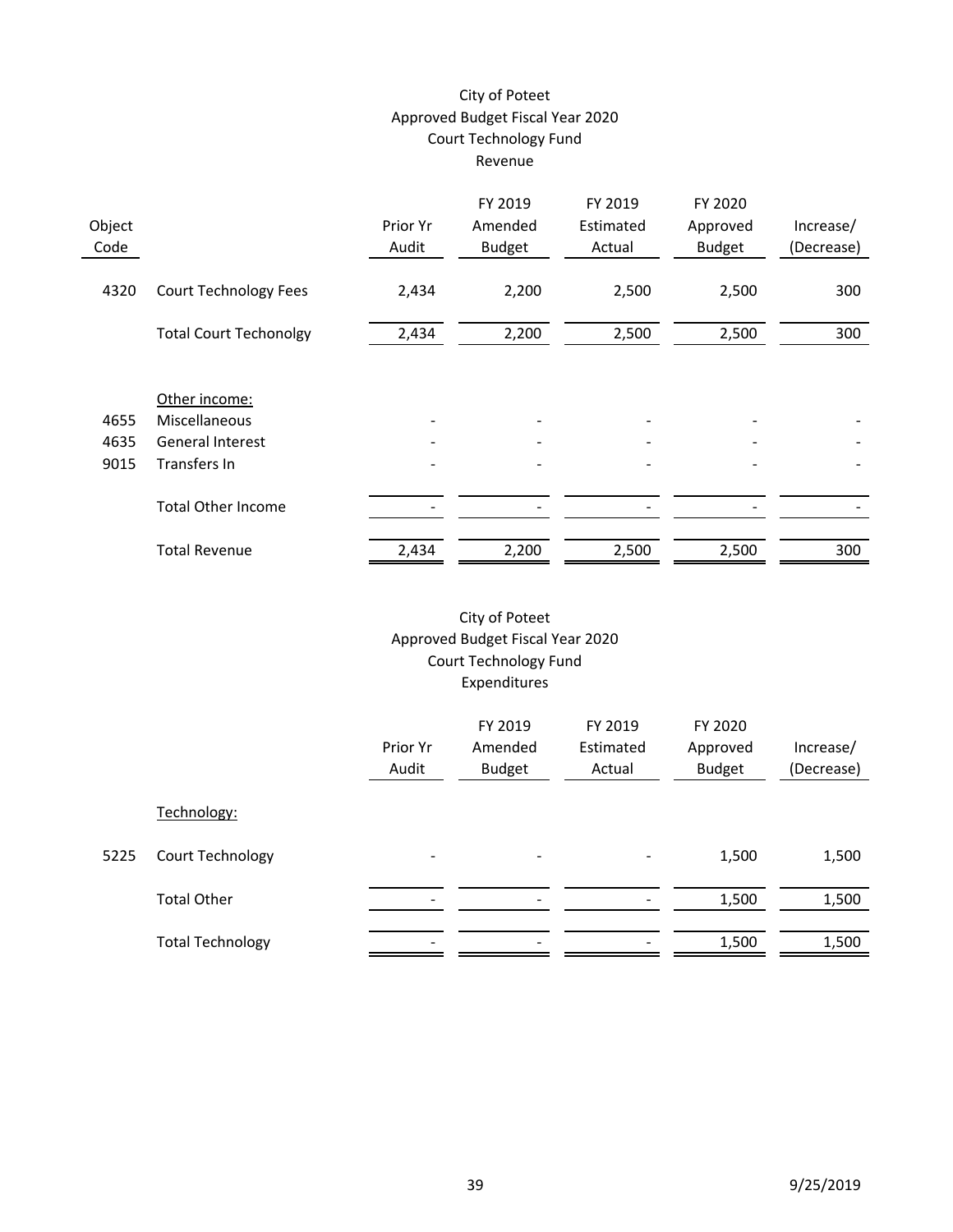# City of Poteet Approved Budget Fiscal Year 2020 Court Security Fund Summary

| <b>Beginning Fund Balance</b>  |                       |                            |                   | 1,954                 |
|--------------------------------|-----------------------|----------------------------|-------------------|-----------------------|
| Revenue                        | 2,000                 |                            |                   |                       |
| Total available for operations |                       |                            |                   | 3,954                 |
|                                | Personnel<br>Services | Maintenance<br>& Operation | Capital<br>Outlay | Total<br>Expenditures |
| Security                       | 2,925                 | 590                        |                   | 3,515                 |
|                                |                       |                            |                   |                       |
| Total                          | 2,925                 | 590                        |                   | 3,515                 |
| <b>Ending Fund Balance</b>     |                       |                            |                   | 439                   |

City of Poteet Approved Budget Fiscal Year 2019 Court Security Fund Summary

| <b>Beginning Fund Balance</b>           | 4,084                 |                            |                   |                       |  |  |
|-----------------------------------------|-----------------------|----------------------------|-------------------|-----------------------|--|--|
| Revenue                                 | 119                   |                            |                   |                       |  |  |
| 4,203<br>Total available for operations |                       |                            |                   |                       |  |  |
|                                         | Personnel<br>Services | Maintenance<br>& Operation | Capital<br>Outlay | Total<br>Expenditures |  |  |
| Security                                |                       |                            |                   |                       |  |  |
| Total                                   |                       |                            |                   |                       |  |  |
| <b>Ending Fund Balance</b>              |                       |                            |                   | 4,203                 |  |  |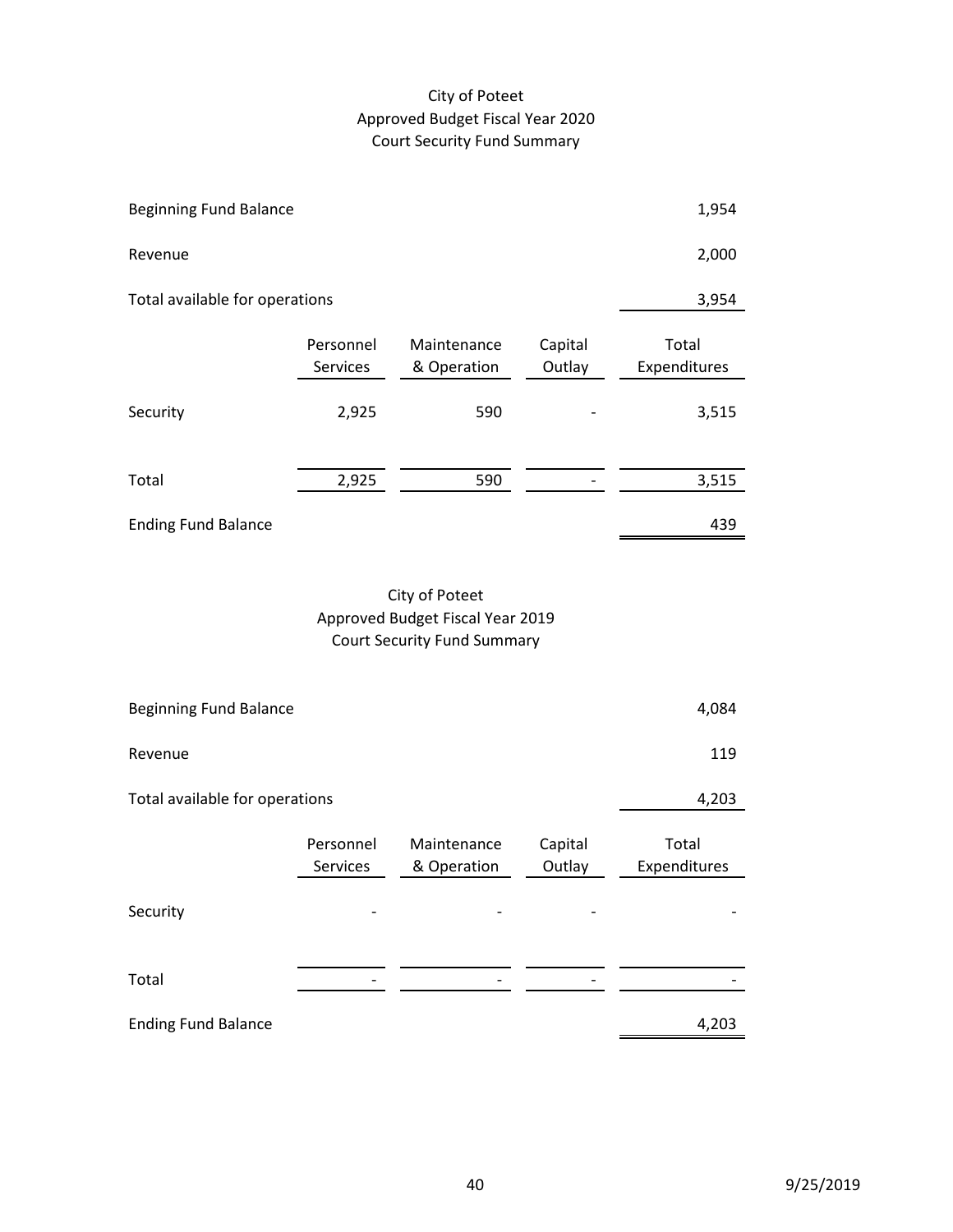# City of Poteet Approved Budget Fiscal Year 2020 Court Security Fund Revenue

| Object<br>Code |                                | Prior Yr<br>Audit | FY 2019<br>Amended<br><b>Budget</b> | FY 2019<br>Estimated<br>Actual | FY 2020<br>Approved<br><b>Budget</b> | Increase/<br>(Decrease) |
|----------------|--------------------------------|-------------------|-------------------------------------|--------------------------------|--------------------------------------|-------------------------|
| 4315           | <b>Court Security Fees</b>     | 1,835             | 1,700                               | 2,200                          | 2,000                                | 300                     |
|                | <b>Total Court Security</b>    | 1,835             | 1,700                               | 2,200                          | 2,000                                | 300                     |
| 4655           | Other income:<br>Miscellaneous |                   | -                                   |                                |                                      |                         |
|                | <b>Total Other Income</b>      |                   |                                     |                                |                                      |                         |
|                | <b>Total Revenue</b>           | 1,835             | 1,700                               | 2,200                          | 2,000                                | 300                     |

# City of Poteet Approved Budget Fiscal Year 2020 Court Security Fund Expenditures

|      |                                   | Prior Yr<br>Audit | FY 2019<br>Amended<br><b>Budget</b> | FY 2019<br>Estimated<br>Actual | FY 2020<br>Approved<br><b>Budget</b> | Increase/<br>(Decrease) |
|------|-----------------------------------|-------------------|-------------------------------------|--------------------------------|--------------------------------------|-------------------------|
|      | Security:                         |                   |                                     |                                |                                      |                         |
|      | Personnel Services:               |                   |                                     |                                |                                      |                         |
| 5014 | <b>Baliff</b>                     | 1,181             | 1,944                               | 2,100                          | 2,604                                | 660                     |
| 5105 | Group Insurance                   |                   |                                     |                                |                                      |                         |
| 5110 | Life/Disability Insurance         |                   |                                     |                                |                                      |                         |
| 5115 | Dental/Vision Insurance           |                   |                                     |                                |                                      |                         |
| 5120 | <b>FICA</b>                       | 90                | 149                                 | 161                            | 199                                  | 50                      |
| 5125 | Unemployment                      | 12                | 35                                  | 20                             | 3                                    | (32)                    |
| 5130 | Retirement                        |                   |                                     |                                |                                      |                         |
| 5145 | <b>Workers' Compensation</b>      | 22                | 89                                  | 100                            | 119                                  | 30                      |
|      | <b>Professional Services:</b>     |                   |                                     |                                |                                      |                         |
| 5215 | <b>Bldg Security Expenditures</b> | 543               | 580                                 | 1,835                          | 590                                  | 10                      |
|      | <b>Total Other</b>                | 1,848             | 2,797                               | 4,216                          | 3,515                                | 718                     |
|      | <b>Total Security</b>             | 1,848             | 2,797                               | 4,216                          | 3,515                                | 718                     |
|      |                                   |                   |                                     |                                |                                      |                         |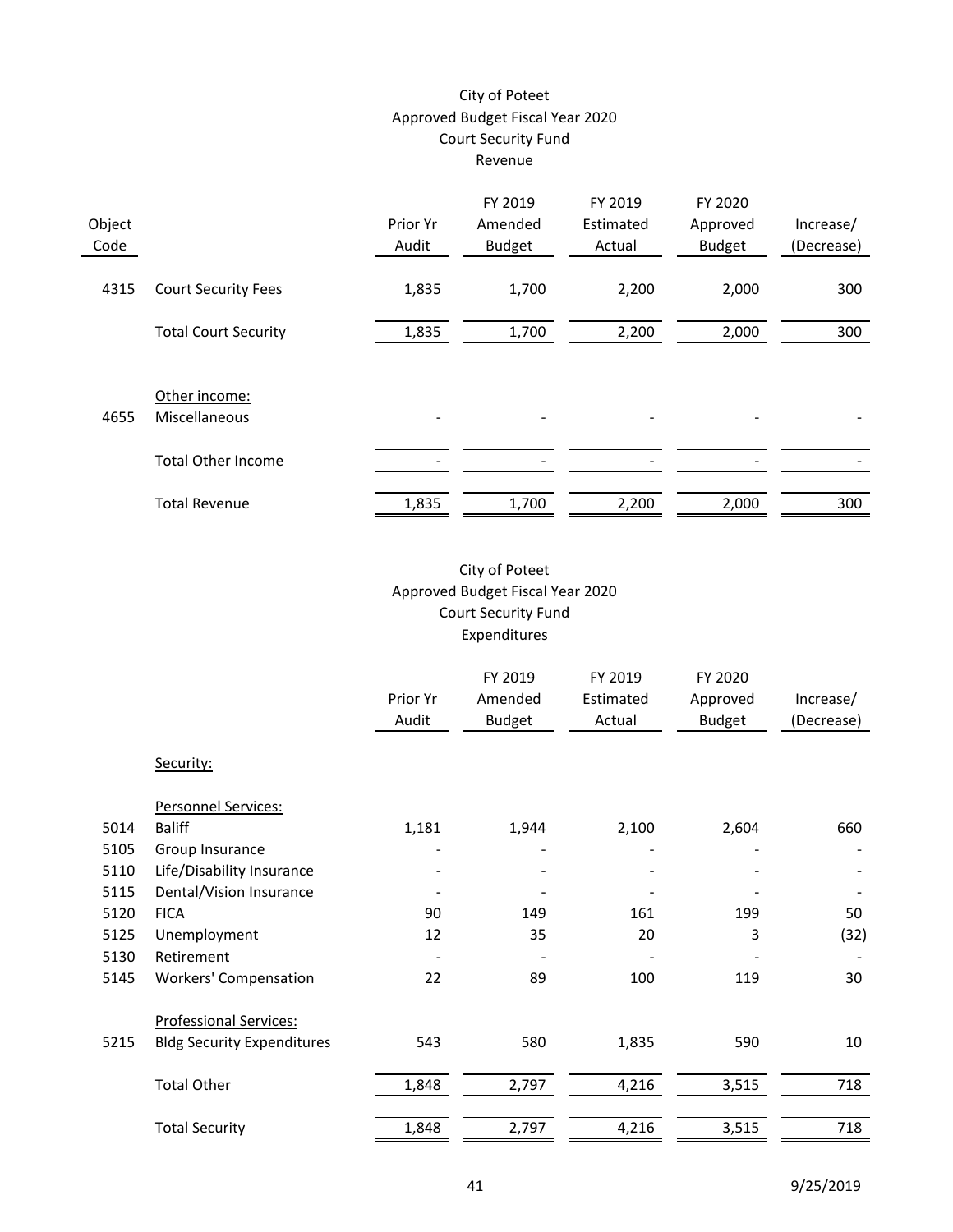# City of Poteet Approved Budget Fiscal Year 2020 State Forfeiture Fund Summary

| <b>Beginning Fund Balance</b>  |                                                                                            |                            |                   | 896                   |  |  |  |  |
|--------------------------------|--------------------------------------------------------------------------------------------|----------------------------|-------------------|-----------------------|--|--|--|--|
| Revenue                        |                                                                                            |                            |                   |                       |  |  |  |  |
| Total available for operations |                                                                                            |                            |                   | 896                   |  |  |  |  |
|                                | Personnel<br>Services                                                                      | Maintenance<br>& Operation | Capital<br>Outlay | Total<br>Expenditures |  |  |  |  |
| Forfeiture                     |                                                                                            |                            |                   |                       |  |  |  |  |
| Total                          |                                                                                            |                            |                   |                       |  |  |  |  |
| <b>Ending Fund Balance</b>     |                                                                                            |                            |                   | 896                   |  |  |  |  |
|                                | City of Poteet<br>Approved Budget Fiscal Year 2019<br><b>State Forfeiture Fund Summary</b> |                            |                   |                       |  |  |  |  |
| <b>Beginning Fund Balance</b>  |                                                                                            |                            |                   | 867                   |  |  |  |  |

| Revenue                        |                       |                            |                   |                       |
|--------------------------------|-----------------------|----------------------------|-------------------|-----------------------|
| Total available for operations |                       |                            |                   | 867                   |
|                                | Personnel<br>Services | Maintenance<br>& Operation | Capital<br>Outlay | Total<br>Expenditures |
| Forfeiture                     |                       | 125                        |                   | 125                   |
| Total                          |                       | 125                        |                   | 125                   |
| <b>Ending Fund Balance</b>     |                       |                            |                   | 742                   |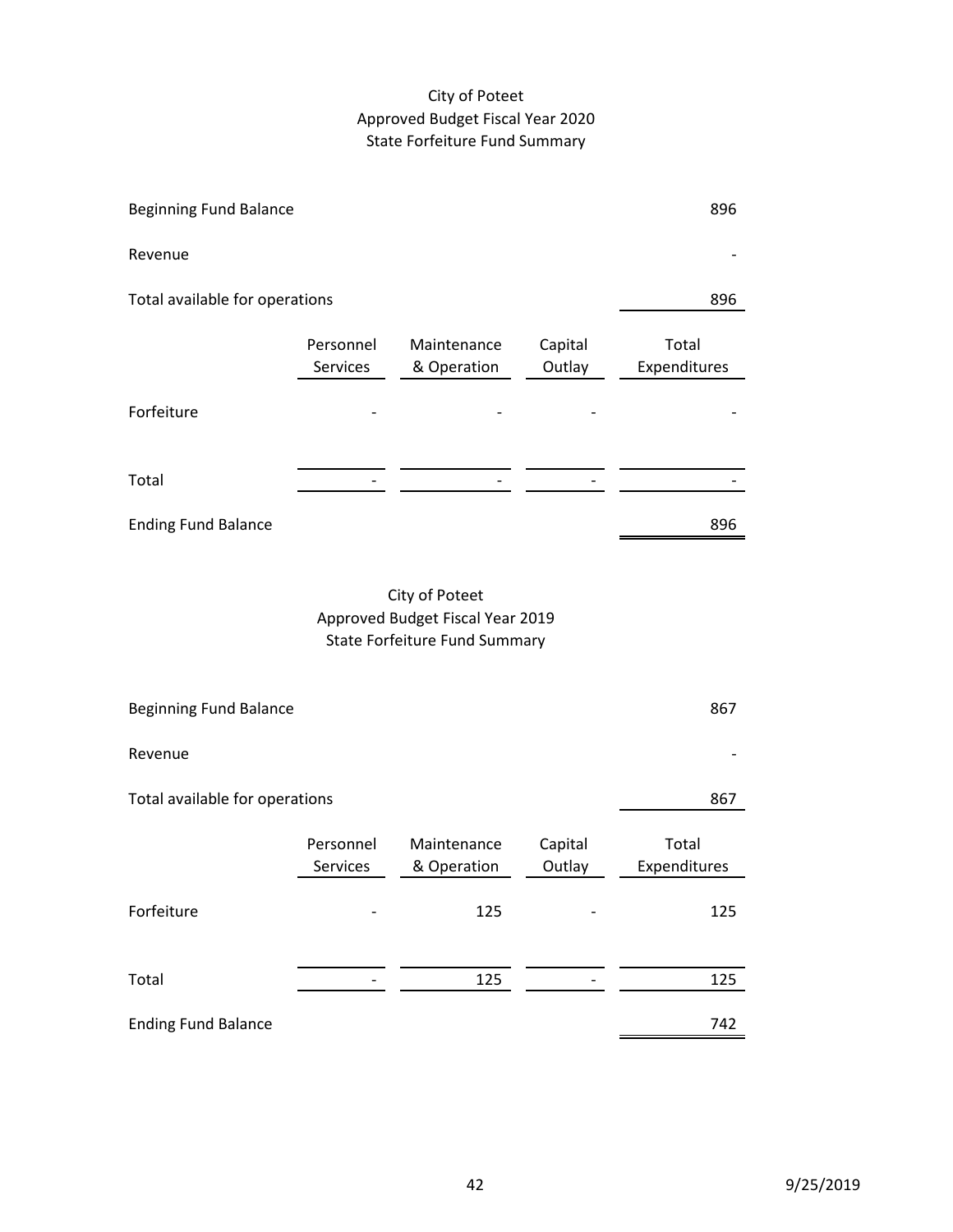# City of Poteet Approved Budget Fiscal Year 2020 State Forfeiture Fund Revenue

|        |                           |          | FY 2019       | FY 2019   | FY 2020       |            |
|--------|---------------------------|----------|---------------|-----------|---------------|------------|
| Object |                           | Prior Yr | Amended       | Estimated | Approved      | Increase/  |
| Code   |                           | Audit    | <b>Budget</b> | Actual    | <b>Budget</b> | (Decrease) |
|        |                           |          |               |           |               |            |
| 4685   | State Forfeiture          | 2,545    |               |           |               |            |
|        |                           |          |               |           |               |            |
|        | <b>Total Forfeiture</b>   | 2,545    |               |           |               |            |
|        |                           |          |               |           |               |            |
|        |                           |          |               |           |               |            |
|        | Other income:             |          |               |           |               |            |
| 4655   | Miscellaneous             |          |               |           |               |            |
| 4670   | Interest                  |          |               |           |               |            |
|        |                           |          |               |           |               |            |
|        | <b>Total Other Income</b> |          |               |           |               |            |
|        |                           |          |               |           |               |            |
|        | <b>Total Revenue</b>      | 2,545    |               |           |               |            |

# City of Poteet Approved Budget Fiscal Year 2020 State Forfeiture Fund Expenditures

|      |                              | Prior Yr<br>Audit | FY 2019<br>Amended<br><b>Budget</b> | FY 2019<br>Estimated<br>Actual | FY 2020<br>Approved<br><b>Budget</b> | Increase/<br>(Decrease) |
|------|------------------------------|-------------------|-------------------------------------|--------------------------------|--------------------------------------|-------------------------|
|      | Forfeiture:                  |                   |                                     |                                |                                      |                         |
| 5205 | Atascosa County DA           | 13                |                                     |                                |                                      |                         |
| 5807 | <b>Auction Services</b>      | 23                |                                     |                                |                                      |                         |
| 5820 | <b>Bank Charges</b>          | 123               |                                     |                                |                                      |                         |
| 5827 | Towing                       | 160               |                                     |                                |                                      |                         |
| 5830 | <b>Travel &amp; Training</b> | 2,933             |                                     |                                |                                      |                         |
|      | <b>Total Other</b>           | 3,252             |                                     |                                |                                      |                         |
|      | <b>Total Security</b>        | 3,252             |                                     |                                |                                      |                         |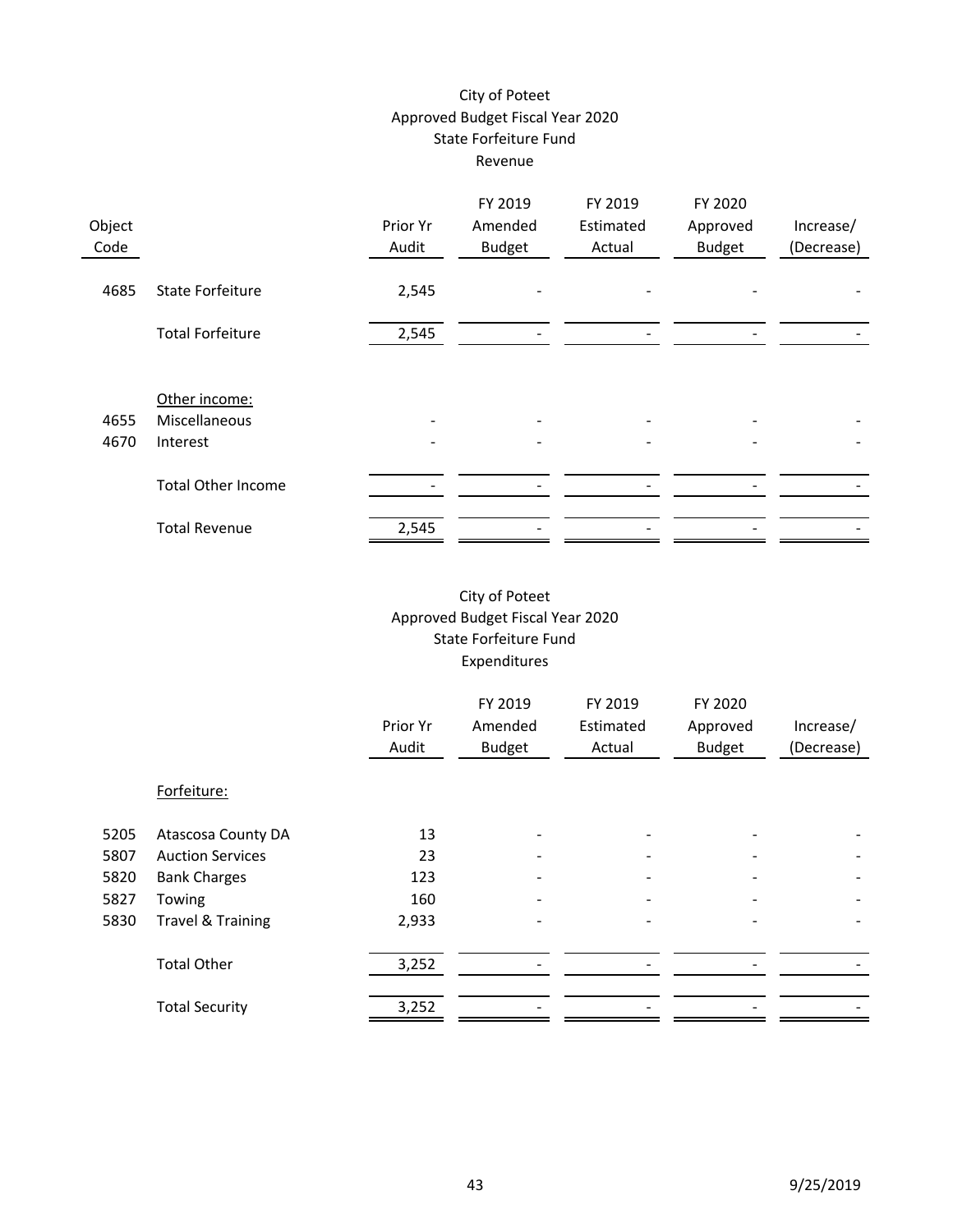

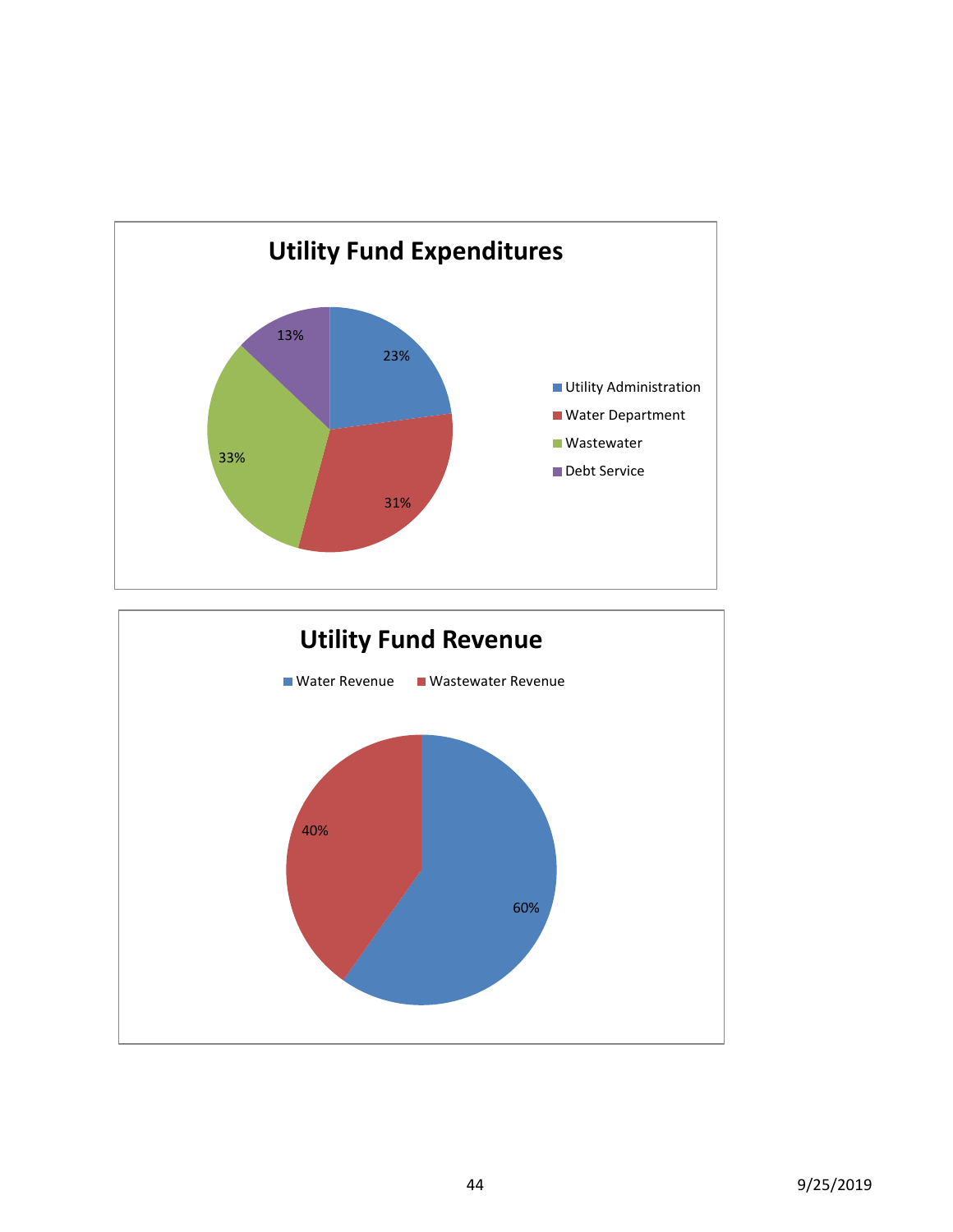#### City of Poteet Approved Budget Fiscal Year 2020 Utility Fund Summary

45 9/25/2019

#### Beginning Fund Balance 3,874,814

|                               | Personnel       | Maintenance | Capital | Total        |
|-------------------------------|-----------------|-------------|---------|--------------|
|                               | <b>Services</b> | & Operation | Outlay  | Expenditures |
| <b>Utility Administration</b> | 313,806         | 61,100      |         | 374,906      |
| <b>Water Department</b>       | 262,920         | 250,000     |         | 512,920      |
| Wastewater                    | 151,771         | 166,700     | 220,000 | 538,471      |
| Debt Service                  | -               | 211,814     |         | 211,814      |
|                               |                 |             |         |              |
| Total                         | 728,497         | 689,614     | 220,000 | 1,638,111    |
|                               |                 |             |         |              |

Revenue 2,351,400 and 2,351,400 and 2,351,400 and 2,351,400 and 2,351,400 and 2,351,400 and 2,351,400 and 2,351,400 and 2,351,400 and 2,351,400 and 2,351,400 and 2,351,400 and 2,351,400 and 2,351,400 and 2,351,400 and 2,35

Gain/(Loss) (286,711)

#### Ending Fund Balance 3,588,103

#### City of Poteet Approved Budget Fiscal Year 2019 Utility Fund Summary

#### Beginning Fund Balance 3,863,741

|                         | Personnel       | Maintenance | Capital | Total        |
|-------------------------|-----------------|-------------|---------|--------------|
|                         | <b>Services</b> | & Operation | Outlay  | Expenditures |
| Utility Administration  | 332,508         | 47,100      |         | 379,608      |
| <b>Water Department</b> | 260,144         | 241,850     | 46,000  | 547,994      |
| Wastewater              | 95,307          | 131,500     | 11,000  | 237,807      |
| Debt Service            |                 | 223,064     |         | 223,064      |
|                         |                 |             |         |              |
| Total                   | 687,959         | 643,514     | 57,000  | 1,388,473    |
|                         |                 |             |         |              |

Gain/(Loss) (205,473)

Ending Fund Balance 3,658,268

Revenue 1,183,000

÷,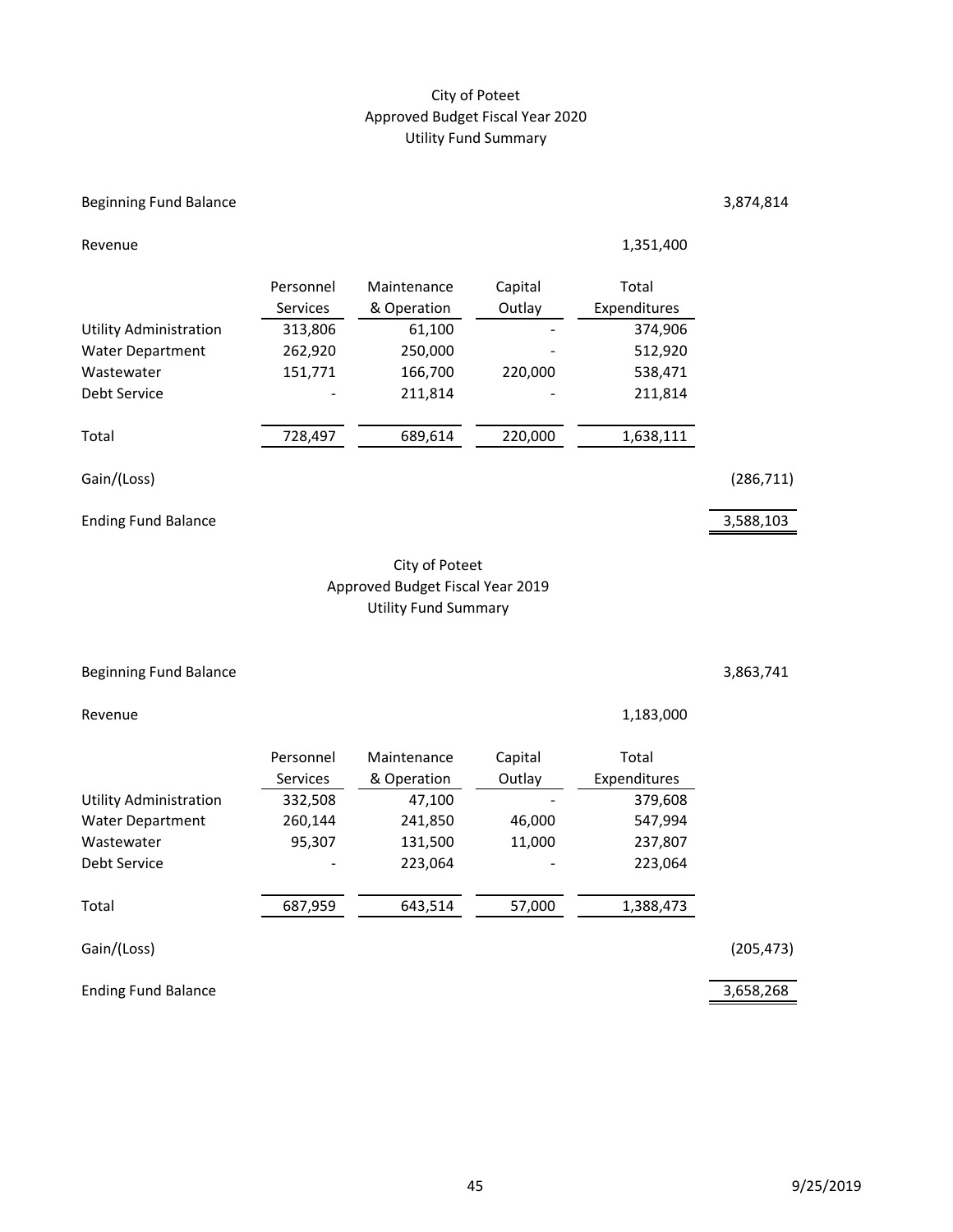|        |                                 |           | FY 2019       | FY 2019   | FY 2020       |            |
|--------|---------------------------------|-----------|---------------|-----------|---------------|------------|
| Object |                                 | Prior Yr  | Amended       | Estimated | Approved      | Increase/  |
| Code   |                                 | Audit     | <b>Budget</b> | Actual    | <b>Budget</b> | (Decrease) |
|        | <b>Water Revenue:</b>           |           |               |           |               |            |
| 4400   | <b>Water Revenue</b>            | 637,926   | 650,000       | 630,000   | 630,000       | (20,000)   |
| 4405   | <b>Water Taps</b>               | 4,250     | 7,500         | 7,500     | 7,500         |            |
| 4430   | <b>Transfer Fees</b>            | 390       | 400           | 300       | 300           | (100)      |
| 4435   | <b>Reconnect Fees</b>           | 22,180    | 33,900        | 28,810    | 25,000        | (8,900)    |
| 4445   | <b>Utilities Penalties</b>      | 21,319    | 17,000        | 17,000    | 17,000        |            |
| 4460   | Utility Bill Replacement Fee    | 361       | 500           | 200       | 200           | (300)      |
| 4605   | <b>Bond Proceeds</b>            |           |               |           |               |            |
| 4620   | Insurance Reimbursement         | 66,791    |               |           |               |            |
| 4630   | Government Capital Loan         | 26,000    |               |           |               |            |
| 4655   | Miscellaneous Revenue           | 6,865     | 500           | 500       | 500           |            |
| 4660   | <b>NSF Fees</b>                 | 330       | 200           | 500       | 400           | 200        |
| 4680   | Sale of Scrap                   |           |               |           |               |            |
| 4699   | <b>Other Financing Sources</b>  |           |               |           |               |            |
| 4707   | <b>TDA Grant</b>                | 123,447   |               |           |               |            |
| 4710   | <b>TCDBG Grant</b>              | 3,000     |               |           | 220,000       | 220,000    |
| 4720   | <b>USDA Grant</b>               | 265,684   |               |           |               |            |
| 4725   | <b>USDA Loan</b>                |           |               |           |               |            |
|        | <b>Total Water Revenue</b>      | 1,178,543 | 710,000       | 684,810   | 900,900       | 190,900    |
|        | <b>Wastewater Revenue:</b>      |           |               |           |               |            |
| 4415   | <b>Wastewater Revenue</b>       | 430,111   | 455,000       | 370,000   | 430,000       | (25,000)   |
| 4420   | Sewer Taps                      | 900       | 1,000         | 3,500     | 3,500         | 2,500      |
| 4445   | <b>Utilities Penalties</b>      | 21,319    | 17,000        | 17,000    | 17,000        |            |
| 4605   | <b>Bond Proceeds</b>            |           |               |           |               |            |
|        |                                 |           |               |           |               |            |
|        | <b>Total Wastewater Revenue</b> | 452,330   | 473,000       | 390,500   | 450,500       | (22, 500)  |
| 4425   | <b>Garbage Revenue</b>          | 230,734   |               |           |               |            |
|        | <b>Total Utility System</b>     | 1,861,607 | 1,183,000     | 1,075,310 | 1,351,400     | 168,400    |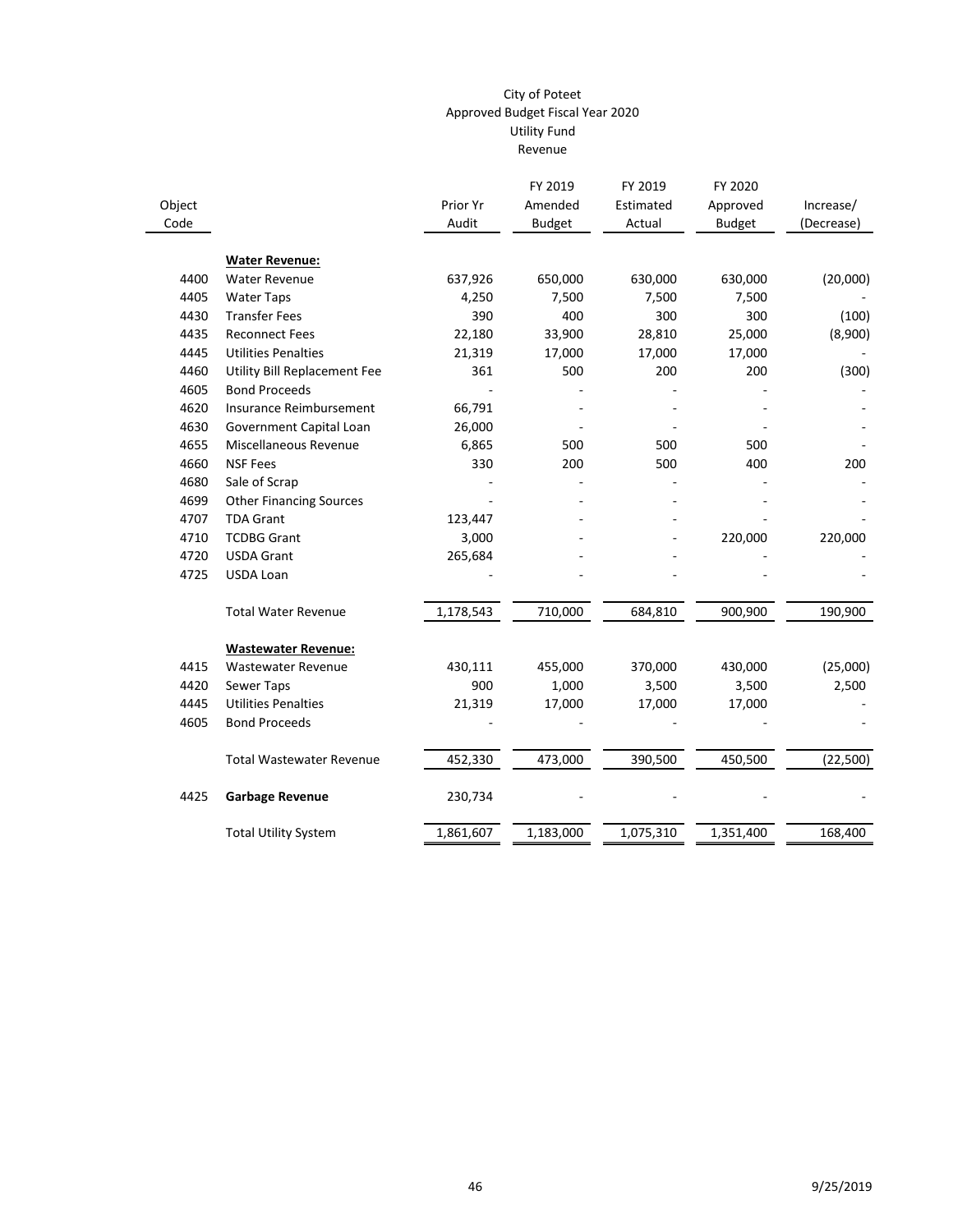#### Utility Administration

|        |                                    |          | FY 2019       | FY 2019   | FY 2020       |            |
|--------|------------------------------------|----------|---------------|-----------|---------------|------------|
| Object |                                    | Prior Yr | Amended       | Estimated | Approved      | Increase/  |
| Code   |                                    | Audit    | <b>Budget</b> | Actual    | <b>Budget</b> | (Decrease) |
|        |                                    |          |               |           |               |            |
|        | Personnel Services:                |          |               |           |               |            |
| 5000   | Salary - Administrator             | 26,580   | 50,258        | 50,877    | 52,546        | 2,288      |
| 5005   | Salary - City Secretary            | 19,595   | 30,030        | 30,431    | 31,720        | 1,690      |
| 5010   | Salary - Accountant                | 18,784   | 28,470        | 24,053    | 29,250        | 780        |
| 5049   | Salary - Clerical                  | 29,297   | 41,340        | 40,205    | 49,920        | 8,580      |
| 5057   | Animal Ctrl/Bldg Inspector         |          |               |           | 16,640        | 16,640     |
| 5060   | Salary - Director of Public Works  | 55,990   | 53,560        | 54,033    |               | (53, 560)  |
| 5065   | <b>Utilities Supervisior</b>       |          | 36,400        | 38,005    | 44,408        | 8,008      |
| 5090   | Overtime                           | 788      | 2,500         | 3,800     | 2,500         |            |
| 5097   | Certification/Merit Pay            |          | 7,228         | 7,228     | 6,760         | (468)      |
| 5105   | Group Insurance                    | 18,293   | 44,163        | 31,239    | 46,132        | 1,969      |
| 5110   | Life/Disability Insurance          | 1,323    | 2,681         | 2,254     | 2,509         | (172)      |
| 5115   | Dental/Vision Insurance            | 1,395    | 3,055         | 3,157     | 2,928         | (127)      |
| 5120   | Payroll Taxes - FICA               | 11,579   | 19,109        | 23,135    | 17,879        | (1, 230)   |
| 5125   | Unemployment                       | 255      | 810           | 790       | 47            | (763)      |
| 5130   | Retirement                         | 3,312    | 5,925         | 5,833     | 5,449         | (476)      |
| 5135   | Uniforms                           | 1,317    | 1,000         | 1,200     | 800           | (200)      |
| 5145   | <b>Workers' Compensation</b>       | 2,276    | 5,979         | 4,945     | 4,318         | (1,661)    |
|        | <b>Total Personnel Services</b>    | 190,784  | 332,508       | 321,185   | 313,806       | (18, 702)  |
|        | <b>Professional Services:</b>      |          |               |           |               |            |
| 5210   | <b>Audit Services</b>              | 8,970    | 10,000        | 6,785     | 10,000        |            |
| 5220   | Computer Support                   | 69       | 2,000         | 5,000     | 10,000        | 8,000      |
| 5240   | <b>Legal Services</b>              | 1,114    | 4,000         | 4,000     | 4,000         |            |
|        | <b>Total Professional Services</b> | 10,153   | 16,000        | 15,785    | 24,000        | 8,000      |
|        |                                    |          |               |           |               |            |
|        | Utilities:                         |          |               |           |               |            |
| 5300   | <b>Brush Pick-up Services</b>      | 3,603    |               |           |               |            |
| 5305   | <b>Commercial Dumpster Service</b> | 7,169    |               |           |               |            |
| 5315   | Garbage Service                    | 158,945  |               |           |               |            |
| 5325   | Internet                           |          | 2,000         | 400       | 2,000         |            |
| 5330   | Telephone                          | 7,530    | 2,000         | 4,500     | 2,000         |            |
|        | <b>Total Utilities</b>             | 177,247  | 4,000         | 4,900     | 4,000         |            |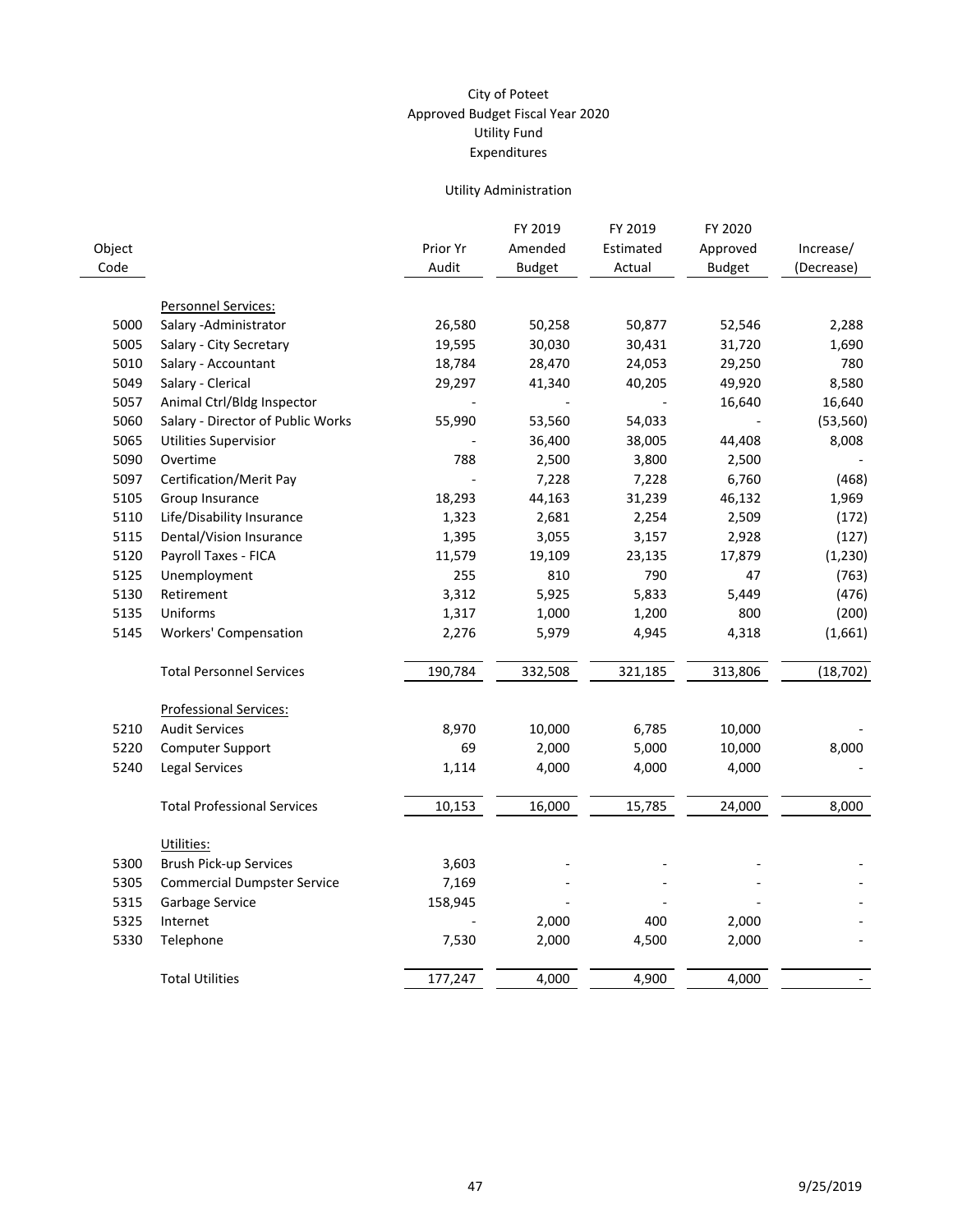#### Utility Administration

|          |                                        |          | FY 2019       | FY 2019   | FY 2020       |            |
|----------|----------------------------------------|----------|---------------|-----------|---------------|------------|
| Object   |                                        | Prior Yr | Amended       | Estimated | Approved      | Increase/  |
| Code     |                                        | Audit    | <b>Budget</b> | Actual    | <b>Budget</b> | (Decrease) |
|          | Supplies & Printing:                   |          |               |           |               |            |
| 5410     | <b>Legal Notices</b>                   | 110      |               | 520       | 500           | 500        |
| 5420     | <b>Office Supplies</b>                 | 1,897    | 1,500         | 2,000     | 2,500         | 1,000      |
| 5440     | Postage                                | 6,278    | 7,500         | 7,000     | 7,500         |            |
|          |                                        |          |               |           |               |            |
|          | <b>Total Supplies &amp; Printing</b>   | 8,285    | 9,000         | 9,520     | 10,500        | 1,500      |
|          | Repairs & Maintenance:                 |          |               |           |               |            |
| 5500     | <b>Building Maintenance</b>            |          |               |           | 5,000         | 5,000      |
| 5520     | Vehicle Maintenance                    | 1,028    | 3,000         | 2,800     | 1,000         | (2,000)    |
| 5520-101 | 2018 Chevy Silverrado                  |          |               |           |               |            |
|          | <b>Total Repairs &amp; Maintenance</b> | 1,028    | 3,000         | 2,800     | 6,000         | 3,000      |
|          | Minor Tools & Equipment                |          |               |           |               |            |
| 5600     | Office Equipment                       | 1,230    | 1,500         | 100       | 3,500         | 2,000      |
|          |                                        |          |               |           |               |            |
|          | Total Minor Tools & Equipment          | 1,230    | 1,500         | 100       | 3,500         | 2,000      |
|          | Miscellaneous:                         |          |               |           |               |            |
| 5720     | Cash Short/(Over)                      | 156      |               |           |               |            |
| 5740     | Dues & Memberships                     | 134      | 600           |           | 600           |            |
| 5750     | <b>Equipment Lease</b>                 | 207      |               |           |               |            |
| 5755     | Fuel                                   | 4,015    | 5,000         | 5,000     | 6,000         | 1,000      |
| 5770     | Insurance                              | 2,228    | 2,200         | 2,000     | 2,200         |            |
| 5782     | Licenses & Permits                     |          |               |           |               |            |
| 5795     | Miscellaneous                          |          | 300           | 150       | 300           |            |
| 5800     | <b>Other Services</b>                  |          |               | 32        |               |            |
| 5820     | Service Charge                         |          | 1,000         | 200       | 1,000         |            |
| 5830     | Travel & Training                      |          | 4,500         | 4,500     | 3,000         | (1,500)    |
|          | <b>Total Miscellaneous</b>             | 6,740    | 13,600        | 11,882    | 13,100        | (500)      |
|          | Capital Outlay:                        |          |               |           |               |            |
| 8005     | <b>Computer Equipment</b>              |          |               |           |               |            |
| 8030     | Vehicles                               |          |               |           |               |            |
|          | <b>Total Capital Outlay</b>            |          |               |           |               |            |
|          | <b>Total Utility Administration</b>    | 395,467  | 379,608       | 366,172   | 374,906       | (4, 702)   |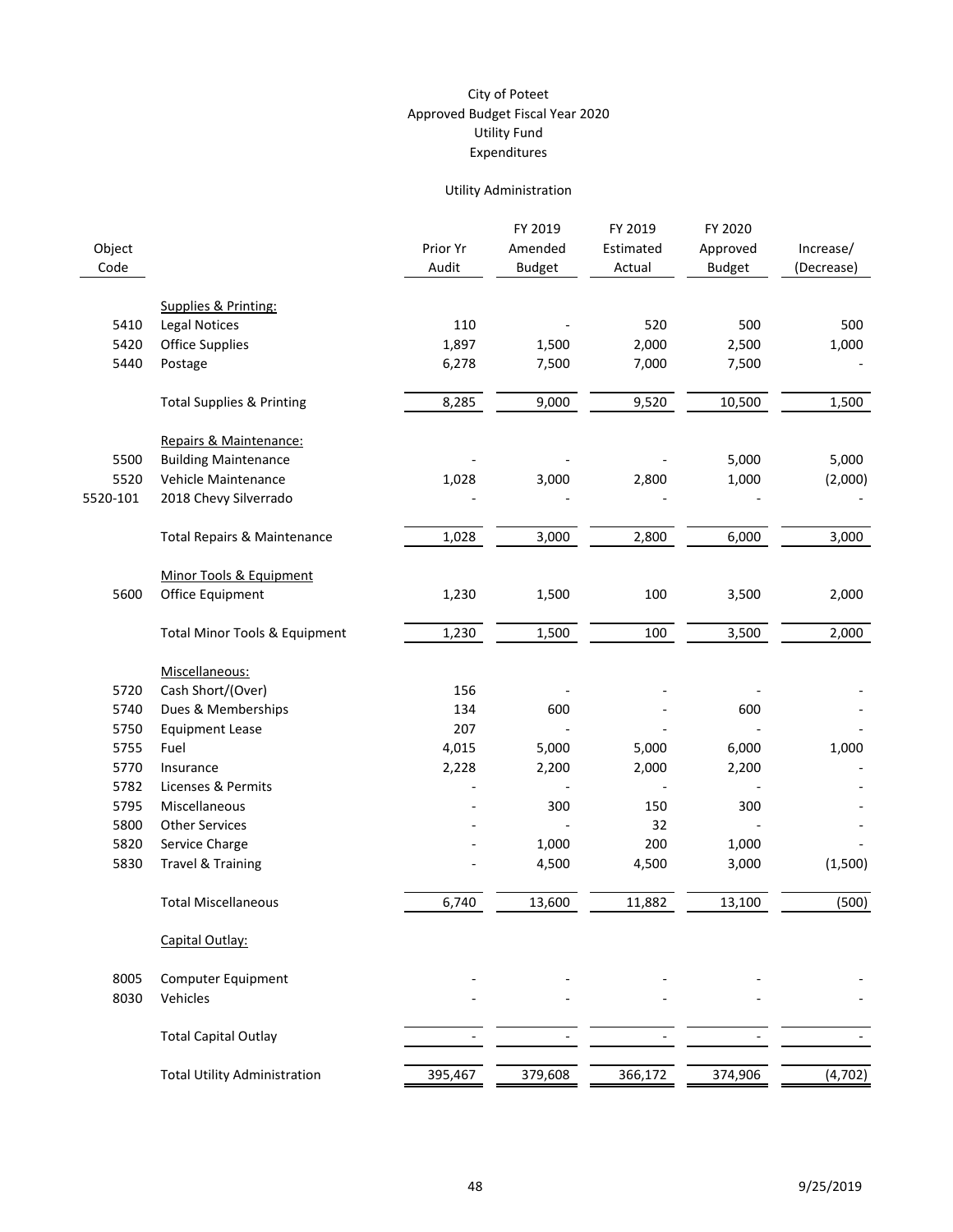#### Water Department

|        |                                            |          | FY 2019       | FY 2019   | FY 2020       |            |
|--------|--------------------------------------------|----------|---------------|-----------|---------------|------------|
| Object |                                            | Prior Yr | Amended       | Estimated | Approved      | Increase/  |
| Code   |                                            | Audit    | <b>Budget</b> | Actual    | <b>Budget</b> | (Decrease) |
|        |                                            |          |               |           |               |            |
| 5075   | Personnel Services:<br>Salary - Supervisor |          |               |           |               |            |
|        |                                            | 32,438   | 33,826        |           |               |            |
| 5077   | Salary - Equip Operator                    |          |               | 35,024    | 35,568        | 1,742      |
| 5080   | Salary - Laborer                           | 90,330   | 122,200       | 112,745   | 126,438       | 4,238      |
| 5090   | Overtime                                   | 19,218   | 10,000        | 10,000    | 10,000        |            |
| 5097   | Certification/Merit Pay                    |          | 4,680         | 4,680     | 4,888         | 208        |
| 5105   | Group Insurance                            | 35,087   | 50,472        | 39,737    | 48,138        | (2, 334)   |
| 5110   | Life/Disability Insurance                  | 1,238    | 2,000         | 1,546     | 2,063         | 63         |
| 5115   | Dental/Vision Insurance                    | 1,973    | 3,054         | 2,808     | 3,054         |            |
| 5120   | Payroll Taxes - FICA                       | 10,777   | 13,057        | 11,890    | 13,529        | 472        |
| 5125   | Unemployment                               | 557      | 972           | 600       | 54            | (918)      |
| 5130   | Retirement                                 | 2,337    | 4,051         | 3,688     | 4,125         | 74         |
| 5135   | Uniforms                                   | 5,459    | 6,500         | 3,664     | 5,000         | (1,500)    |
| 5145   | <b>Workers' Compensation</b>               | 6,852    | 9,332         | 6,977     | 10,063        | 731        |
|        | <b>Total Personnel Services</b>            | 206,266  | 260,144       | 233,359   | 262,920       | 2,776      |
|        | <b>Professional Services:</b>              |          |               |           |               |            |
| 5220   | <b>Computer Support</b>                    |          | 1,000         |           | 10,000        | 9,000      |
| 5235   | <b>Engineering Fees</b>                    | 680      | 2,000         |           | 2,000         |            |
| 5240   | Legal Services                             | 38       | 1,000         | 368       | 1,000         |            |
| 5260   | <b>Laboratory Testing</b>                  | 1,994    | 3,000         | 3,000     | 3,000         |            |
|        | <b>Total Professional Services</b>         | 2,712    | 7,000         | 3,368     | 16,000        | 9,000      |
|        |                                            |          |               |           |               |            |
|        | Utilities:                                 |          |               |           |               |            |
| 5310   | Electricity                                | 44,574   | 50,000        | 45,000    | 50,000        |            |
| 5320   | Gas                                        | 4,805    |               |           |               |            |
| 5325   | Internet                                   |          |               |           |               |            |
| 5330   | Telephone                                  |          | 4,000         | 2,500     | 2,000         | (2,000)    |
|        | <b>Total Utilities</b>                     | 49,379   | 54,000        | 47,500    | 52,000        | (2,000)    |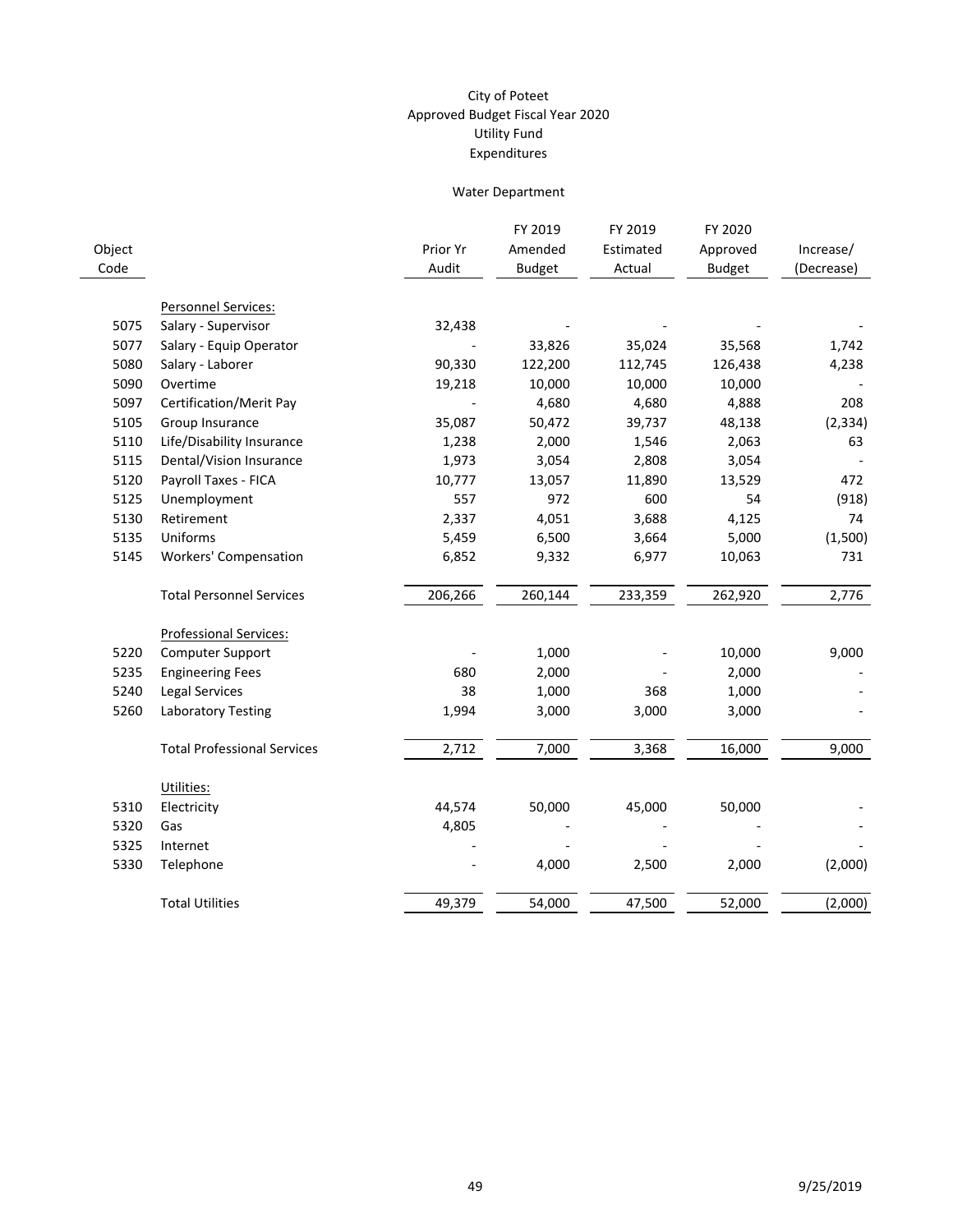#### Water Department

|                |                                          |                   | FY 2019       | FY 2019   | FY 2020       |            |
|----------------|------------------------------------------|-------------------|---------------|-----------|---------------|------------|
| Object<br>Code |                                          | Prior Yr<br>Audit | Amended       | Estimated | Approved      | Increase/  |
|                |                                          |                   | <b>Budget</b> | Actual    | <b>Budget</b> | (Decrease) |
|                | Supplies & Printing:                     |                   |               |           |               |            |
| 5410           | <b>Legal Notices</b>                     | 1,822             | 750           | 600       | 750           |            |
| 5415           | Maint & Oper Supplies                    | 3,709             | 15,000        | 5,000     | 8,000         | (7,000)    |
| 5430           | <b>Operating Supplies</b>                | 2,941             |               |           |               |            |
| 5440           | Postage                                  |                   | 100           |           | 1,000         | 900        |
| 5445           | Chemicals                                | 30,400            | 25,000        | 25,000    | 35,000        | 10,000     |
|                | <b>Total Supplies &amp; Printing</b>     | 38,872            | 40,850        | 30,600    | 44,750        | 3,900      |
|                | Repairs & Maintenance:                   |                   |               |           |               |            |
| 5500           | <b>Building Maintenance</b>              | 76                | 500           | 1,452     | 1,500         | 1,000      |
| 5505           | <b>Equipment Maintenance</b>             | 12,921            | 10,000        | 2,800     | 8,000         | (2,000)    |
| 5515           | Systems Maintenance                      | 43,643            | 70,000        | 30,000    | 70,000        |            |
| 5520           | Vehicle Maintenance                      | 7,188             | 7,000         | 2,000     | 7,000         |            |
| 5520-102       | 2007 Ford F150                           |                   |               |           |               |            |
| 5520-103       | 2006 Ford F350                           |                   |               |           |               |            |
| 5520-105       | 2011 Ford F250 Super Duty                |                   |               |           |               |            |
| 5520-106       | 2007 Ford F150                           |                   |               |           |               |            |
| 5520-108       | 2014 Ford F350 Dump Truck                |                   |               |           |               |            |
|                | <b>Total Repairs &amp; Maintenance</b>   | 63,828            | 87,500        | 36,252    | 86,500        | (1,000)    |
|                | Minor Tools & Equipment                  |                   |               |           |               |            |
| 5605           | Other Equipment                          |                   | 1,500         | 600       | 750           | (750)      |
| 5610           | <b>Small Tools</b>                       | 146               | 2,500         | 2,500     | 3,000         | 500        |
|                | <b>Total Minor Tools &amp; Equipment</b> | 146               | 4,000         | 3,100     | 3,750         | (250)      |
|                | Miscellaneous:                           |                   |               |           |               |            |
| 5735           | <b>Depreciation Expense</b>              | 106,423           |               |           |               |            |
| 5740           | Dues & Memberships                       | 8,643             |               |           |               |            |
| 5750           | <b>Equipment Lease</b>                   | 8,820             | 10,000        | 3,000     | 5,000         | (5,000)    |
| 5755           | Fuel                                     | 9,321             | 15,000        | 10,000    | 15,000        |            |
| 5770           | Insurance                                | 7,410             | 7,500         | 10,600    | 11,000        | 3,500      |
| 5782           | License & Permits                        |                   | 3,000         | 5,000     | 6,000         | 3,000      |
| 5795           | Miscellaneous                            | 194               | 1,000         | 700       | 5,000         | 4,000      |
| 5800           | <b>Other Services</b>                    | 10,105            | 5,000         | 500       | 2,500         | (2,500)    |
| 5830           | Travel & Training                        | 581               | 7,000         | 1,500     | 2,500         | (4,500)    |
|                | <b>Total Miscellaneous</b>               | 151,497           | 48,500        | 31,300    | 47,000        | (1,500)    |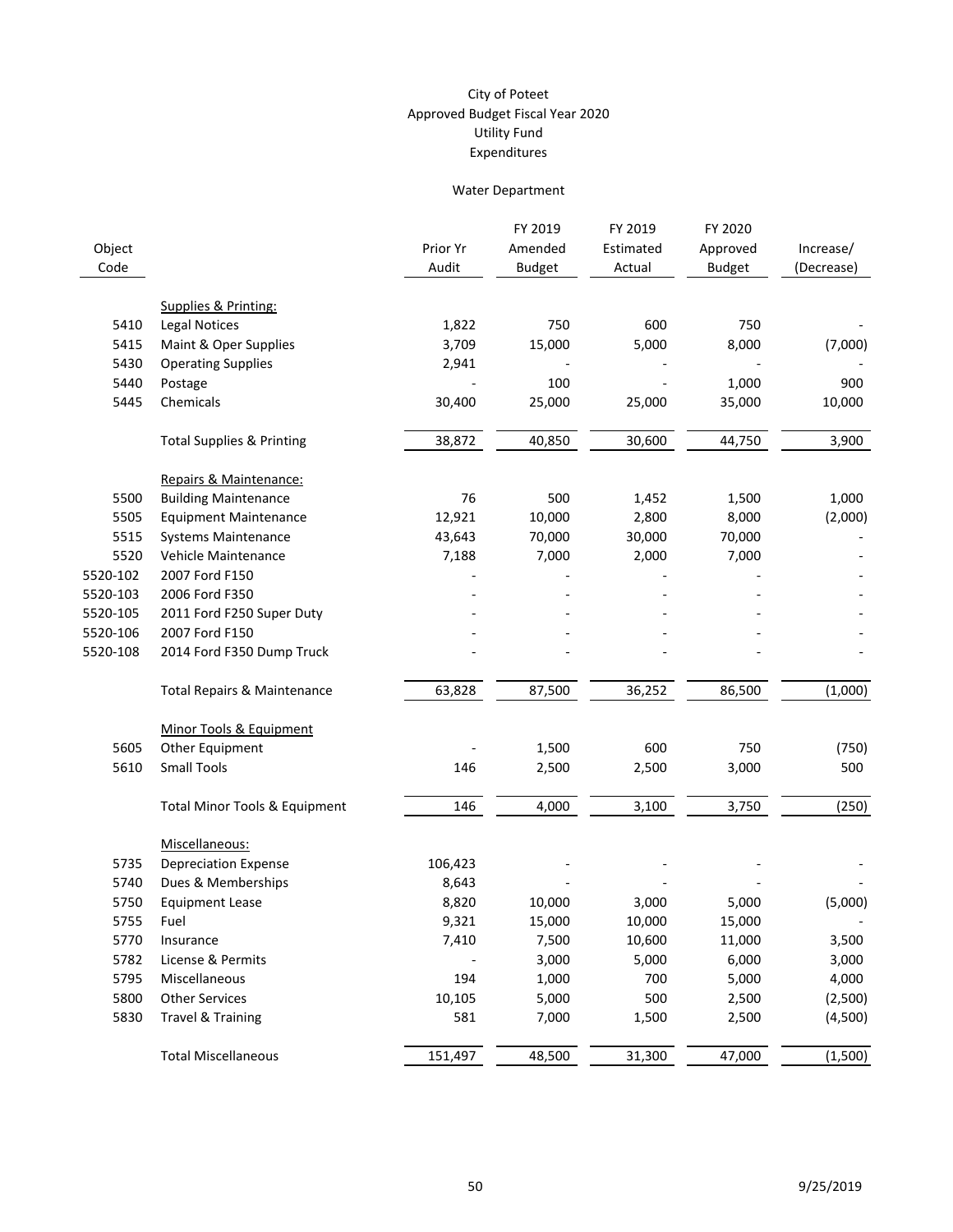#### Water Department

| Object<br>Code |                               | Prior Yr<br>Audit | FY 2019<br>Amended<br><b>Budget</b> | FY 2019<br>Estimated<br>Actual | FY 2020<br>Approved<br><b>Budget</b> | Increase/<br>(Decrease) |
|----------------|-------------------------------|-------------------|-------------------------------------|--------------------------------|--------------------------------------|-------------------------|
|                | Capital Outlay:               |                   |                                     |                                |                                      |                         |
| 8015           | <b>Equipment Purchase</b>     | 3,350             |                                     |                                |                                      |                         |
| 8015-001       | <b>Electronic Read Meters</b> | 480               | 20,000                              |                                | -                                    | (20,000)                |
| 8020           | Land                          |                   |                                     |                                | $\overline{\phantom{0}}$             |                         |
| 8025           | Software                      | 4,282             |                                     |                                | $\overline{\phantom{0}}$             |                         |
| 8030           | Vehicles                      |                   | 26,000                              | $\overline{\phantom{0}}$       | $\overline{\phantom{0}}$             | (26,000)                |
|                | <b>Total Capital Outlay</b>   | 8,112             | 46,000                              |                                |                                      | (46,000)                |
|                | <b>Total Water Department</b> | 520,812           | 547,994                             | 385,479                        | 512,920                              | (35,074)                |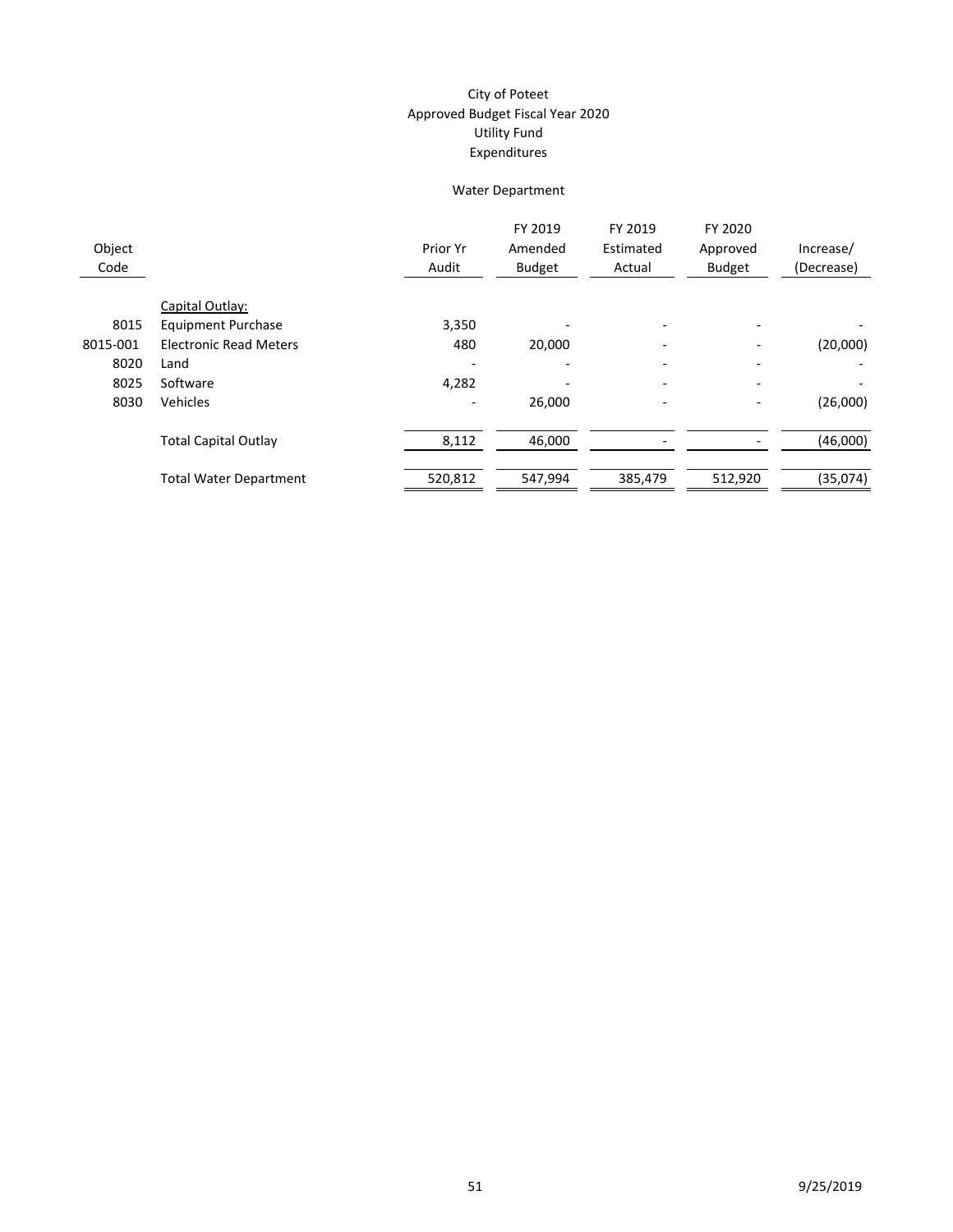#### Wastewater Department

|        |                                      |          | FY 2019       | FY 2019   | FY 2020       |            |
|--------|--------------------------------------|----------|---------------|-----------|---------------|------------|
| Object |                                      | Prior Yr | Amended       | Estimated | Approved      | Increase/  |
| Code   |                                      | Audit    | <b>Budget</b> | Actual    | <b>Budget</b> | (Decrease) |
|        | Personnel Services:                  |          |               |           |               |            |
| 5050   | Salary - Part-time Labor             |          |               |           |               |            |
| 5070   | Salary - Operator                    | 1,179    |               |           | 46,046        | 46,046     |
| 5085   | Salary - Laborer                     | 68,621   | 53,092        | 28,330    | 49,400        | (3,692)    |
| 5090   | Overtime                             | 18,378   | 10,000        | 3,700     | 10,000        |            |
| 5097   | Certificaton/Merit Pay               |          | 1,586         | 1,586     | 2,860         | 1,274      |
| 5105   | Group Insurance                      | 21,326   | 16,824        | 9,418     | 24,069        | 7,245      |
| 5110   | Life/Disability Insurance            | 829      | 678           | 390       | 1,176         | 498        |
| 5115   | Dental/Vision Insurance              | 1,218    | 1,018         | 690       | 1,527         | 509        |
| 5120   | Payroll Taxes - FICA                 | 6,705    | 4,948         | 2,450     | 8,285         | 3,337      |
| 5125   | Unemployment                         | 407      | 324           | 250       | 27            | (297)      |
| 5130   | Retirement                           | 1,434    | 1,534         | 760       | 2,526         | 992        |
| 5135   | Uniforms                             | 2,557    | 3,000         | 1,000     | 2,000         | (1,000)    |
| 5145   | <b>Workers' Compensation</b>         | 3,870    | 2,303         | 990       | 3,855         | 1,552      |
|        | <b>Total Personnel Services</b>      | 126,524  | 95,307        | 49,564    | 151,771       | 56,464     |
|        | <b>Professional Services:</b>        |          |               |           |               |            |
| 5220   | <b>Computer Support</b>              | 15       | 500           |           | 10,000        | 9,500      |
| 5235   | <b>Engineering Fees</b>              | 675      |               |           |               |            |
| 5240   | <b>Legal Services</b>                |          |               |           |               |            |
| 5260   | <b>Laboratory Testing</b>            | 9,045    |               | 6,800     | 10,000        | 10,000     |
|        | <b>Total Professional Services</b>   | 9,735    | 500           | 6,800     | 20,000        | 19,500     |
|        | Utilities:                           |          |               |           |               |            |
| 5310   | Electricity                          | 30,891   | 30,000        | 31,000    | 32,000        | 2,000      |
| 5330   | Telephone                            | 2,282    | 2,000         | 1,000     | 1,000         | (1,000)    |
|        | <b>Total Utilities</b>               | 33,173   | 32,000        | 32,000    | 33,000        | 1,000      |
|        | Supplies & Printing:                 |          |               |           |               |            |
| 5410   | <b>Legal Notices</b>                 |          | 500           | 100       | 500           |            |
| 5415   | Maint & Oper Supplies                | 3,247    | 14,000        | 6,500     | 7,000         | (7,000)    |
| 5435   | <b>Operating Supplies</b>            | 2,555    |               |           |               |            |
| 5440   | Postage                              | 6        |               |           |               |            |
| 5445   | Chemicals                            | 2,602    | 5,000         | 5,000     | 6,500         | 1,500      |
|        | <b>Total Supplies &amp; Printing</b> | 8,410    | 19,500        | 11,600    | 14,000        | (5,500)    |
|        |                                      |          |               |           |               |            |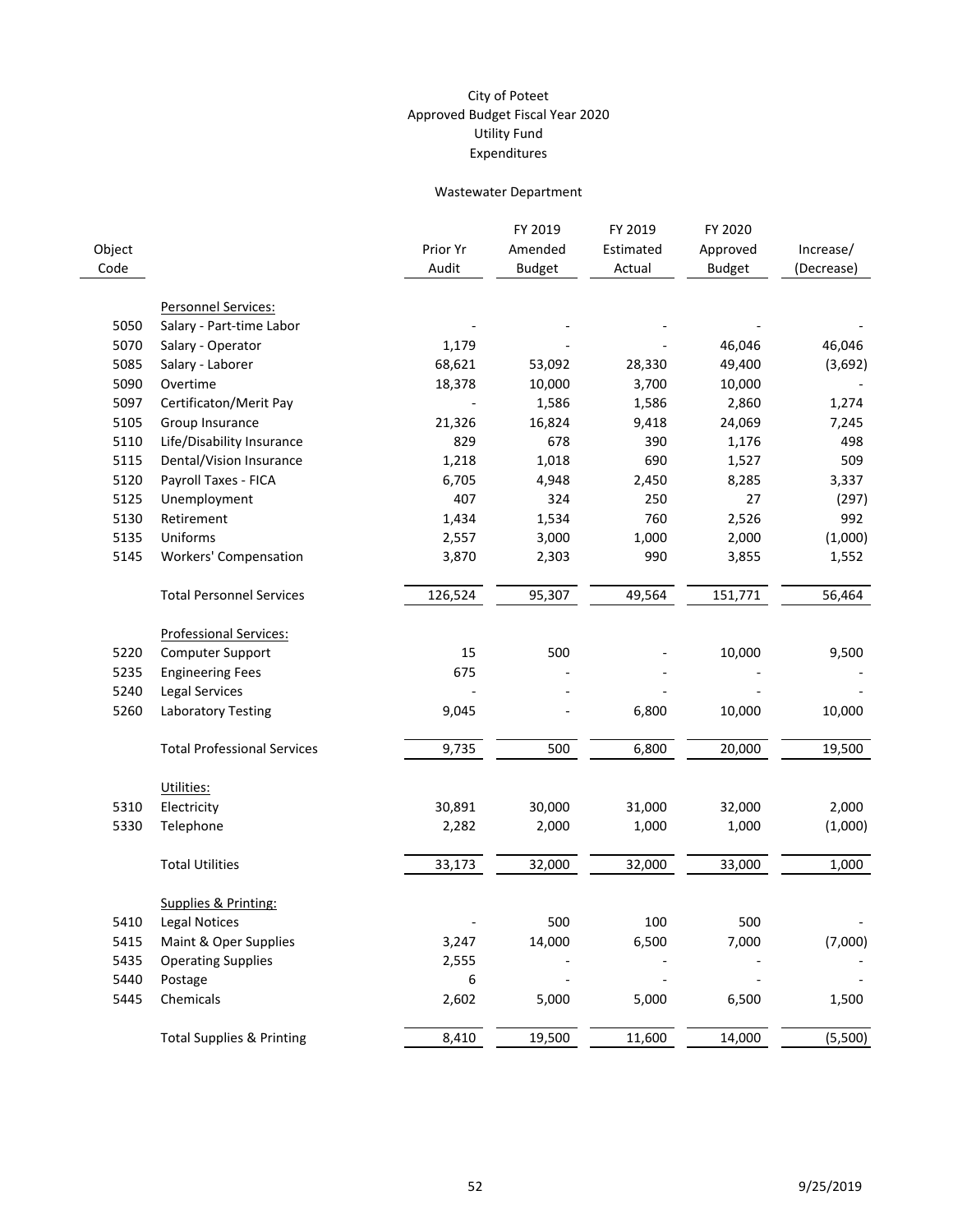#### Wastewater Department

|          |                                        |          | FY 2019       | FY 2019   | FY 2020       |            |
|----------|----------------------------------------|----------|---------------|-----------|---------------|------------|
| Object   |                                        | Prior Yr | Amended       | Estimated | Approved      | Increase/  |
| Code     |                                        | Audit    | <b>Budget</b> | Actual    | <b>Budget</b> | (Decrease) |
|          | Repairs & Maintenance:                 |          |               |           |               |            |
| 5500     | <b>Building Maintenance</b>            | 750      | 2,000         | 1,000     | 3,000         | 1,000      |
| 5505     | <b>Equipment Maintenance</b>           | 8,865    | 8,000         | 4,500     | 8,000         |            |
| 5515     | <b>Systems Maintenance</b>             | 26,749   | 40,000        | 50,000    | 50,000        | 10,000     |
| 5520     | Vehicle Maintenance                    | 3,894    | 1,500         | 2,000     | 2,500         | 1,000      |
| 5520-100 | 2010 Ford Expedition                   | 181      |               |           |               |            |
|          |                                        |          |               |           |               |            |
|          | <b>Total Repairs &amp; Maintenance</b> | 40,439   | 51,500        | 57,500    | 63,500        | 12,000     |
|          | Minor Tools & Equipment                |          |               |           |               |            |
| 5605     | Other Equipment                        | 567      | 1,000         | 600       | 1,000         |            |
| 5610     | <b>Small Tools</b>                     | 802      | 1,000         | 600       | 1,000         |            |
|          |                                        |          |               |           |               |            |
|          | Total Minor Tools & Equipment          | 1,369    | 2,000         | 1,200     | 2,000         |            |
|          | Miscellaneous:                         |          |               |           |               |            |
| 5735     | <b>Depreciation Expense</b>            | 106,423  |               |           |               |            |
| 5740     | Dues & Memberships                     | 120      | 1,000         | 1,600     | 1,000         |            |
| 5750     | <b>Equipment Lease</b>                 | 1,050    | 2,000         | 3,000     | 2,000         |            |
| 5755     | Fuel                                   | 3,852    | 7,000         | 7,000     | 5,000         | (2,000)    |
| 5770     | Insurance                              | 7,046    | 7,000         | 3,020     | 7,000         |            |
| 5782     | Licenses & Permits                     |          |               |           | 3,200         | 3,200      |
| 5795     | Miscellaneous                          | 148      | 1,000         |           | 1,000         |            |
| 5800     | <b>Other Services</b>                  | 22,955   | 1,000         | 200       | 1,000         |            |
| 5830     | Travel & Training                      | 2,374    | 5,000         | 4,000     | 5,000         |            |
| 5845     | Sludge Removal                         |          | 2,000         | 8,500     | 9,000         | 7,000      |
|          | <b>Total Miscellaneous</b>             | 143,968  | 26,000        | 27,320    | 34,200        | 8,200      |
|          |                                        |          |               |           |               |            |
|          | Capital Outlay:                        |          |               |           |               |            |
| 8000-080 | <b>Lift Station Trrunk Lines</b>       |          |               |           | 220,000       | 220,000    |
| 8015     | <b>Equipment Purchase</b>              |          | 11,000        | 11,000    |               | (11,000)   |
|          | <b>Total Capital Outlay</b>            |          | 11,000        | 11,000    | 220,000       | 209,000    |
|          | <b>Total Wastewater</b>                | 363,618  | 237,807       | 196,984   | 538,471       | 300,664    |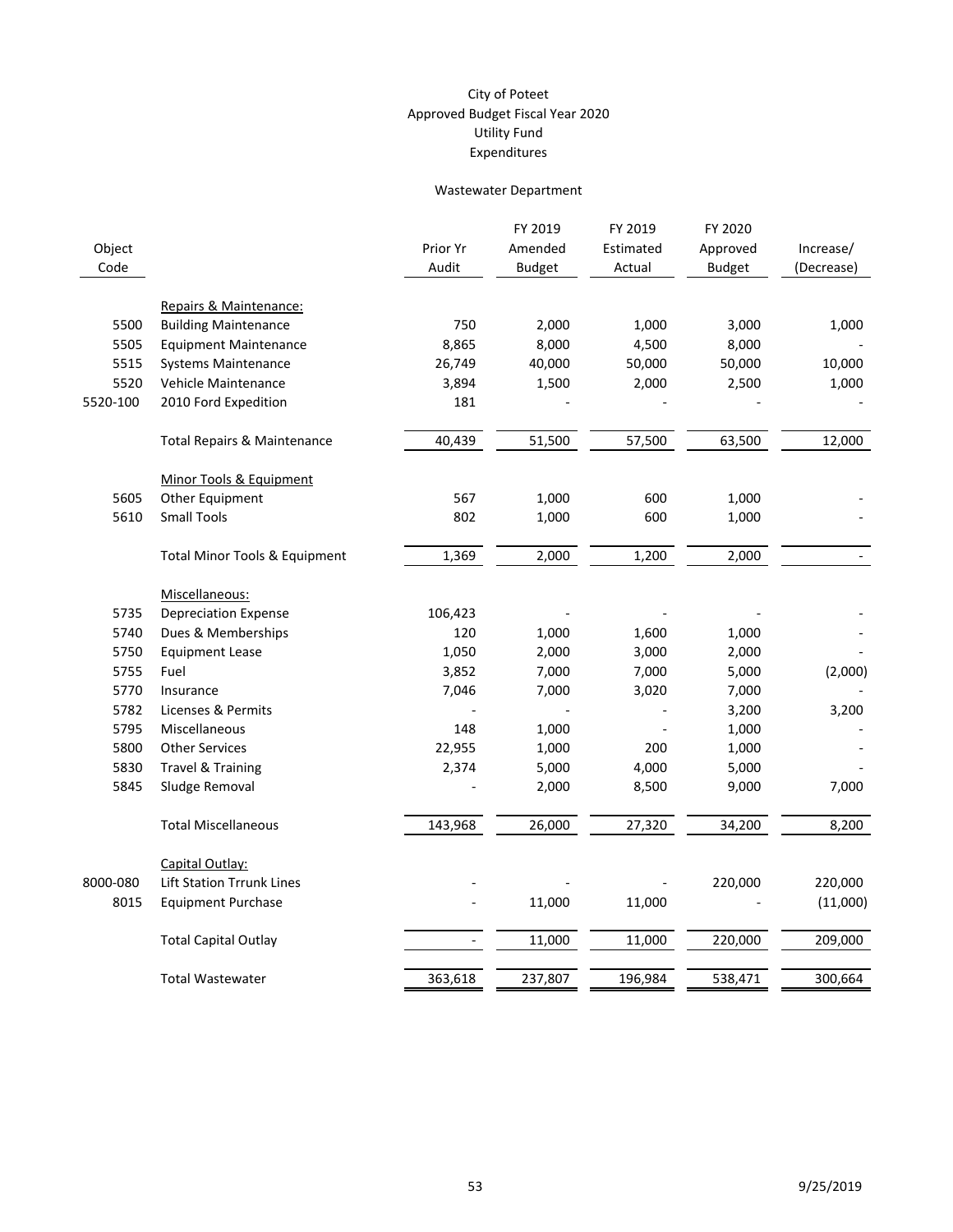#### Utility Debt Service

|        |                                    |           | FY 2019       | FY 2019   | FY 2020       |            |
|--------|------------------------------------|-----------|---------------|-----------|---------------|------------|
| Object |                                    | Prior Yr  | Amended       | Estimated | Approved      | Increase/  |
| Code   |                                    | Audit     | <b>Budget</b> | Actual    | <b>Budget</b> | (Decrease) |
|        |                                    |           |               |           |               |            |
|        | <b>Principal Payments:</b>         |           |               |           |               |            |
| 6017   | <b>General Obligation 2015</b>     | 42,750    | 45,000        | 45,000    | 45,000        |            |
| 6018   | Utility Revenue Bonds 2016         | 30,000    | 31,000        | 31,000    | 31,000        |            |
| 6022   | Dewatering Unit                    | 5,379     | 5,645         | 5,618     | 5,895         | 250        |
| 6032   | Prinicipal - Equip & Vehicles      | 13,619    | 14,110        | 14,110    | 14,618        | 508        |
| 6036   | <b>Sewer Plant Rotors</b>          | 18,743    | 19,515        | 60,779    |               | (19, 515)  |
| 6040   | Prinicipal - 2018 Silverado        |           | 4,647         | 4,647     | 4,904         | 257        |
|        | <b>Total Principal</b>             | 110,491   | 119,917       | 161,154   | 101,417       | (18,500)   |
|        | Interest Payment:                  |           |               |           |               |            |
| 6067   | <b>General Obligation 2015</b>     | 57,825    | 56,520        | 56,520    | 55,620        | (900)      |
| 6068   | Utility Revenue Bonds 2016         | 41,265    | 40,582        | 40,582    | 39,992        | (590)      |
| 6083   | Interest - Equip & Vehicles        | 1,619     | 1,034         | 1,034     | 526           | (508)      |
| 6087   | <b>Dewatering Unit</b>             | 1,309     | 1,069         | 1,095     | 819           | (250)      |
| 6091   | <b>Sewer Plant Rotors</b>          | 2,997     | 2,291         | 2,093     |               | (2, 291)   |
| 6096   | Interest - 2018 Silverado          |           | 1,471         | 1,471     | 1,215         | (256)      |
|        | <b>Total Interest</b>              | 105,015   | 102,967       | 102,795   | 98,172        | (4, 795)   |
|        | <b>Other Services</b>              |           |               |           |               |            |
| 6100   | Paying Agent Fees                  | 180       | 180           | 225       | 225           | 45         |
| 6105   | <b>Issuance Expense</b>            |           |               |           |               |            |
| 6115   | <b>Uallocated Interest Expense</b> |           |               |           |               |            |
|        | <b>Total Other Services</b>        | 180       | 180           | 225       | 225           | 45         |
|        | Transfers Out:                     |           |               |           |               |            |
| 9015   | <b>Transfers Out</b>               |           |               | 25,000    | 12,000        | 12,000     |
|        | <b>Total Transfers Out</b>         |           |               | 25,000    | 12,000        | 12,000     |
|        | <b>Total Debt Service</b>          | 215,686   | 223,064       | 289,174   | 211,814       | (11, 250)  |
|        | <b>Total Utility Fund</b>          | 1,495,583 | 1,388,473     | 1,237,809 | 1,638,111     | 249,638    |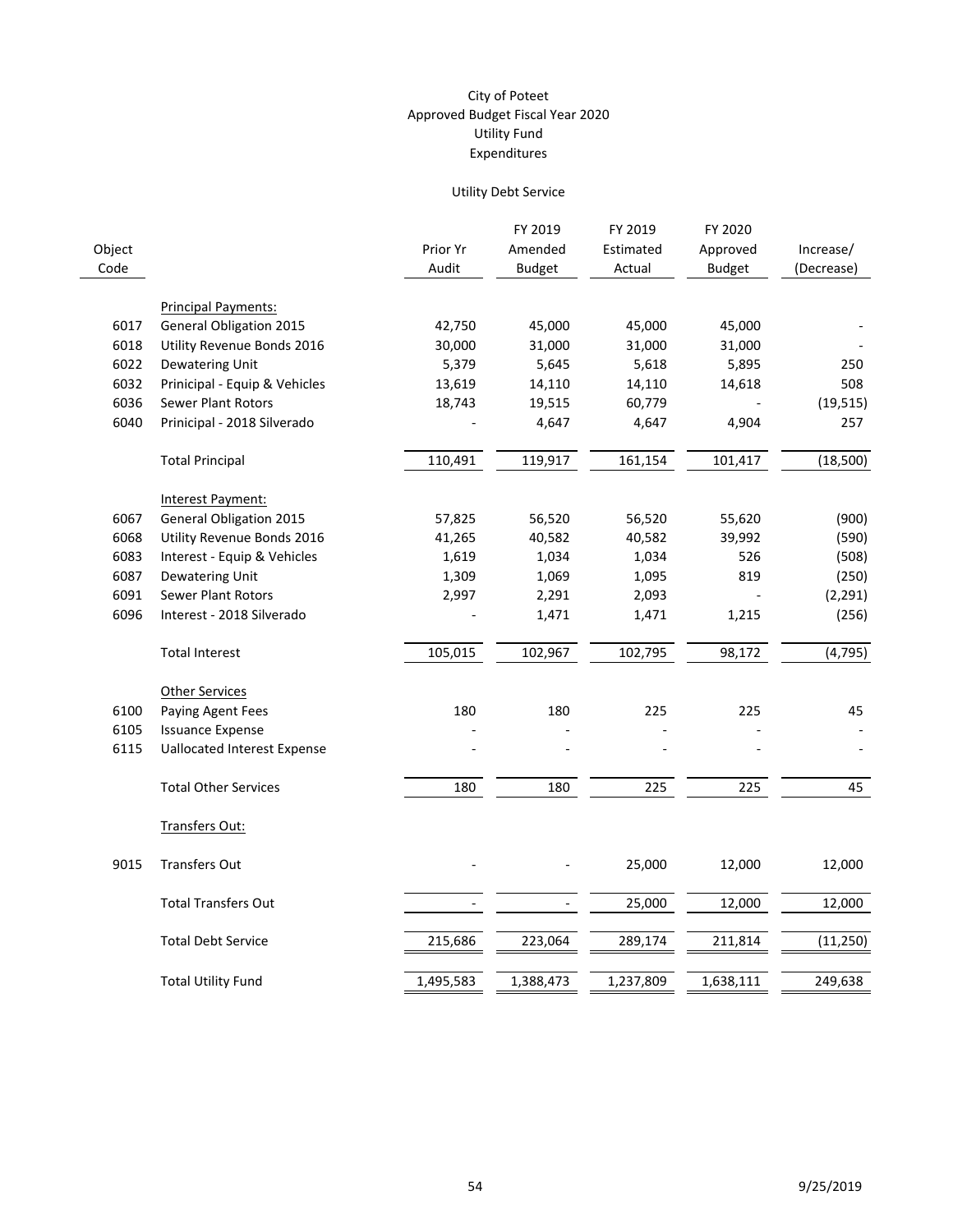# City of Poteet Approved Budget Fiscal Year 2020 Capital Improvement Fund Summary

| <b>Beginning Fund Balance</b>  |                       |                                      |                   | 23,181                          |
|--------------------------------|-----------------------|--------------------------------------|-------------------|---------------------------------|
| Revenue                        |                       |                                      |                   | 90,000                          |
| Total available for operations | 113,181               |                                      |                   |                                 |
| <b>CIP Projects</b><br>Other   | Personnel<br>Services | Maintenance<br>& Operation<br>90,000 | Capital<br>Outlay | Total<br>Expenditures<br>90,000 |
| Total                          |                       | 90,000                               |                   | 90,000                          |
| <b>Ending Fund Balance</b>     |                       |                                      |                   | 23,181                          |

# City of Poteet Approved Budget Fiscal Year 2019 Capital Improvement Fund Summary

| <b>Beginning Fund Balance</b>  |                       |                            |                   | 149,172               |
|--------------------------------|-----------------------|----------------------------|-------------------|-----------------------|
| Revenue                        |                       |                            |                   | 70,000                |
| Total available for operations | 219,172               |                            |                   |                       |
|                                | Personnel<br>Services | Maintenance<br>& Operation | Capital<br>Outlay | Total<br>Expenditures |
| <b>CIP Projects</b><br>Other   |                       | 40                         |                   | 40                    |
|                                |                       |                            |                   |                       |
| Total                          |                       | 40                         |                   | 40                    |
| <b>Ending Fund Balance</b>     |                       |                            |                   | 219,132               |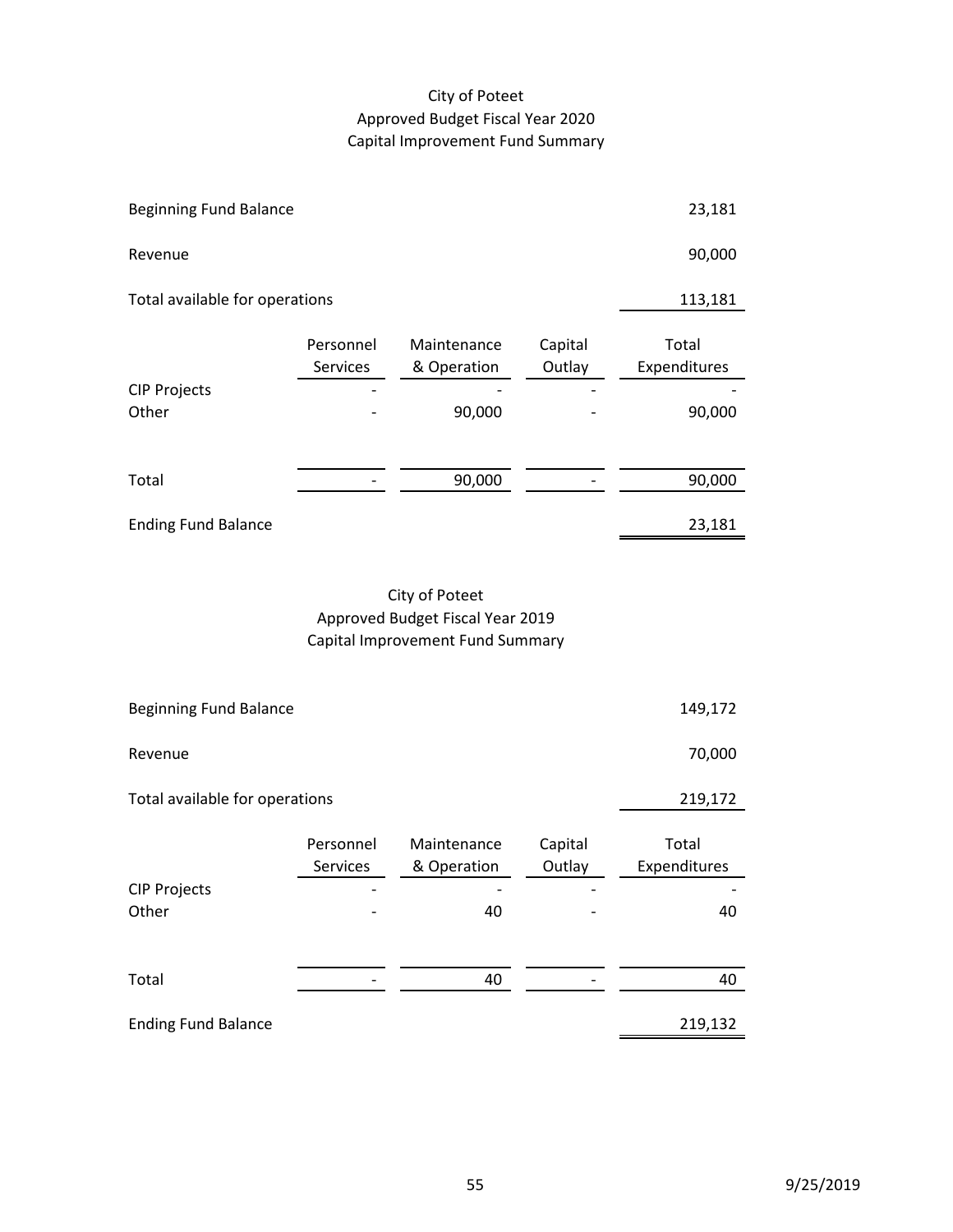#### City of Poteet Approved Budget Fiscal Year 2020 Capital Improvement Fund Revenue

| Object<br>Code |                                     | Prior Yr<br>Audit                  | FY 2019<br>Amended<br><b>Budget</b> | FY 2019<br>Estimated<br>Actual     | FY 2020<br>Approved<br><b>Budget</b> | Increase/<br>(Decrease) |
|----------------|-------------------------------------|------------------------------------|-------------------------------------|------------------------------------|--------------------------------------|-------------------------|
| 4440<br>4710   | CIP Surcharge<br><b>TCDBG Grant</b> | 42,967<br>$\overline{\phantom{m}}$ | 70.000                              | 77,000<br>$\overline{\phantom{a}}$ | 90,000<br>$\overline{\phantom{0}}$   | 20,000                  |
|                | <b>Total Revenue</b>                | 42,967                             | 70,000                              | 77,000                             | 90,000                               | 20,000                  |

# City of Poteet Approved Budget Fiscal Year 2020 Capital Improvement Fund Expenditures

|          |                                | Prior Yr<br>Audit | FY 2019<br>Amended<br><b>Budget</b> | FY 2019<br>Estimated<br>Actual | FY 2020<br>Approved<br><b>Budget</b> | Increase/<br>(Decrease) |
|----------|--------------------------------|-------------------|-------------------------------------|--------------------------------|--------------------------------------|-------------------------|
| 5505     | <b>Equipment Maintenance</b>   |                   |                                     |                                |                                      |                         |
| 5510     | <b>Street Maintenance</b>      |                   |                                     | 15,892                         |                                      |                         |
| 5515     | Sewer Plant Improvements       |                   |                                     |                                | 90,000                               | 90,000                  |
| 5605     | <b>Equipment Purchases</b>     |                   |                                     |                                |                                      |                         |
| 5820     | <b>Bank Charges</b>            | (119)             | 40                                  | (220)                          | 40                                   |                         |
| 8015     | <b>Equipment Purchases</b>     |                   |                                     |                                |                                      |                         |
| 9065     | <b>Transfers Out</b>           | 23,075            |                                     |                                |                                      |                         |
| 8000-080 | <b>Lift Station Trunk Line</b> |                   |                                     | 170,780                        |                                      |                         |
|          | <b>Total Projects</b>          | 22,956            | 40                                  | 186,452                        | 90,040                               | 90,000                  |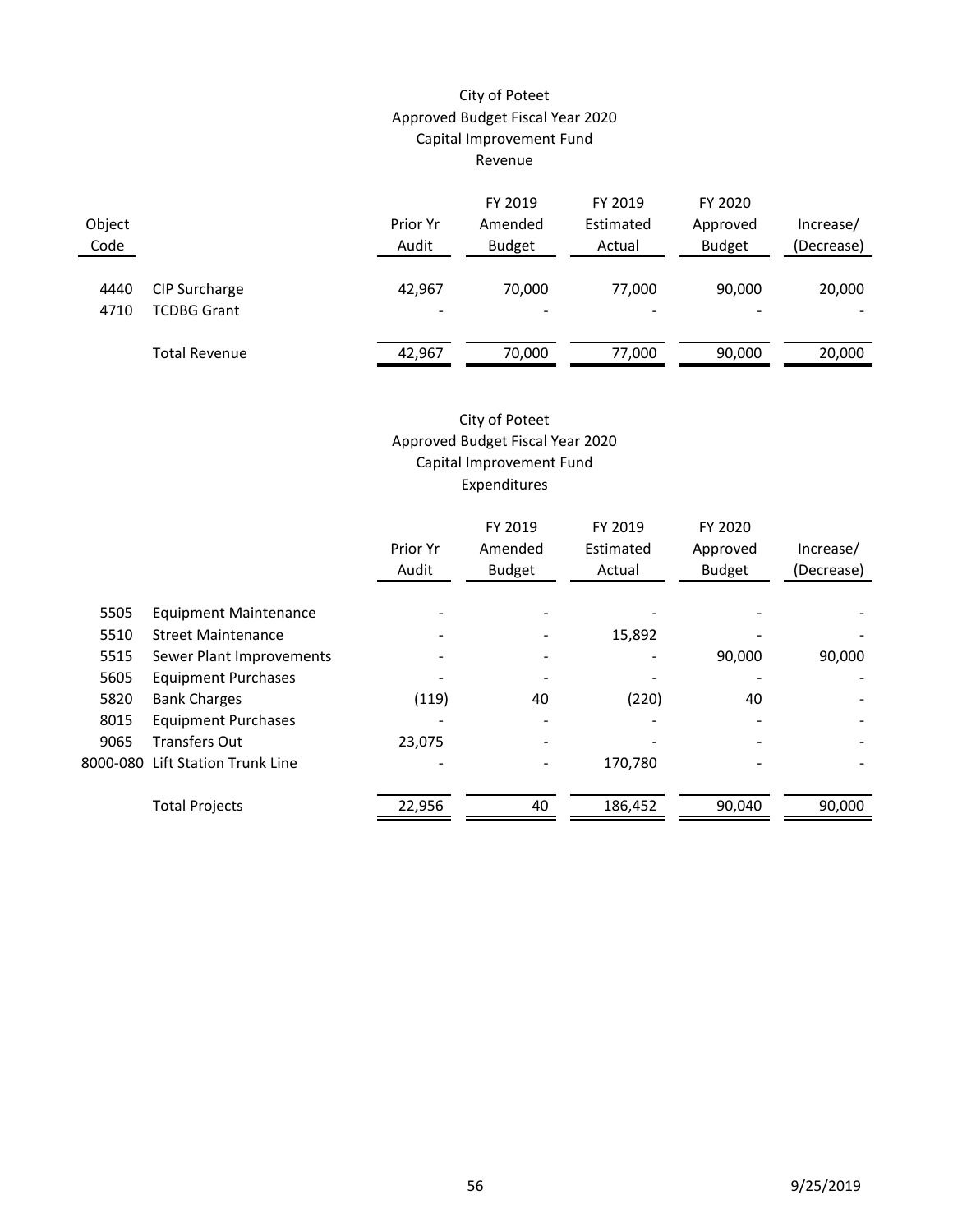# City of Poteet Approved Budget Fiscal Year 2020 Utility Bond Reserve Fund

| <b>Beginning Fund Balance</b>  | 25,000                       |                                      |                   |                                 |
|--------------------------------|------------------------------|--------------------------------------|-------------------|---------------------------------|
| Revenue                        |                              |                                      |                   | 90,000                          |
| Total available for operations | 115,000                      |                                      |                   |                                 |
| <b>CIP Projects</b><br>Other   | Personnel<br><b>Services</b> | Maintenance<br>& Operation<br>90,000 | Capital<br>Outlay | Total<br>Expenditures<br>90,000 |
| Total                          |                              | 90,000                               |                   | 90,000                          |
| <b>Ending Fund Balance</b>     |                              |                                      |                   | 25,000                          |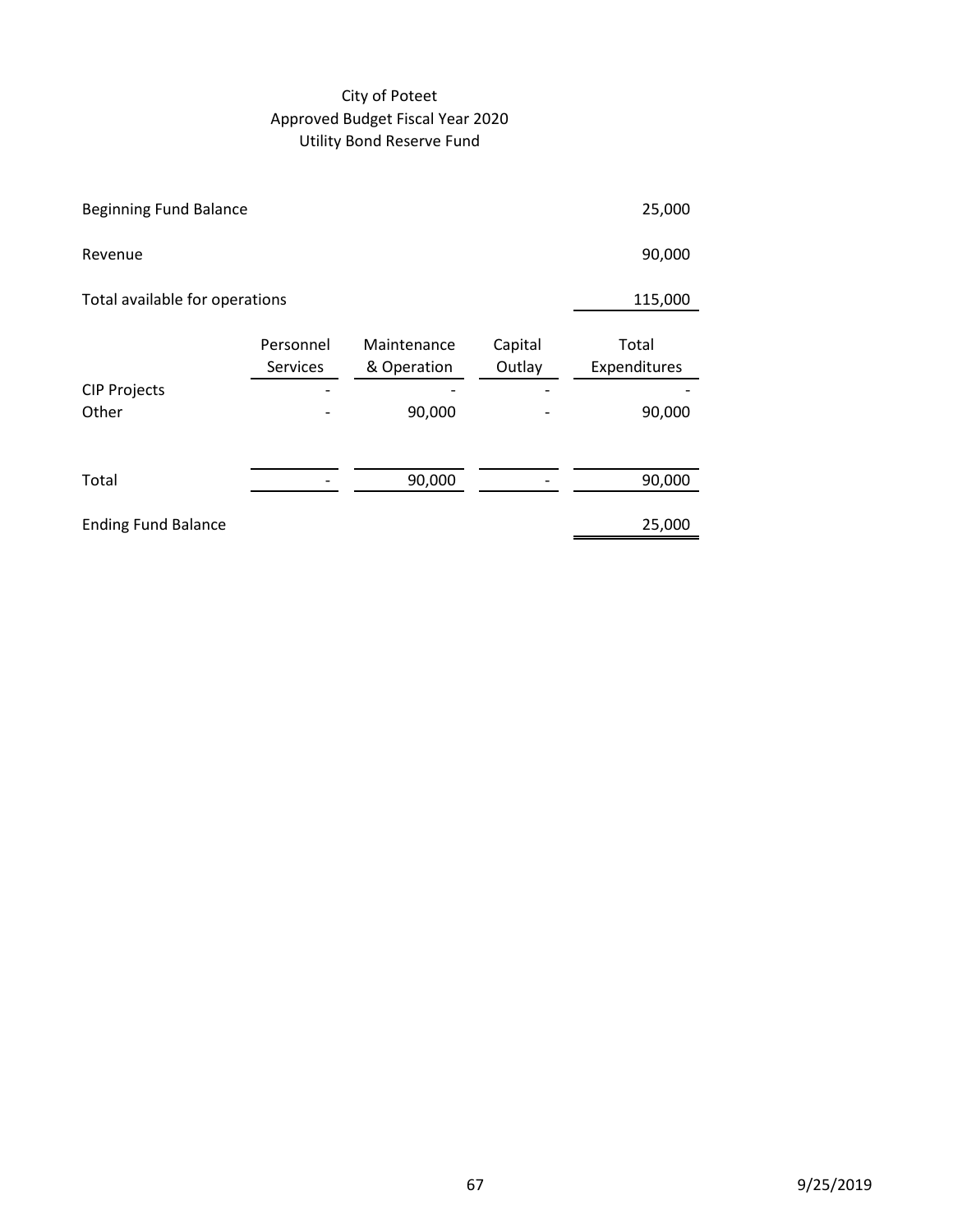# City of Poteet Approved Budget Fiscal Year 2020 Utility Bond Reserve Fund Revenue

| Object<br>Code |                      | Prior Yr<br>Audit        | FY 2019<br>Amended<br><b>Budget</b> | FY 2019<br>Estimated<br>Actual | FY 2020<br>Approved<br><b>Budget</b> | Increase/<br>(Decrease) |
|----------------|----------------------|--------------------------|-------------------------------------|--------------------------------|--------------------------------------|-------------------------|
| 9012           | Transfers In         | $\overline{\phantom{0}}$ | $\overline{\phantom{a}}$            | 25,000                         | 12,000                               | 12,000                  |
|                | <b>Total Revenue</b> | $\overline{\phantom{0}}$ |                                     | 25,000                         | 12,000                               | 12,000                  |

City of Poteet Approved Budget Fiscal Year 2020 Utility Bond Reserve Fund Expenditures

|      |                       | Prior Yr<br>Audit        | FY 2019<br>Amended<br><b>Budget</b> | FY 2019<br>Estimated<br>Actual | FY 2020<br>Approved<br><b>Budget</b> | Increase/<br>(Decrease) |
|------|-----------------------|--------------------------|-------------------------------------|--------------------------------|--------------------------------------|-------------------------|
| 9065 | <b>Transfers Out</b>  |                          |                                     |                                |                                      |                         |
|      | <b>Total Projects</b> | $\overline{\phantom{0}}$ |                                     |                                |                                      |                         |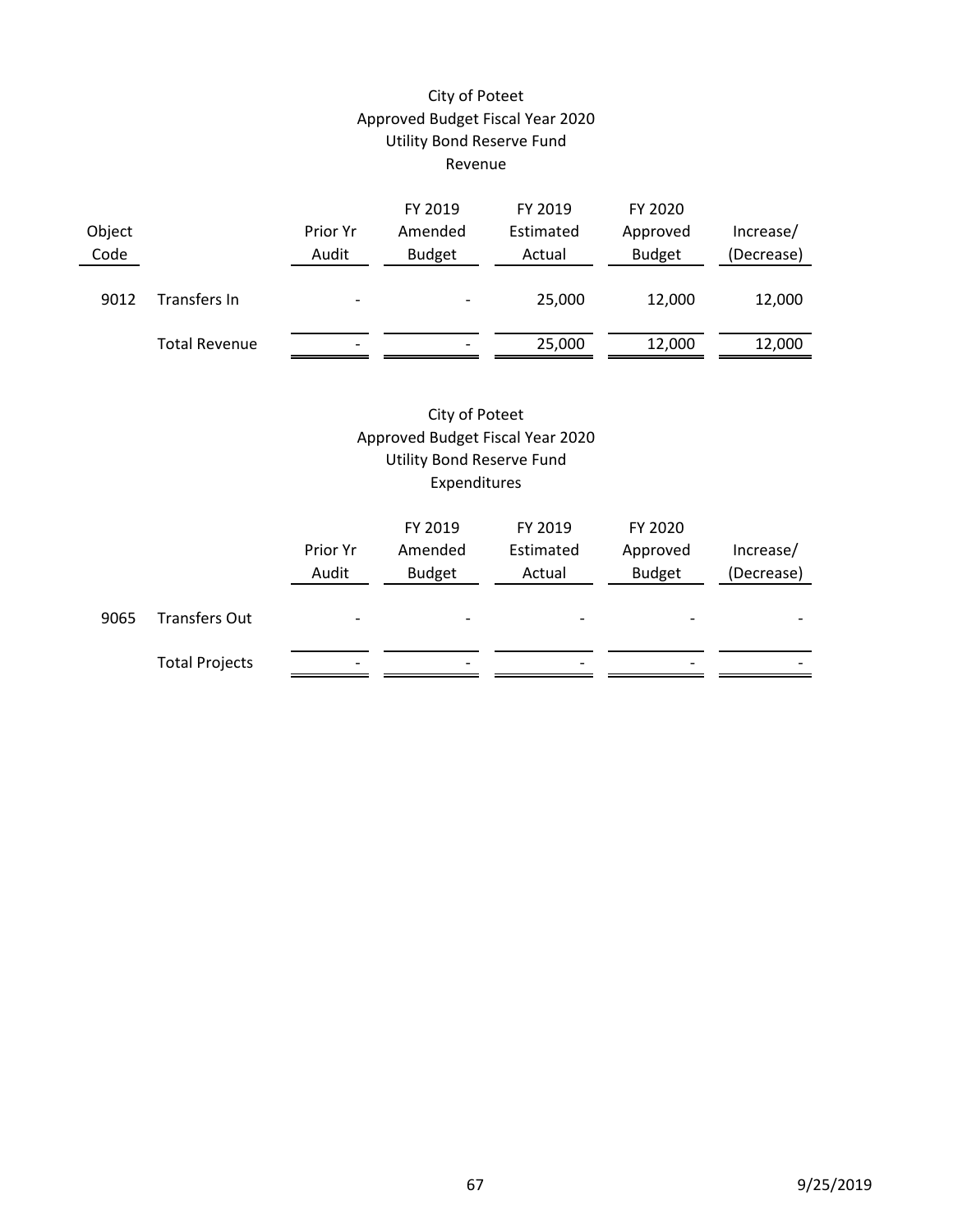|            |            |                               |            | Fiscal     |
|------------|------------|-------------------------------|------------|------------|
|            |            |                               | Payment    | Year       |
| Date       | Principal  | Interest                      | Total      | Total      |
|            |            | City of Poteet                |            |            |
|            |            | 2017 Tax Notes                |            |            |
|            |            | Original Par Amount \$160,000 |            |            |
| 02/01/2020 | 26,000.00  | 1,383.75                      | 27,383.75  |            |
| 08/01/2020 |            | 1,117.25                      | 1,117.25   | 28,501.00  |
| 02/01/2021 | 26,000.00  | 1,117.25                      | 27,117.25  |            |
| 08/01/2021 |            | 850.75                        | 850.75     | 27,968.00  |
| 02/01/2022 | 27,000.00  | 850.75                        | 27,850.75  |            |
| 08/01/2022 |            | 574.00                        | 574.00     | 28,424.75  |
| 02/01/2023 | 28,000.00  | 574.00                        | 28,574.00  |            |
| 08/01/2023 |            | 287.00                        | 287.00     | 28,861.00  |
| 02/01/2024 | 28,000.00  | 287.00                        | 28,287.00  |            |
| 08/01/2024 |            |                               |            | 28,287.00  |
|            |            |                               |            |            |
|            | 135,000.00 | 7,041.75                      | 142,041.75 | 142,041.75 |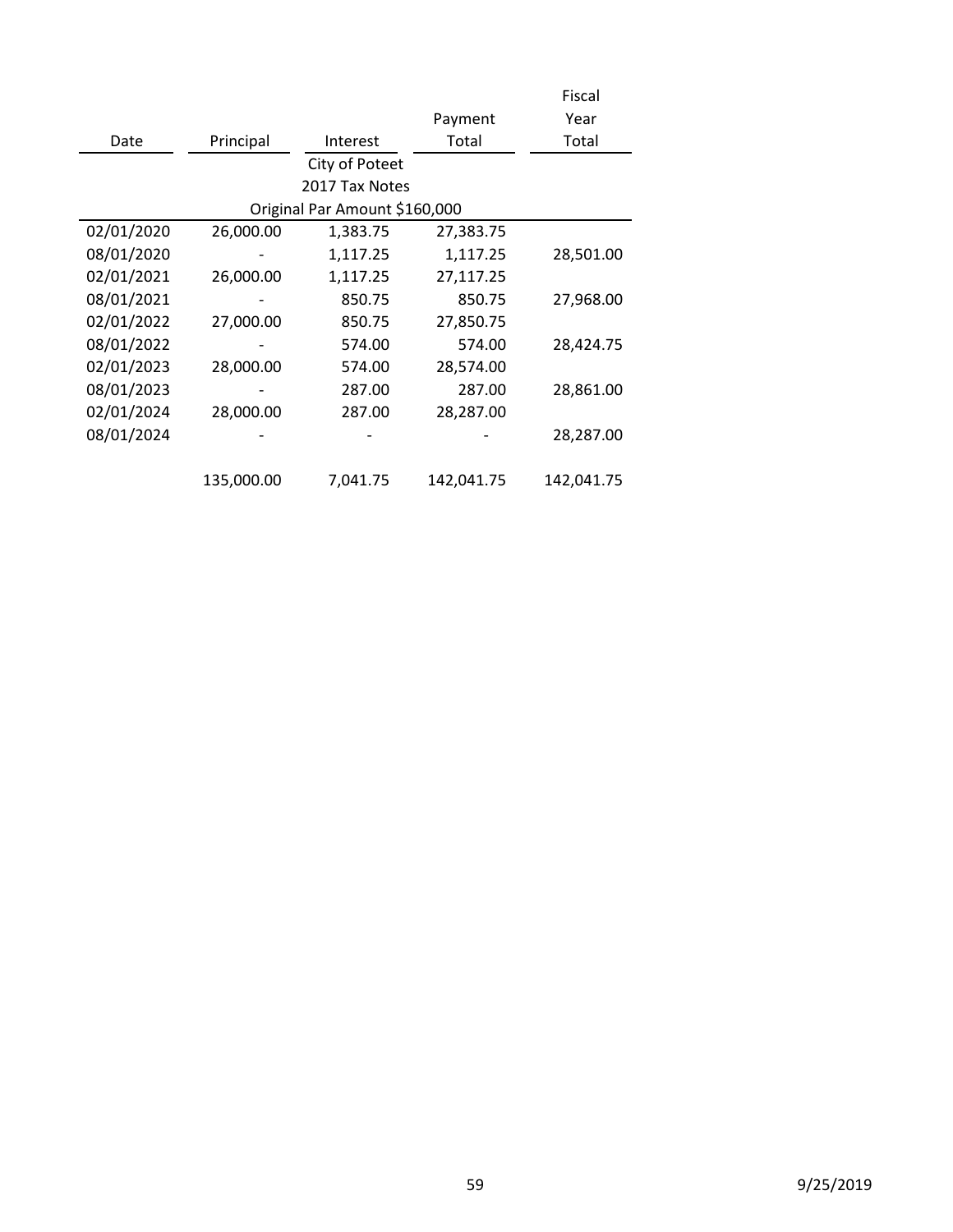|            |            |                                                  |            | Fiscal     |
|------------|------------|--------------------------------------------------|------------|------------|
|            |            |                                                  | Payment    | Year       |
| Date       | Principal  | Interest                                         | Total      | Total      |
|            |            | City of Poteet                                   |            |            |
|            |            | 2015 General Obigation Bonds (55% G.F./45% U.F.) |            |            |
|            |            | Original Par Amount \$3,680,000                  |            |            |
| 02/01/2020 | 100,000.00 | 62,300.00                                        | 162,300.00 |            |
| 08/01/2020 |            | 61,300.00                                        | 61,300.00  | 223,600.00 |
| 02/01/2021 | 105,000.00 | 61,300.00                                        | 166,300.00 |            |
| 08/01/2021 |            | 59,987.50                                        | 59,987.50  | 226,287.50 |
| 02/01/2022 | 110,000.00 | 59,987.50                                        | 169,987.50 |            |
| 08/01/2022 |            | 58,612.50                                        | 58,612.50  | 228,600.00 |
| 02/01/2023 | 110,000.00 | 58,612.50                                        | 168,612.50 |            |
| 08/01/2023 |            | 56,412.50                                        | 56,412.50  | 225,025.00 |
| 02/01/2024 | 115,000.00 | 56,412.50                                        | 171,412.50 |            |
| 08/01/2024 |            | 54,112.50                                        | 54,112.50  | 225,525.00 |
| 02/01/2025 | 120,000.00 | 54,112.50                                        | 174,112.50 |            |
| 08/01/2025 |            | 51,712.50                                        | 51,712.50  | 225,825.00 |
| 02/01/2026 | 125,000.00 | 51,712.50                                        | 176,712.50 |            |
| 08/01/2026 |            | 49,212.50                                        | 49,212.50  | 225,925.00 |
| 02/01/2027 | 130,000.00 | 49,212.50                                        | 179,212.50 |            |
| 08/01/2027 |            | 46,612.50                                        | 46,612.50  | 225,825.00 |
| 02/01/2028 | 135,000.00 | 46,612.50                                        | 181,612.50 |            |
| 08/01/2028 |            | 43,912.50                                        | 43,912.50  | 225,525.00 |
| 02/01/2029 | 140,000.00 | 43,912.50                                        | 183,912.50 |            |
| 08/01/2029 |            | 41,112.50                                        | 41,112.50  | 225,025.00 |
| 02/01/2030 | 145,000.00 | 41,112.50                                        | 186,112.50 |            |
| 08/01/2030 |            | 38,212.50                                        | 38,212.50  | 224,325.00 |
| 02/01/2031 | 155,000.00 | 38,212.50                                        | 193,212.50 |            |
| 08/01/2031 |            | 35,112.50                                        | 35,112.50  | 228,325.00 |
| 02/01/2032 | 160,000.00 | 35,112.50                                        | 195,112.50 |            |
| 08/01/2032 |            | 31,912.50                                        | 31,912.50  | 227,025.00 |
| 02/01/2033 | 165,000.00 | 31,912.50                                        | 196,912.50 |            |
| 08/01/2033 |            | 28,612.50                                        | 28,612.50  | 225,525.00 |
| 02/01/2034 | 170,000.00 | 28,612.50                                        | 198,612.50 |            |
| 08/01/2034 |            | 25,212.50                                        | 25,212.50  | 223,825.00 |
| 02/01/2035 | 180,000.00 | 25,212.50                                        | 205,212.50 |            |
| 08/01/2035 |            | 22,062.50                                        | 22,062.50  | 227,275.00 |
| 02/01/2036 | 185,000.00 | 22,062.50                                        | 207,062.50 |            |
| 08/01/2036 |            | 18,825.00                                        | 18,825.00  | 225,887.50 |
| 02/01/2037 | 190,000.00 | 18,825.00                                        | 208,825.00 |            |
| 08/01/2037 |            | 15,500.00                                        | 15,500.00  | 224,325.00 |
| 02/01/2038 | 200,000.00 | 15,500.00                                        | 215,500.00 |            |
| 08/01/2038 |            | 12,000.00                                        | 12,000.00  | 227,500.00 |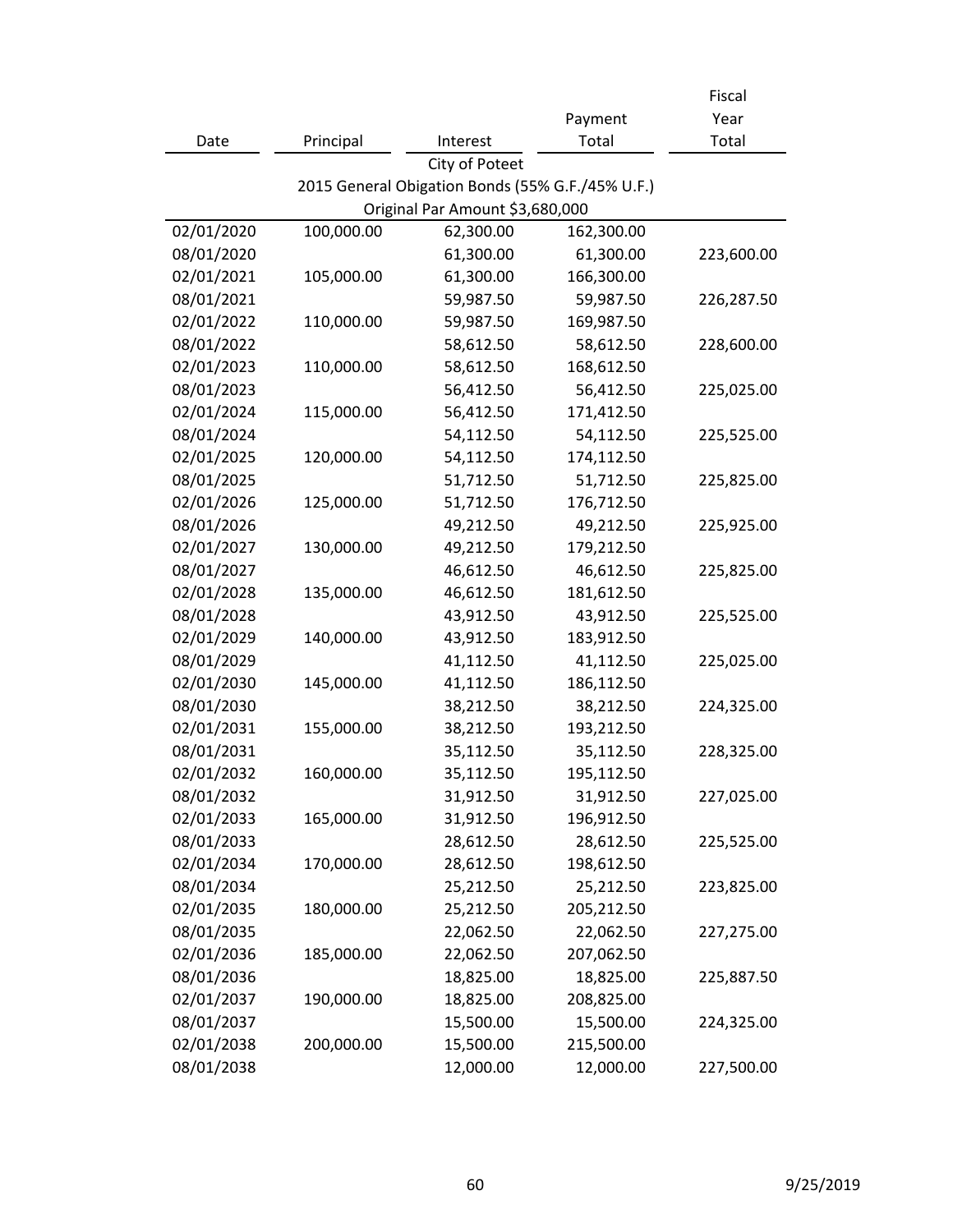|            |              |                                                  |              | Fiscal       |
|------------|--------------|--------------------------------------------------|--------------|--------------|
|            |              |                                                  | Payment      | Year         |
| Date       | Principal    | Interest                                         | Total        | Total        |
|            |              | City of Poteet                                   |              |              |
|            |              | 2015 General Obigation Bonds (55% G.F./45% U.F.) |              |              |
|            |              | Original Par Amount \$3,680,000                  |              |              |
| 02/01/2039 | 205,000.00   | 12,000.00                                        | 217,000.00   |              |
| 08/01/2039 |              | 8,156.25                                         | 8,156.25     | 225,156.25   |
| 02/01/2040 | 215,000.00   | 8,156.25                                         | 223,156.25   |              |
| 08/01/2040 |              | 4,125.00                                         | 4,125.00     | 227,281.25   |
| 02/01/2041 | 220,000.00   | 4,125.00                                         | 224,125.00   | 224,125.00   |
|            |              |                                                  |              |              |
| Totals     | 3,380,000.00 | 1,587,737.50                                     | 4,967,737.50 | 4,967,737.50 |
|            |              |                                                  |              |              |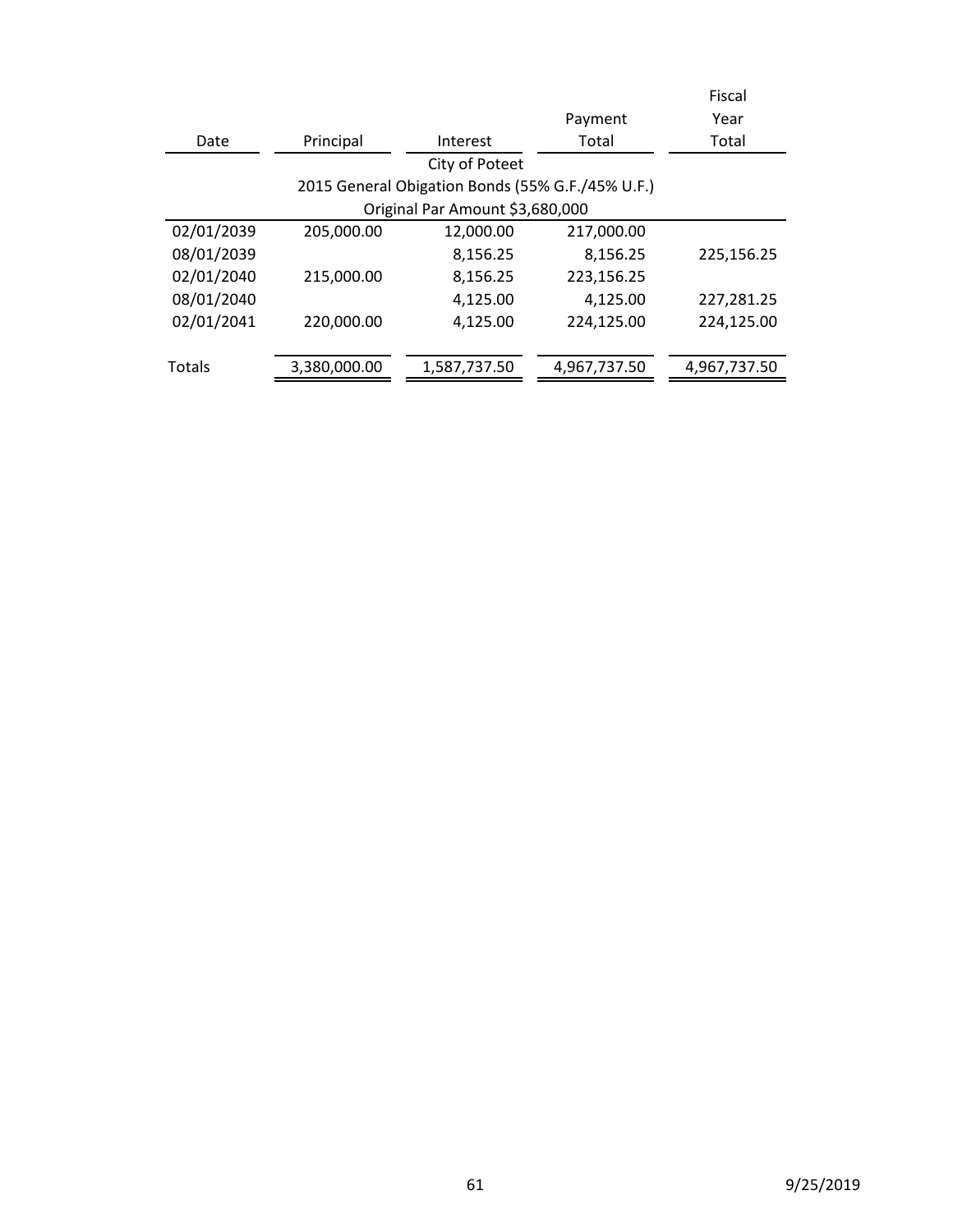| Payment     |           |                 | <b>Total</b>        | Annual              | <b>Fiscal Year</b> |
|-------------|-----------|-----------------|---------------------|---------------------|--------------------|
| <b>Date</b> | Principal | <b>Interest</b> | <b>Debt Service</b> | <b>Debt Service</b> | <b>Ending</b>      |
| 02/01/2020  | 31,000.00 | 20,280.32       | 51,280.32           |                     |                    |
| 08/01/2020  |           | 19,712.09       | 19,712.09           |                     |                    |
| 09/30/2020  |           |                 |                     | 70,992.41           | 9/30/2020          |
| 02/01/2021  | 32,000.00 | 19,928.70       | 51,928.70           |                     |                    |
| 08/01/2021  |           | 19,246.75       | 19,246.75           |                     |                    |
| 09/30/2021  |           |                 |                     | 71,175.45           | 9/30/2021          |
| 02/01/2022  | 33,000.00 | 19,565.75       | 52,565.75           |                     |                    |
| 08/01/2022  |           | 18,878.56       | 18,878.56           |                     |                    |
| 09/30/2022  |           |                 |                     | 71,444.31           | 9/30/2022          |
| 02/01/2023  | 34,000.00 | 19,191.44       | 53,191.44           |                     |                    |
| 08/01/2023  |           | 18,499.20       | 18,499.20           |                     |                    |
| 09/30/2023  |           |                 |                     | 71,690.64           | 9/30/2023          |
| 02/01/2024  | 34,000.00 | 18,805.80       | 52,805.80           |                     |                    |
| 08/01/2024  |           | 18,219.94       | 18,219.94           |                     |                    |
| 09/30/2024  |           |                 |                     | 71,025.74           | 9/30/2024          |
| 02/01/2025  | 35,000.00 | 18,420.16       | 53,420.16           |                     |                    |
| 08/01/2025  |           | 17,729.33       | 17,729.33           |                     |                    |
| 09/30/2025  |           |                 |                     | 71,149.49           | 9/30/2025          |
| 02/01/2026  | 36,000.00 | 18,023.17       | 54,023.17           |                     |                    |
| 08/01/2026  |           | 17,327.66       | 17,327.66           |                     |                    |
| 09/30/2026  |           |                 |                     | 71,350.83           | 9/30/2026          |
| 02/01/2027  | 37,000.00 | 17,614.84       | 54,614.84           |                     |                    |
| 08/01/2027  |           | 16,914.83       | 16,914.83           |                     |                    |
| 09/30/2027  |           |                 |                     | 71,529.67           | 9/30/2027          |
| 02/01/2028  | 37,000.00 | 17,195.17       | 54,195.17           |                     |                    |
| 08/01/2028  |           | 16,593.16       | 16,593.16           |                     |                    |
| 09/30/2028  |           |                 |                     | 70,788.33           | 9/30/2028          |
| 02/01/2029  | 38,000.00 | 16,775.50       | 54,775.50           |                     |                    |
| 08/01/2029  |           | 16,078.01       | 16,078.01           |                     |                    |
| 09/30/2029  |           |                 |                     | 70,853.51           | 9/30/2029          |
| 02/01/2030  | 39,000.00 | 16,344.49       | 55,344.49           |                     |                    |
| 08/01/2030  |           | 15,642.87       | 15,642.87           |                     |                    |
| 09/30/2030  |           |                 |                     | 70,987.36           | 9/30/2030          |
| 02/01/2031  | 40,000.00 | 15,902.13       | 55,902.13           |                     |                    |
| 08/01/2031  |           | 15,196.57       | 15,196.57           |                     |                    |
| 09/30/2031  |           |                 |                     | 71,098.70           | 9/30/2031          |
| 02/01/2032  | 41,000.00 | 15,448.43       | 56,448.43           |                     |                    |
| 08/01/2032  |           | 14,820.53       | 14,820.53           |                     |                    |
| 09/30/2032  |           |                 |                     | 71,268.96           | 9/30/2032          |

# **Utility System Revenue Bonds, Series 2016 City of Poteet, Texas Original Par Amount \$1,875,000**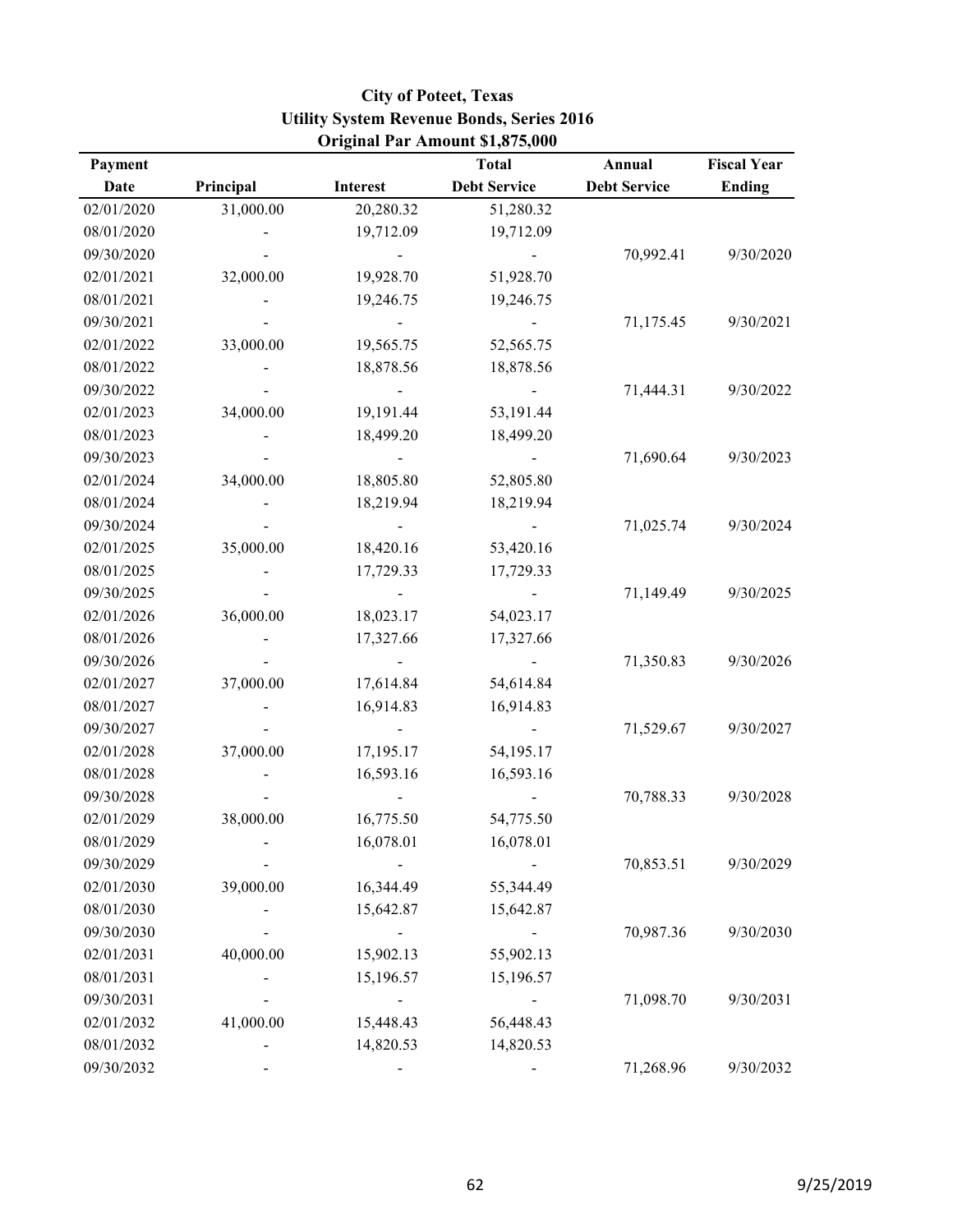| Payment     |           |                 | <b>Total</b>        | Annual              | <b>Fiscal Year</b> |
|-------------|-----------|-----------------|---------------------|---------------------|--------------------|
| <b>Date</b> | Principal | <b>Interest</b> | <b>Debt Service</b> | <b>Debt Service</b> | <b>Ending</b>      |
| 02/01/2033  | 42,000.00 | 14,983.39       | 56,983.39           |                     |                    |
| 08/01/2033  |           | 14,270.49       | 14,270.49           |                     |                    |
| 09/30/2033  |           |                 |                     | 71,253.88           | 9/30/2033          |
| 02/01/2034  | 43,000.00 | 14,507.01       | 57,507.01           |                     |                    |
| 08/01/2034  |           | 13,790.72       | 13,790.72           |                     |                    |
| 09/30/2034  |           |                 |                     | 71,297.73           | 9/30/2034          |
| 02/01/2035  | 44,000.00 | 14,019.28       | 58,019.28           |                     |                    |
| 08/01/2035  |           | 13,299.79       | 13,299.79           |                     |                    |
| 09/30/2035  |           |                 |                     | 71,319.07           | 9/30/2035          |
| 02/01/2036  | 45,000.00 | 13,520.21       | 58,520.21           |                     |                    |
| 08/01/2036  |           | 12,868.39       | 12,868.39           |                     |                    |
| 09/30/2036  |           |                 |                     | 71,388.60           | 9/30/2036          |
| 02/01/2037  | 46,000.00 | 13,009.80       | 59,009.80           |                     |                    |
| 08/01/2037  |           | 12,284.45       | 12,284.45           |                     |                    |
| 09/30/2037  |           |                 |                     | 71,294.25           | 9/30/2037          |
| 02/01/2038  | 47,000.00 | 12,488.05       | 59,488.05           |                     |                    |
| 08/01/2038  |           | 11,760.04       | 11,760.04           |                     |                    |
| 09/30/2038  |           |                 |                     | 71,248.09           | 9/30/2038          |
| 02/01/2039  | 48,000.00 | 11,954.96       | 59,954.96           |                     |                    |
| 08/01/2039  |           | 11,224.48       | 11,224.48           |                     |                    |
| 09/30/2039  |           |                 |                     | 71,179.44           | 9/30/2039          |
| 02/01/2040  | 49,000.00 | 11,410.52       | 60,410.52           |                     |                    |
| 08/01/2040  |           | 10,736.75       | 10,736.75           |                     |                    |
| 09/30/2040  |           |                 |                     | 71,147.27           | 9/30/2040          |
| 02/01/2041  | 50,000.00 | 10,854.74       | 60,854.74           |                     |                    |
| 08/01/2041  |           | 10,119.88       | 10,119.88           |                     |                    |
| 09/30/2041  |           |                 |                     | 70,974.62           | 9/30/2041          |
| 02/01/2042  | 51,000.00 | 10,287.62       | 61,287.62           |                     |                    |
| 08/01/2042  |           | 9,550.85        | 9,550.85            |                     |                    |
| 09/30/2042  |           |                 |                     | 70,838.47           | 9/30/2042          |
| 02/01/2043  | 53,000.00 | 9,709.15        | 62,709.15           |                     |                    |
| 08/01/2043  |           | 8,959.50        | 8,959.50            |                     |                    |
| 09/30/2043  |           |                 |                     | 71,668.65           | 9/30/2043          |
| 02/01/2044  | 54,000.00 | 9,108.00        | 63,108.00           |                     |                    |
| 08/01/2044  |           | 8,403.16        | 8,403.16            |                     |                    |
| 09/30/2044  |           |                 |                     | 71,511.16           | 9/30/2044          |
| 02/01/2045  | 55,000.00 | 8,495.51        | 63,495.51           |                     |                    |
| 08/01/2045  |           | 7,743.33        | 7,743.33            |                     |                    |
| 09/30/2045  |           |                 |                     | 71,238.84           | 9/30/2045          |
| 02/01/2046  | 56,000.00 | 7,871.67        | 63,871.67           |                     |                    |
| 08/01/2046  |           | 7,118.50        | 7,118.50            |                     |                    |
| 09/30/2046  |           |                 |                     | 70,990.17           | 9/30/2046          |

|                                                  |  | <b>City of Poteet, Texas</b> |  |
|--------------------------------------------------|--|------------------------------|--|
| <b>Utility System Revenue Bonds, Series 2016</b> |  |                              |  |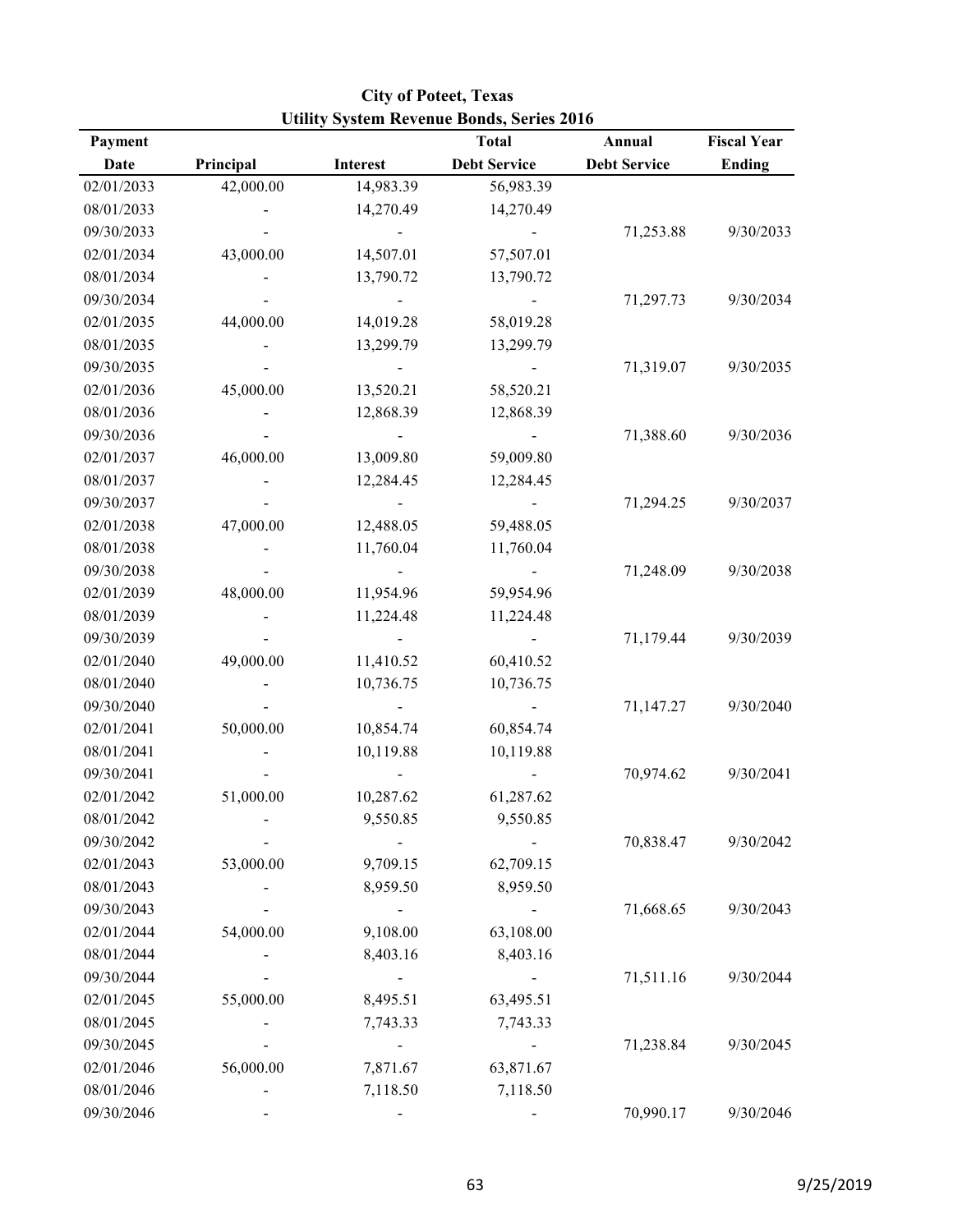| Payment     |                    |                 | <b>Total</b>        | Annual              | <b>Fiscal Year</b> |
|-------------|--------------------|-----------------|---------------------|---------------------|--------------------|
| <b>Date</b> | Principal          | <b>Interest</b> | <b>Debt Service</b> | <b>Debt Service</b> | <b>Ending</b>      |
| 02/01/2047  | 58,000.00          | 7,236.50        | 65,236.50           |                     |                    |
| 08/01/2047  |                    | 6,471.37        | 6,471.37            |                     |                    |
| 09/30/2047  |                    | $\blacksquare$  | $\blacksquare$      | 71,707.87           | 9/30/2047          |
| 02/01/2048  | 59,000.00          | 6,578.63        | 65,578.63           |                     |                    |
| 08/01/2048  |                    | 5,845.19        | 5,845.19            |                     |                    |
| 09/30/2048  |                    |                 |                     | 71,423.82           | 9/30/2048          |
| 02/01/2049  | 60,000.00          | 5,909.43        | 65,909.43           |                     |                    |
| 08/01/2049  |                    | 5,143.62        | 5,143.62            |                     |                    |
| 09/30/2049  |                    |                 |                     | 71,053.05           | 9/30/2049          |
| 02/01/2050  | 62,000.00          | 5,228.88        | 67,228.88           |                     |                    |
| 08/01/2050  |                    | 4,451.85        | 4,451.85            |                     |                    |
| 09/30/2050  |                    |                 |                     | 71,680.73           | 9/30/2050          |
| 02/01/2051  | 63,000.00          | 4,525.65        | 67,525.65           |                     |                    |
| 08/01/2051  |                    | 3,748.93        | 3,748.93            |                     |                    |
| 09/30/2051  |                    | $\overline{a}$  | $\omega$            | 71,274.58           | 9/30/2051          |
| 02/01/2052  | 64,000.00          | 3,811.07        | 67,811.07           |                     |                    |
| 08/01/2052  |                    | 3,051.62        | 3,051.62            |                     |                    |
| 09/30/2052  |                    |                 |                     | 70,862.69           | 9/30/2052          |
| 02/01/2053  | 66,000.00          | 3,085.15        | 69,085.15           |                     |                    |
| 08/01/2053  |                    | 2,298.45        | 2,298.45            |                     |                    |
| 09/30/2053  |                    |                 |                     | 71,383.60           | 9/30/2053          |
| 02/01/2054  | 67,000.00          | 2,336.55        | 69,336.55           |                     |                    |
| 08/01/2054  |                    | 1,550.90        | 1,550.90            |                     |                    |
| 09/30/2054  |                    | $\blacksquare$  |                     | 70,887.45           | 9/30/2054          |
| 02/01/2055  | 69,000.00          | 1,576.60        | 70,576.60           |                     |                    |
| 08/01/2055  |                    | 781.03          | 781.03              |                     |                    |
| 09/30/2055  |                    |                 |                     | 71,357.63           | 9/30/2055          |
| 02/01/2056  | 70,000.00          | 793.97          | 70,793.97           |                     |                    |
| 08/01/2056  |                    |                 |                     |                     |                    |
| 09/30/2056  |                    |                 |                     | 70,793.97           | 9/30/2056          |
|             |                    |                 |                     |                     |                    |
| Total<br>\$ | 1,788,000.00<br>\$ | 847,131.03      | \$<br>2,635,131.03  | \$<br>2,635,131.03  |                    |

**Utility System Revenue Bonds, Series 2016 City of Poteet, Texas**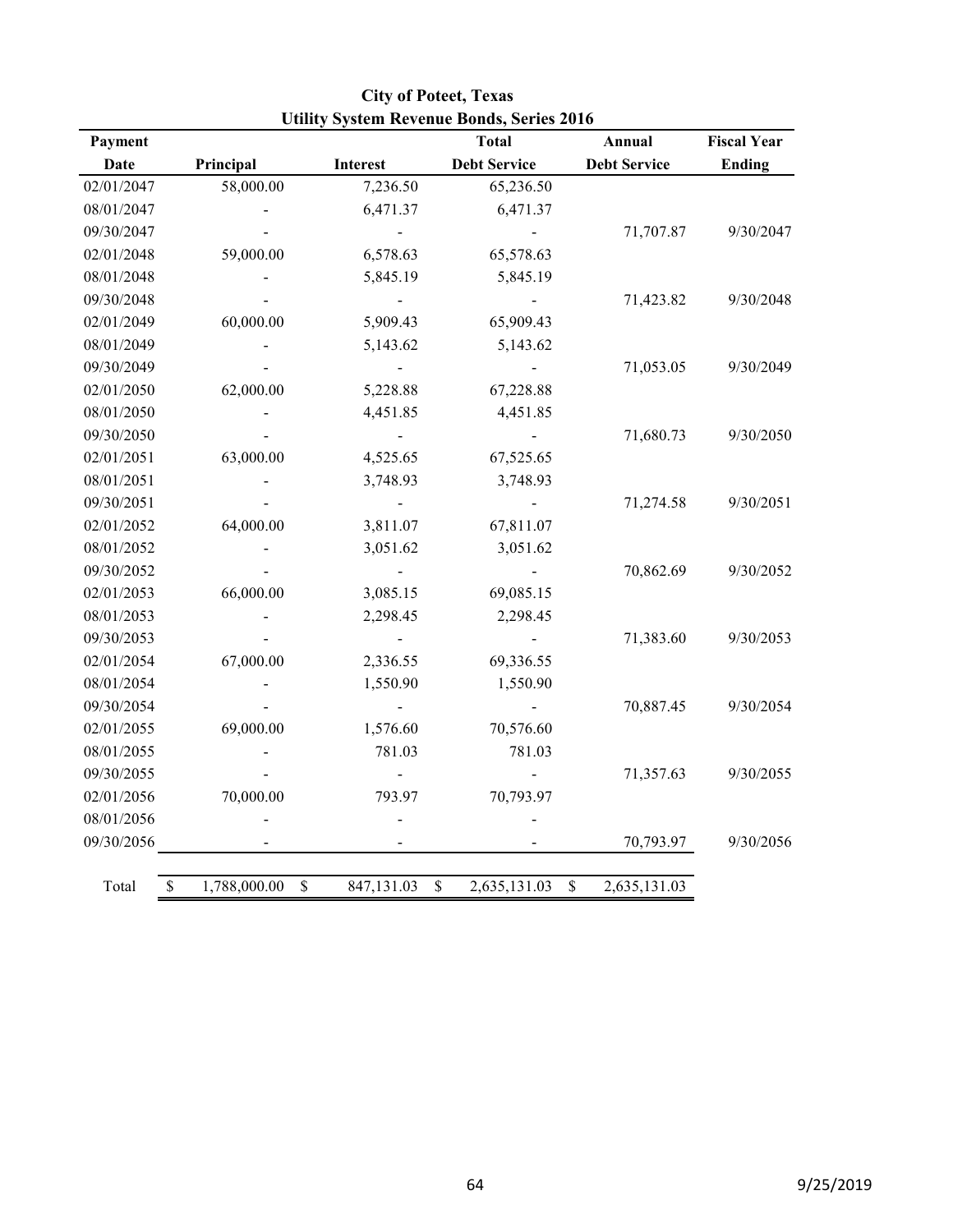|                                   |                                                |                                          |                                                            | Fiscal    |  |
|-----------------------------------|------------------------------------------------|------------------------------------------|------------------------------------------------------------|-----------|--|
|                                   |                                                |                                          | Payment                                                    | Year      |  |
| Date                              | Principal                                      | Interest                                 | Total                                                      | Total     |  |
|                                   |                                                | City of Poteet - General Fund            |                                                            |           |  |
|                                   |                                                | Firetrucks \$160,250                     |                                                            |           |  |
|                                   |                                                | First Financial Bank, N.A., Eastland, TX |                                                            |           |  |
| 02/01/2020                        | 16,772.57                                      | 2,391.75                                 | 19,164.32                                                  | 19,164.32 |  |
| 02/01/2021                        | 17,340.95                                      | 1,823.37                                 | 19,164.32                                                  | 19,164.32 |  |
| 02/01/2022                        | 17,928.60                                      | 1,235.72                                 | 19,164.32                                                  | 19,164.32 |  |
| 02/01/2023                        | 18,536.17                                      | 628.15                                   | 19,164.32                                                  | 19,164.32 |  |
|                                   |                                                |                                          |                                                            |           |  |
| Totals                            | 70,578.29                                      | 6,078.99                                 | 76,657.28                                                  | 76,657.28 |  |
|                                   |                                                |                                          |                                                            |           |  |
|                                   |                                                | City of Poteet - General Fund            |                                                            |           |  |
|                                   |                                                |                                          | Equipment & Vehicle Financing (58% G.F/42% U.F.) \$225,259 |           |  |
|                                   |                                                | Schertz Bank & Trust, Schertz, TX        |                                                            |           |  |
| 04/01/2020                        | 34,803.71                                      | 1,252.89                                 | 36,056.60                                                  | 36,056.60 |  |
|                                   |                                                |                                          |                                                            |           |  |
| Totals                            | 34,803.71                                      | 1,252.89                                 | 36,056.60                                                  | 36,056.60 |  |
|                                   |                                                |                                          |                                                            |           |  |
|                                   |                                                | City of Poteet - General Fund            |                                                            |           |  |
|                                   | Fire Engine & Hose (75% VFD/25% City) \$60,000 |                                          |                                                            |           |  |
| Schertz Bank & Trust, Schertz, TX |                                                |                                          |                                                            |           |  |
| 04/15/2020                        | 9,262.64                                       | 318.00                                   | 9,580.64                                                   | 9,580.64  |  |
|                                   |                                                |                                          |                                                            |           |  |
| Totals                            | 9,262.64                                       | 318.00                                   | 9,580.64                                                   | 9,580.64  |  |
|                                   |                                                |                                          |                                                            |           |  |
|                                   |                                                | City of Poteet - Utility Fund            |                                                            |           |  |
|                                   |                                                | Dewatering Unit \$40,000                 |                                                            |           |  |
| Citizens 1st Bank                 |                                                |                                          |                                                            |           |  |
| 04/01/2020                        | 5,894.63                                       | 818.61                                   | 6,713.24                                                   | 6,713.24  |  |
| 04/01/2021                        | 6,155.76                                       | 557.48                                   | 6,713.24                                                   | 6,713.24  |  |
| 04/01/2022                        | 6,428.43                                       | 284.81                                   | 6,713.24                                                   | 6,713.24  |  |
|                                   |                                                |                                          |                                                            |           |  |
| <b>Totals</b>                     | 18,478.82                                      | 1,660.90                                 | 20,139.72                                                  | 20,139.72 |  |
|                                   |                                                |                                          |                                                            |           |  |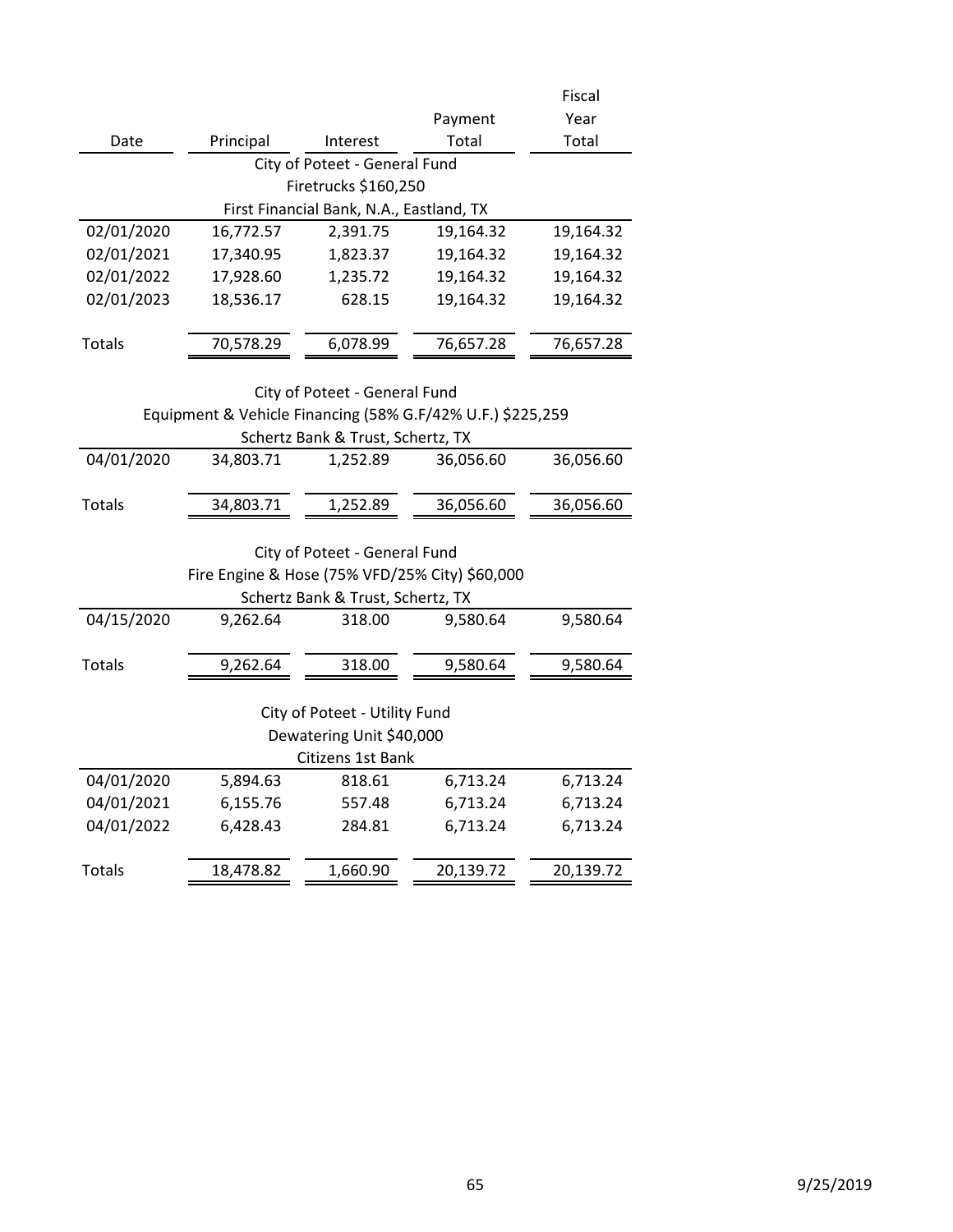|                               |           |                                    |           | Fiscal    |  |
|-------------------------------|-----------|------------------------------------|-----------|-----------|--|
|                               |           |                                    | Payment   | Year      |  |
| Date                          | Principal | Interest                           | Total     | Total     |  |
|                               |           | City of Poteet - General Fund      |           |           |  |
|                               |           | Howard Road Imporvements \$35,000  |           |           |  |
|                               |           | Citizens 1st Bank                  |           |           |  |
| 11/30/2019                    | 7,417.96  | 308.61                             | 7,726.57  | 7,726.57  |  |
| <b>Totals</b>                 | 7,417.96  | 308.61                             | 7,726.57  | 7,726.57  |  |
|                               |           |                                    |           |           |  |
|                               |           | City of Poteet - General Fund      |           |           |  |
|                               |           | Police Vehicles \$170,000          |           |           |  |
|                               |           | <b>National United</b>             |           |           |  |
| 09/08/2020                    | 43,207.01 | 3,104.26                           | 46,311.27 | 46,311.27 |  |
| 09/08/2021                    | 44,732.24 | 1,579.03                           | 46,311.27 | 46,311.27 |  |
|                               |           |                                    |           |           |  |
| <b>Totals</b>                 | 87,939.25 | 4,683.29                           | 92,622.54 | 92,622.54 |  |
|                               |           |                                    |           |           |  |
| City of Poteet - Utility Fund |           |                                    |           |           |  |
|                               |           | 2018 Silverado - Wtr Dept \$26,000 |           |           |  |
|                               |           | George Briant Family Mgt Trust     |           |           |  |
| 04/20/2020                    | 4,903.54  | 1,214.97                           | 6,118.51  | 6,118.51  |  |
| 04/20/2021                    | 5,182.55  | 935.96                             | 6,118.51  | 6,118.51  |  |
| 04/20/2022                    | 5,477.44  | 641.07                             | 6,118.51  | 6,118.51  |  |
| 04/20/2023                    | 5,789.14  | 329.37                             | 6,118.51  | 6,118.51  |  |
|                               |           |                                    |           |           |  |
| Totals                        | 21,352.67 | 3,121.37                           | 24,474.04 | 24,474.04 |  |
|                               |           |                                    |           |           |  |
|                               |           | City of Poteet - General Fund      |           |           |  |
|                               |           | Playground Equipment \$25,725.94   |           |           |  |
|                               |           | First Financial Bank, N.A.         |           |           |  |
| 03/15/2020                    | 6,198.67  | 964.77                             | 7,163.44  | 7,163.44  |  |
| 03/15/2021                    | 6,504.88  | 658.56                             | 7,163.44  | 7,163.44  |  |
| 03/15/2022                    | 6,826.22  | 337.22                             | 7,163.44  | 7,163.44  |  |
| <b>Totals</b>                 | 19,529.77 | 1,960.55                           | 21,490.32 | 21,490.32 |  |